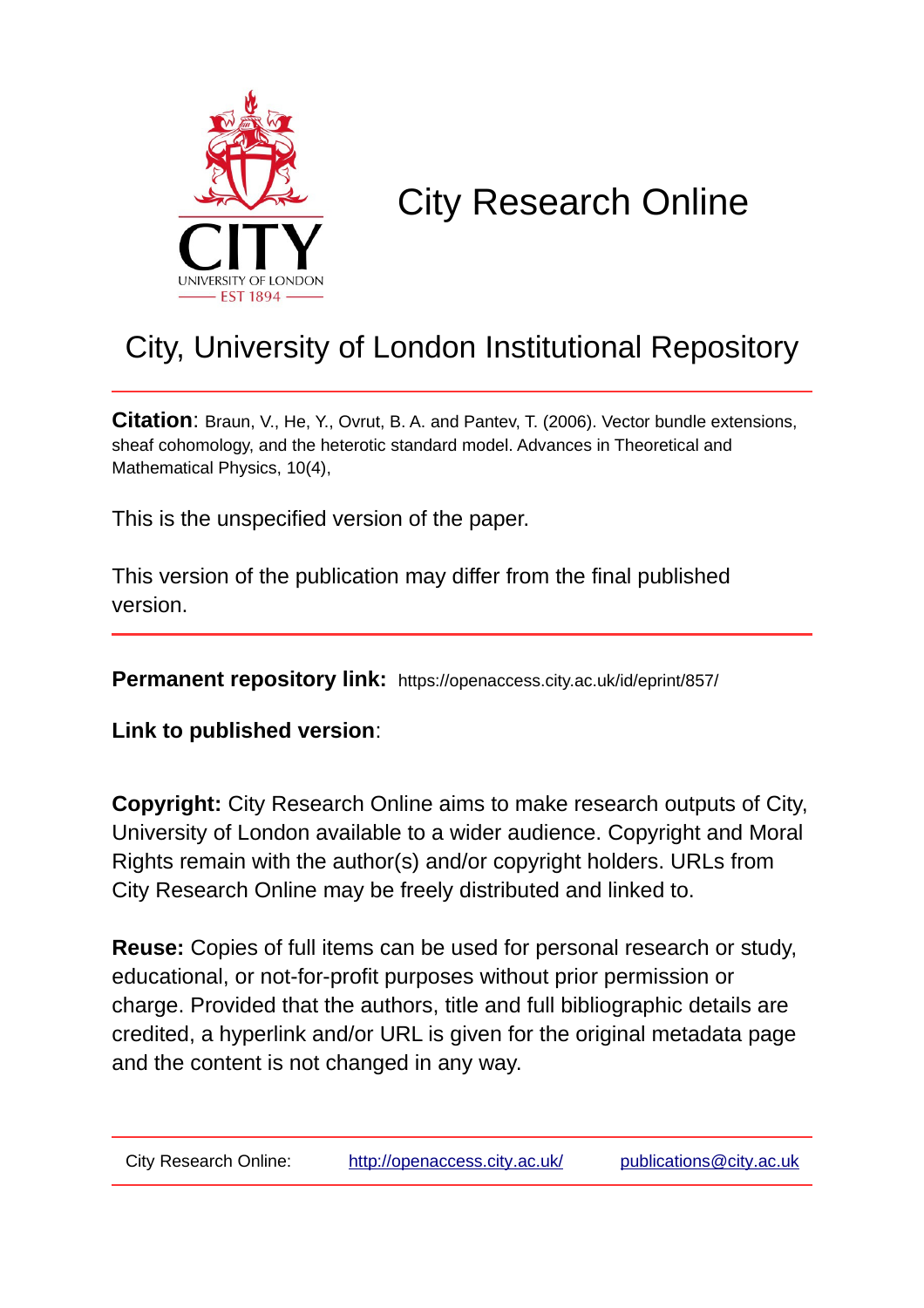# Vector Bundle Extensions, Sheaf Cohomology, and the Heterotic Standard Model

Volker Braun<sup>1,2</sup>, Yang-Hui He<sup>1</sup>, Burt A. Ovrut<sup>1</sup>, and Tony Pantev<sup>2</sup>

<sup>1</sup> Department of Physics, <sup>2</sup> Department of Mathematics David Rittenhouse Laboratory, University of Pennsylvania 209 S. 33rd Street, Philadelphia, PA 19104, USA

#### Abstract

Stable, holomorphic vector bundles are constructed on an torus fibered, non-simply connected Calabi-Yau threefold using the method of bundle extensions. Since the manifold is multiply connected, we work with equivariant bundles on the elliptically fibered covering space. The cohomology groups of the vector bundle, which yield the low energy spectrum, are computed using the Leray spectral sequence and fit the requirements of particle phenomenology. The physical properties of these vacua were discussed previously. In this paper, we systematically compute all relevant cohomology groups and explicitly prove the existence of the necessary vector bundle extensions. All mathematical details are explained in a pedagogical way, providing the technical framework for constructing heterotic standard model vacua.

Email: vbraun , yanghe , ovrut@physics.upenn.edu ; tpantev@math.upenn.edu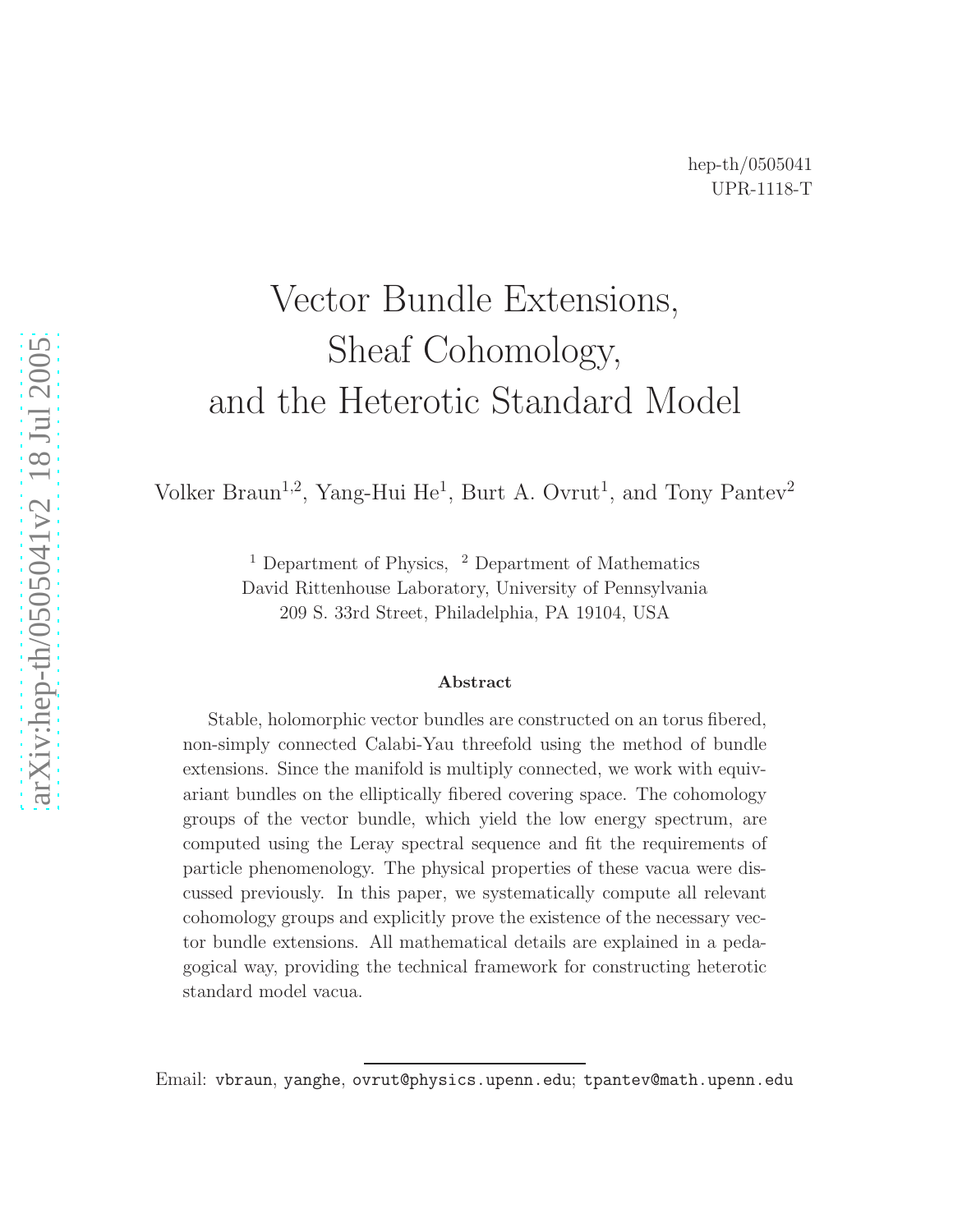## **Contents**

| 1              |     | Introduction                                                                                | $\overline{2}$          |
|----------------|-----|---------------------------------------------------------------------------------------------|-------------------------|
| $\overline{2}$ |     | Overview                                                                                    | $\overline{\mathbf{4}}$ |
| 3              |     | The Calabi-Yau Manifold                                                                     | 6                       |
|                | 3.1 |                                                                                             | 6                       |
|                | 3.2 |                                                                                             | $\overline{7}$          |
| 4              |     | Notation and Conventions for Bundles                                                        | 9                       |
|                | 4.1 | Line Bundles, Ideal Sheaves, and Extensions $\ldots \ldots \ldots \ldots$                   |                         |
|                | 4.2 |                                                                                             | 10                      |
|                | 4.3 | Equivariant vs. Invariant Bundles $\ldots \ldots \ldots \ldots \ldots \ldots \ldots \ldots$ | 12                      |
|                | 4.4 |                                                                                             | 13                      |
| $\overline{5}$ |     | The Hidden E <sub>8</sub> Bundle                                                            | 16                      |
|                | 5.1 | Constructing Vector Bundles by Extension                                                    | 16                      |
|                | 5.2 |                                                                                             | 16                      |
|                |     | 5.2.1                                                                                       | 16                      |
|                |     | 5.2.2                                                                                       | 19                      |
|                | 5.3 |                                                                                             | 19                      |
|                | 5.4 |                                                                                             | 20                      |
|                | 5.5 |                                                                                             | 21                      |
|                | 5.6 |                                                                                             | 22                      |
| 6              |     | The Visible E <sub>8</sub> Bundle                                                           | 24                      |
|                | 6.1 |                                                                                             | 24                      |
|                | 6.2 |                                                                                             | 25                      |
|                | 6.3 |                                                                                             | 28                      |
|                |     | 6.3.1                                                                                       | 28                      |
|                |     | 6.3.2                                                                                       | 28                      |
|                |     | 6.3.3<br>Cohomology of the Extension $\dots \dots \dots \dots \dots \dots \dots$            | 31                      |
|                | 6.4 |                                                                                             | 32                      |
|                |     | 6.4.1                                                                                       |                         |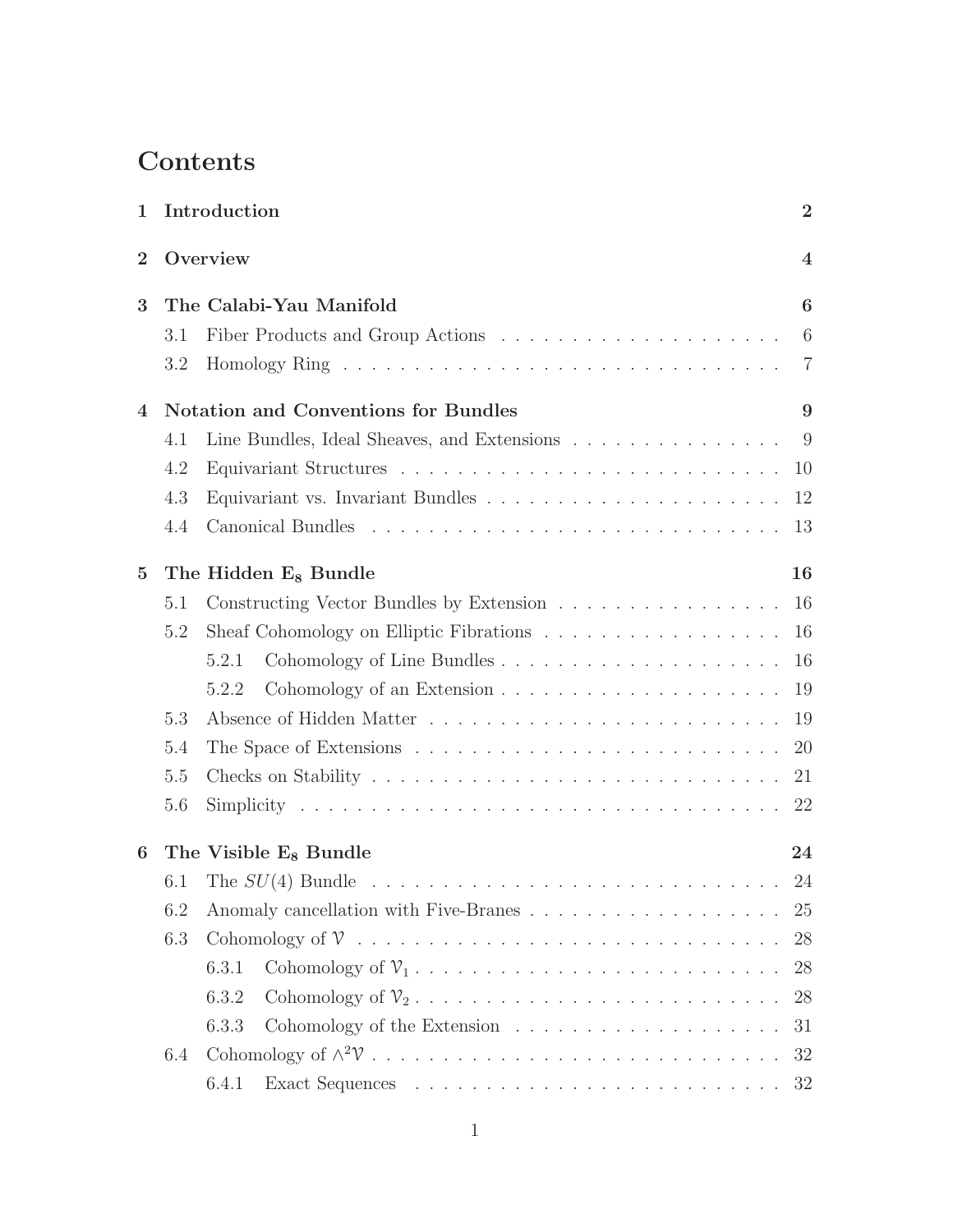|                                                                          |                                        | 6.4.2                                                                          |     |  |  |  |
|--------------------------------------------------------------------------|----------------------------------------|--------------------------------------------------------------------------------|-----|--|--|--|
|                                                                          |                                        | 6.4.3                                                                          | 35  |  |  |  |
|                                                                          | 6.5                                    |                                                                                |     |  |  |  |
|                                                                          | 6.6                                    | Vanishing of the First Chern Class $\dots \dots \dots \dots \dots \dots \dots$ | 39  |  |  |  |
| 7                                                                        |                                        | The Low Energy Spectrum                                                        | 40  |  |  |  |
|                                                                          | 7.1                                    |                                                                                | 40  |  |  |  |
|                                                                          | 7.2                                    |                                                                                | 41  |  |  |  |
|                                                                          | 7.3                                    |                                                                                | 42  |  |  |  |
| 8                                                                        |                                        | An Alternative Hidden Sector                                                   | 44  |  |  |  |
|                                                                          | 8.1                                    | Anomaly cancellation without Five-Branes                                       | 44  |  |  |  |
|                                                                          | 8.2                                    |                                                                                | 45  |  |  |  |
|                                                                          | 8.3                                    |                                                                                | 46  |  |  |  |
|                                                                          | 8.4                                    |                                                                                | 48  |  |  |  |
|                                                                          | 8.5                                    |                                                                                | -50 |  |  |  |
| A Pushdown Formulae for Invariant Line Bundles on a $dP_9$ Surface<br>50 |                                        |                                                                                |     |  |  |  |
| B.                                                                       | 53<br>Direct Image of an Extension     |                                                                                |     |  |  |  |
| $\mathbf C$                                                              | <b>Other Equivariant Actions</b><br>55 |                                                                                |     |  |  |  |
|                                                                          | <b>Bibliography</b><br>55              |                                                                                |     |  |  |  |

## 1 Introduction

The ultimate goal of string theory is to completely describe the known forces and particles. While string theory itself is basically unique, the possible choice of vacua is not. Since low energy physics is determined by the compactification, the question of whether string theory has phenomenologically viable vacua is one of the key issues today. We are not yet able to answer this in full generality. We are, however, able to claim an encouraging success. A long-standing problem in string theory is whether or not one can find compactifications that produce the correct low energy spectrum, without any exotic matter. By "exotic" we mean not only matter fields transforming in representations that are not in the standard model, but also additional replicas of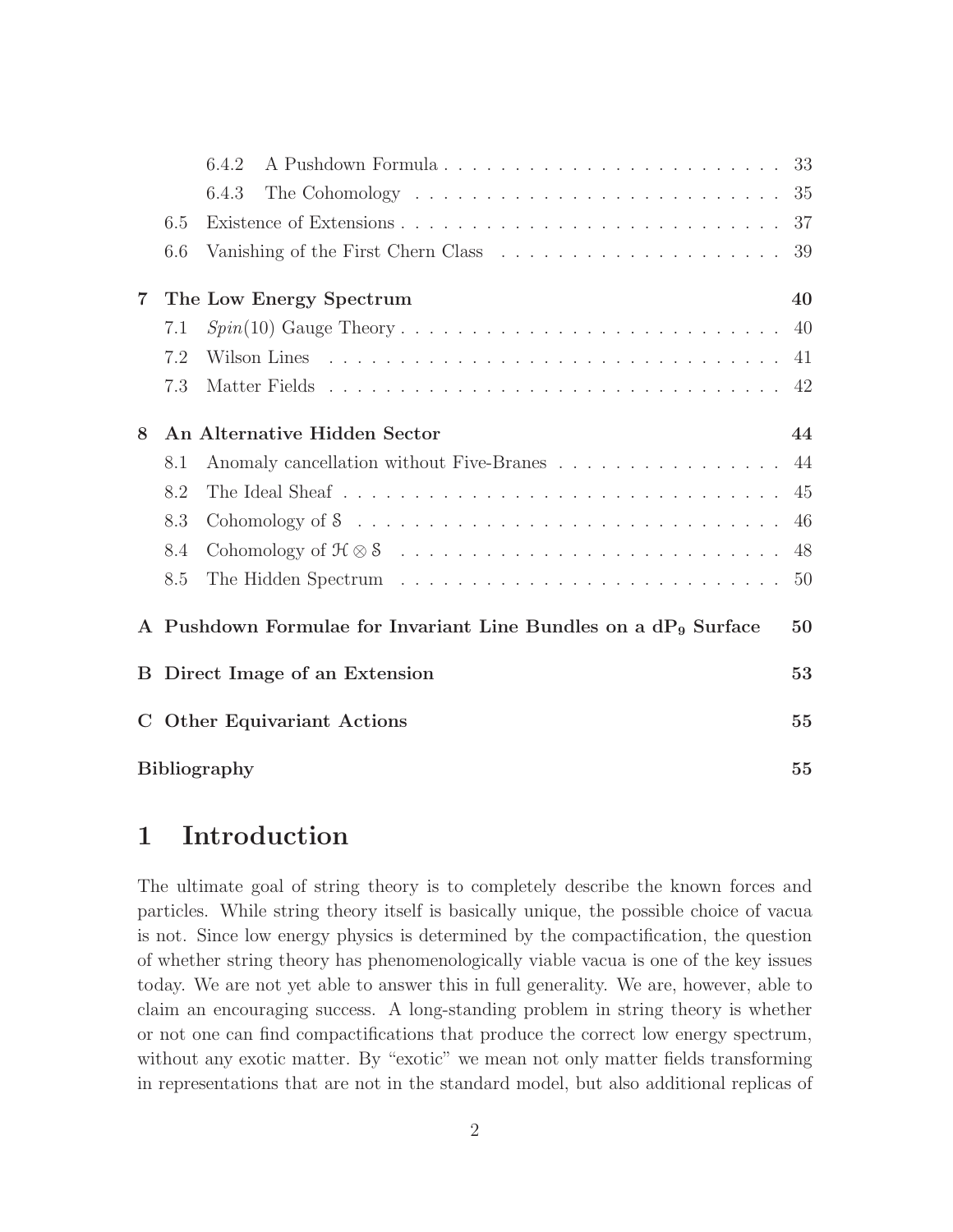quarks and leptons beyond three families. Note that we are including the right-handed neutrino as a member of each standard model family, see [1, 2, 3].

To date, most attempts at model building used Type II orientifolds, see [4, 5, 6, 7, 8, 9, 10, 11, 12, 13, 14, 15, 16, 17]. The advantage of this approach is the availability of a conformal field theory description, in particular Gepner models [18, 19, 20, 21]. This is, however, also the biggest drawback, as one is always forced to work at special points in the moduli space with enhanced symmetries and extra massless fields. Going to more generic points in this context is very difficult [22, 23]. The same problem is implicit in heterotic orbifold constructions [24, 25, 26, 27, 28, 29].

Instead, our construction employs the  $E_8 \times E_8$  heterotic string, both in the strong coupling [30, 31, 32, 33, 34, 35, 36] regime of heterotic M-theory and in the weakly coupled  $[37, 38]$  regime. Moreover, we allow for arbitrary vector bundles in the  $(0, 2)$ model instead of restricting ourselves to the so-called<sup>1</sup> "standard embedding" [39, 40, 41, 42, 43. To find a realistic,  $\mathcal{N} = 1$  supersymmetric vacuum of this theory, one needs to specify a six-dimensional Ricci-flat manifold and an  $E_8 \times E_8$  gauge connection satisfying the hermitian Yang-Mills equations. Fortunately, we do not actually have to solve the equations of motion. The results of [44, 45] guarantee that any solution is equivalent to constructing a Calabi-Yau threefold together with a stable, holomorphic vector bundle. Until now, the standard way to construct such bundles was to use spectral covers on elliptically fibered threefolds, see [46, 47, 48]. However, it turned out to be difficult to construct realistic matter spectra in this context, see [49, 50, 48, 51, 52, 53]. Mixing spectral covers with vector bundle extensions was attempted in [54] for SU(5) bundles, but failed to yield a phenomenologically viable model.

In this work, we will give a detailed mathematical analysis of the heterotic standard model that we presented previously in [55, 56]. For the above reasons, we will not employ spectral covers to construct vector bundles. Rather, we use the method of "bundle extensions" alone. This method is discussed in detail, and we give a careful computation of the low energy spectrum [57, 58, 59, 60] via the Leray spectral sequence. We have already constructed a suitable Calabi-Yau threefold in [61] and will take this manifold as the base space for the necessary vector bundles. This threefold is torus fibered  $[62, 63, 64, 65, 66, 67, 68]$ , which gives us good control over the bundles. By choosing a suitable bundle and Wilson lines [69, 70, 71, 72, 73, 74], we are able to find a compactification which is devoid of any exotic matter fields, except for an additional Higgs-Higgs conjugate pair. A second Higgs pair is not ruled out experimentally and may be viewed as a prediction of this class of models.

 $1$ This is really a misnomer, there is nothing intrinsically "standard" here.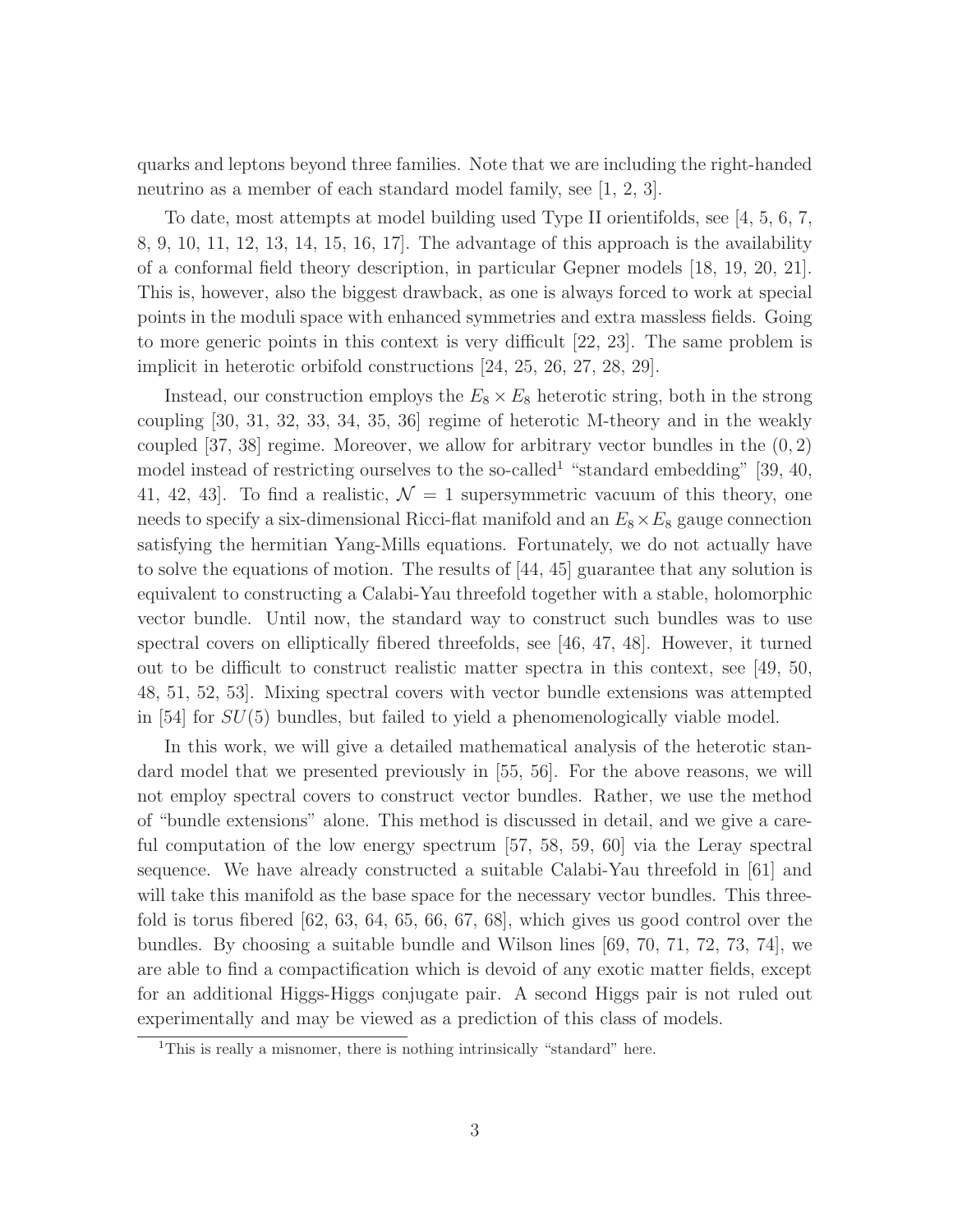## 2 Overview

The goal of model building is to construct realistic compactifications of string theory. In this paper, we focus on finding the standard model with two extra symmetries. Specifically, in addition to the usual  $SU(3)_C \times SU(2)_L \times U(1)_Y$  gauge symmetry, we impose

- $\mathcal{N} = 1$  supersymmetry in 4 dimensions,
- an additional  $U(1)_{B-L}$  gauge symmetry. This extra symmetry naturally suppresses proton decay.

We work in the context of the  $E_8 \times E_8$  heterotic string and choose the first  $E_8$  factor to be in the observable sector. This factor is then broken down to the desired low energy gauge group. In principle, there are a number of breaking patterns one could try, but the minimal pattern in our context is obtained by choosing an

$$
SU(4) \times \mathbb{Z}_3 \times \mathbb{Z}_3 \subset E_8 \tag{1}
$$

instanton on the internal Calabi-Yau manifold. In other words, we compactify via a "nonstandard embedding" rank 4 gauge bundle together with  $\mathbb{Z}_3 \times \mathbb{Z}_3$  Wilson lines. In [61], we constructed a Calabi-Yau threefold X which allows for  $\mathbb{Z}_3 \times \mathbb{Z}_3$  Wilson lines, and we will review its most important properties in Section 3.

However, the Calabi-Yau manifold alone does not determine the heterotic string compactification. One must, in addition, construct a gauge bundle with a hermitian Yang-Mills connection. This connection satisfies a complicated non-linear system of differential equations, but, fortunately, these can be replaced by an algebraic geometric criterion, see  $[44, 45]$ . That is, it suffices to construct a (rank 4 in our case) stable, holomorphic vector bundle on  $X$ . Technically, it is easier to work on the simply connected covering space  $\widetilde{X}$ , and we will do so throughout this work. The price one has to pay, however, is that one must construct equivariant vector bundles on  $\tilde{X}$ . The precise definition and relationship of these to vector bundles on X will be developed in Section 4, together with some notation.

One way to obtain such bundles is by the so-called "spectral cover construction". While based on a clever trick and exploited thoroughly in the recent years, this method has always failed to yield vector bundles for realistic compactifications. Instead, we take the following starting point. There are two kinds of vector bundles that one has good control over:

• Line bundles on the Calabi-Yau threefold  $\widetilde{X}$ .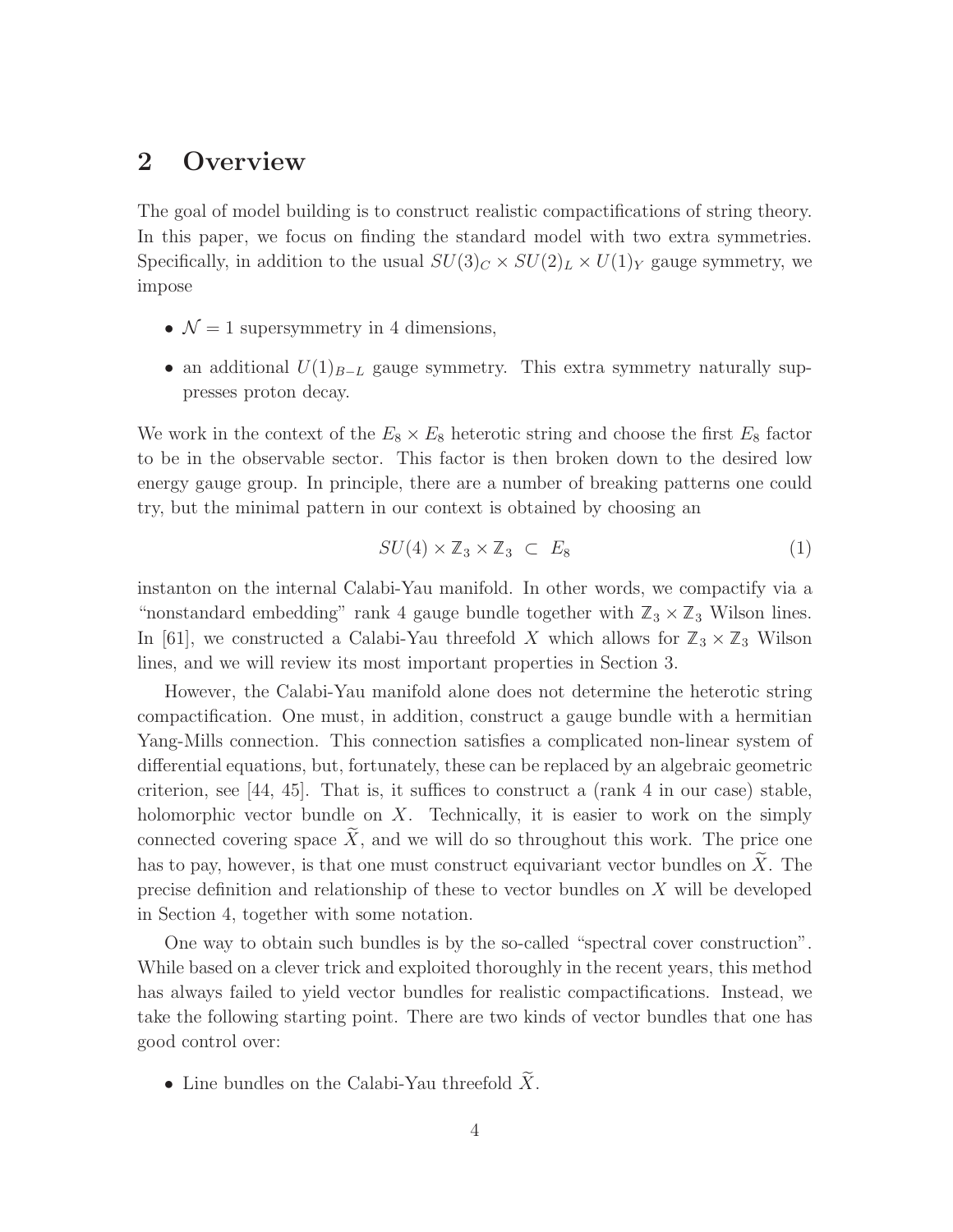• Rank 2 vector bundles on the base surface of the elliptic fibration  $\tilde{X}$ .

The trivial equation  $4 = 2 \cdot 1 + 2 \cdot 1$  then suggests that a certain combination of tensor products would have the desired rank 4, and this is precisely the basis for our construction. Of course, direct sums of vector bundles are never stable. So we have to take nontrivial extensions.

Once one has constructed a stable, holomorphic bundle one can then proceed to determine the low energy particle spectrum in the heterotic compactification. By a standard identification, this is determined by the sheaf cohomology groups of some associated holomorphic vector bundles. Computing these requisite cohomology groups is going to be the main part of this work.

Since there are considerable technical difficulties, we start by constructing a rank 2 instanton in the hidden  $E_8$  sector. As it turns out, this is needed for heterotic anomaly cancellation in the presence of five-branes later on. It also serves as a simple introduction to our technology. This will be the subject of Section 5. Since the Calabi-Yau manifold together with the vector bundle completely determine the compactification, we are then in a position to read off the low energy spectrum. By a standard identification between zero modes of the Dirac operator and sheaf cohomology groups, see [57, 58], this again reduces to a question in algebraic geometry. We first apply this to the hidden gauge bundle in Section 5.3 and conclude that there are no hidden matter fields.

At this point we are ready to describe the center piece of our work, the construction of the visible  $E_8$  bundle. After a long search, we found precisely one rank 4 vector bundle which yields a phenomenologically viable low energy spectrum. This is described in Subsection 6.1. Our bundle cancels the heterotic anomaly in a nice way, as we show in Subsection 6.2. In the following two Subsections, we compute the requisite cohomology groups, check for the existence of extensions in Subsection 6.5, and make sure that the possible torsion part of the first Chern class vanishes in Subsection 6.6. Using these mathematical results, one can then determine the low energy spectrum and we proceed to do so in Section 7. One can think of the gauge symmetry breaking as first taking only the  $SU(4) \subset E_8$  instanton into account, and then subsequently add the effect of the Wilson lines. We do that in Subsections 7.1, 7.2 and present the resulting spectrum in 7.3.

This concludes the main part of our work, but we would still like to discuss a modification of our vacuum. So far, we have utilized five-branes in the bulk to cancel the heterotic anomaly. This is only possible within the context of the strongly coupled heterotic string. One might ask whether one could perform a small instanton transition [75, 76, 77] and absorb the five-branes into the hidden  $E_8$  bundle and, indeed,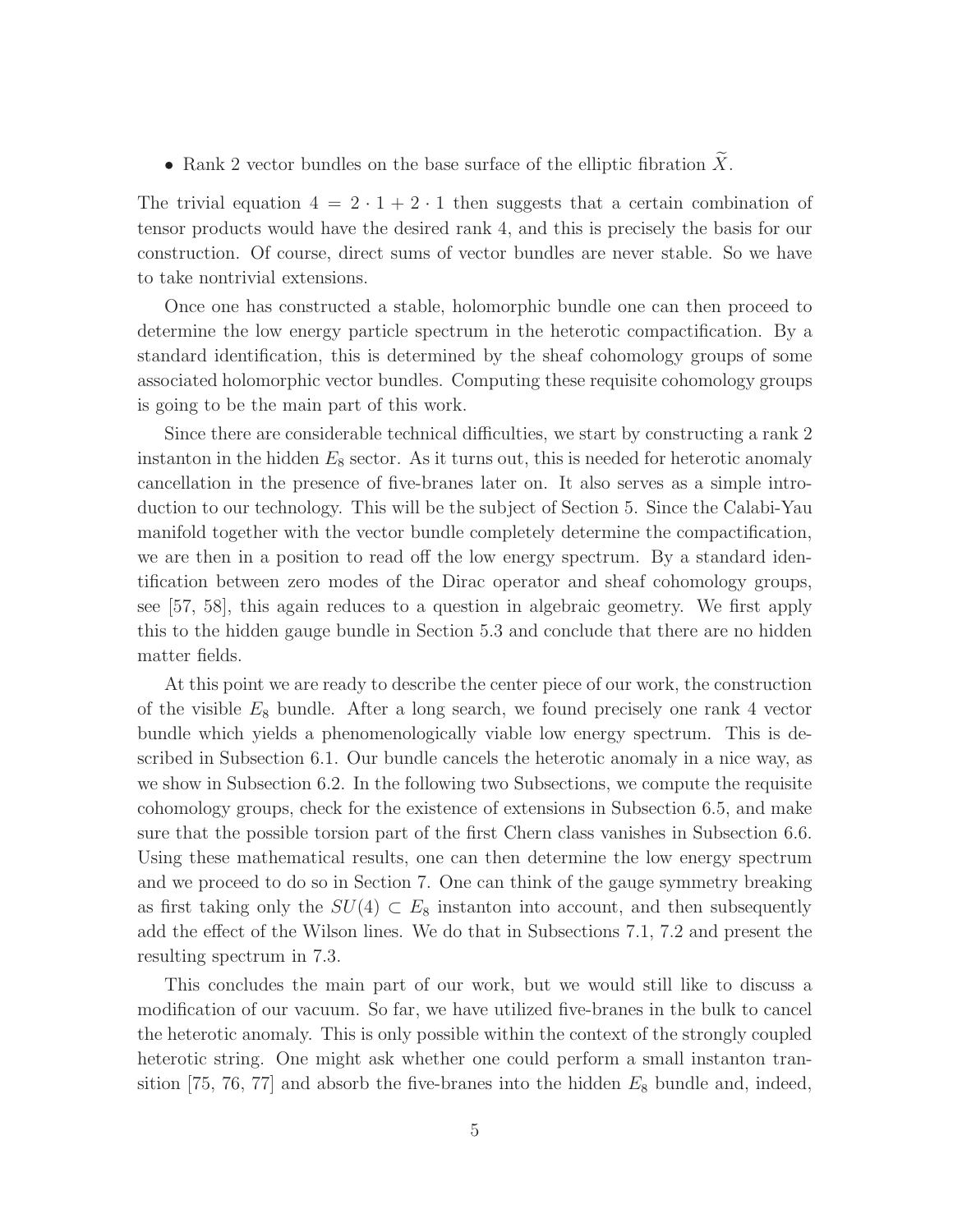this is possible. Therefore, by a modification of the hidden sector which we present in Section 8, one can work in the weak coupling regime at the expense of introducing two hidden matter multiplets. In that case, an  $SU(2) \times SU(2)$  bundle is used to break  $E_8$  to  $Spin(12)$ , and we find two  $\underline{12}$  matter multiplets in the hidden  $Spin(12)$ .

## 3 The Calabi-Yau Manifold

#### 3.1 Fiber Products and Group Actions

To compactify the heterotic string so as to preserve  $N = 1$  supersymmetry, we have to specify two geometric data. First, we must pick a spacetime background geometry  $\mathbb{R}^{3,1} \times X$ , where X is a Calabi-Yau manifold. This is what we describe in this Section. Second, we must construct an  $E_8 \times E_8$  gauge bundle with a suitable connection. That will be done in the following Sections.

We take the Calabi-Yau manifold X to be the space constructed in [61]. Let us review these results, in as far as we are going to need them for the remainder of this paper. First of all, X is not simply connected. Rather,

$$
\pi_1(X) = \mathbb{Z}_3 \times \mathbb{Z}_3. \tag{2}
$$

This means that there is another Calabi-Yau manifold  $\widetilde{X}$  whose  $G \stackrel{\text{def}}{=} \mathbb{Z}_3 \times \mathbb{Z}_3$  quotient is  $X$ . That is,

$$
X \stackrel{\text{def}}{=} \widetilde{X}/G = \widetilde{X} / (\mathbb{Z}_3 \times \mathbb{Z}_3).
$$
 (3)

In [61], we constructed  $\widetilde{X}$  as a fiber product of two  $dP_9$  surfaces and then showed that for special values of the moduli there is a discrete  $\mathbb{Z}_3 \times \mathbb{Z}_3$  symmetry.

The fiber product  $B_1 \times_{\mathbb{P}^1} B_2$  of two elliptic del Pezzo surfaces  $B_1$  and  $B_2$  is defined as follows. We already have fibrations  $\beta_i : B_i \to \mathbb{P}^1$  such that the fiber over a generic point  $x \in \mathbb{P}^1$  is a smooth elliptic curve,

$$
\beta_1^{-1}(x) \simeq T^2 \simeq \beta_2^{-1}(x) \,. \tag{4}
$$

The fiber product is the fibration over  $\mathbb{P}^1$  with fiber  $\beta_1^{-1}(x) \times \beta_2^{-1}(x)$ ,  $x \in \mathbb{P}^1$ . Over a generic point, the fiber is a smooth Abelian surface  $(a T<sup>4</sup>)$ . Note that the base is (complex) one-dimensional and the fiber is two-dimensional, so we constructed a threefold as desired. If the singular fibers of  $\beta_1$  and  $\beta_2$  do not collide then the fiber product  $B_1 \times_{\mathbb{P}^1} B_2$  is again a smooth variety.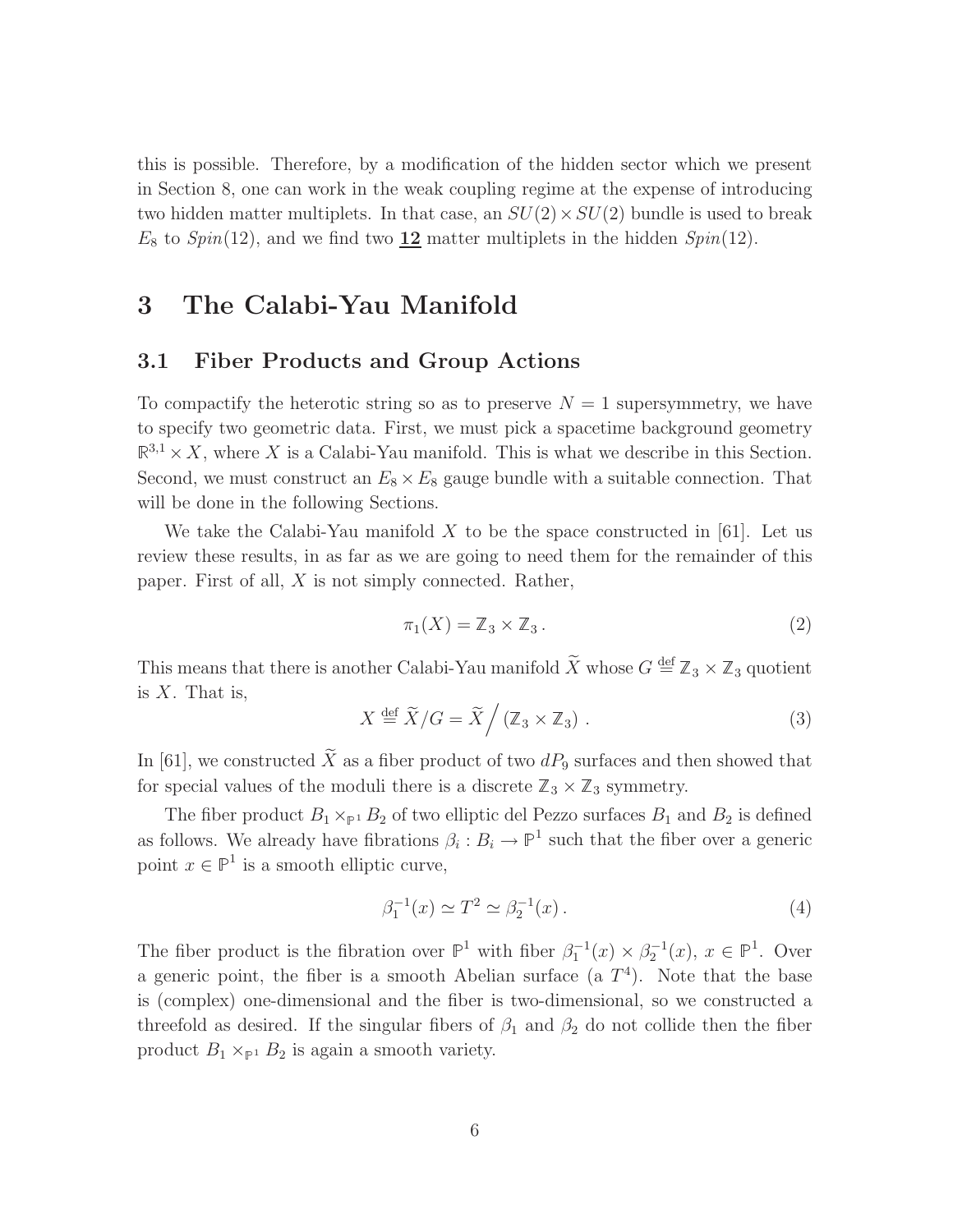To summarize, the Calabi-Yau manifold  $\widetilde{X}$  comes with the following chains of fibrations

$$
\dim_{\mathbb{C}} = 3: \n\begin{array}{ccc}\n\widetilde{\pi}_1 & \widetilde{X} \\
\dim_{\mathbb{C}} = 2: & B_1 & B_2 \\
\dim_{\mathbb{C}} = 1: & \uparrow & \uparrow \\
\dim_{\mathbb{C}} = 0: & \{pt.\}.\n\end{array} \tag{5}
$$

The maps  $\pi_1$ ,  $\pi_2$ ,  $\beta_1$ , and  $\beta_2$  are elliptic fibrations, and  $\pi$  is trivially a  $\mathbb{P}^1$  fibration.

The Hodge diamond of the Calabi-Yau manifold  $X$  is given by

1 0 0 1 0 3 3 0 0 3 3 0 1 0 0 1 . (6)

#### 3.2 Homology Ring

Any  $dP_9$  surface B has  $H_2(B,\mathbb{Z}) = \mathbb{Z}^{10}$ . In [61], we restricted ourselves to  $dP_9$  surfaces with  $3I_1$  and  $3I_3$  singular fibers. In that case, we defined three special rational curves  $\mathbb{P}^1 \subset B$ :

- The 0-section  $\sigma$  of the elliptic fibration  $\beta : B \to \mathbb{P}^1$ .
- The section  $\eta$ , which generates the torsion part of the Mordell-Weil group.
- A section  $\xi$ , which, together with its  $\mathbb{Z}_3 \times \mathbb{Z}_3$  images, generates the remainder of the Mordell-Weil group.

It turned out that the  $\mathbb{Z}_3 \times \mathbb{Z}_3$ -invariant part of the homology group has rank two.

$$
H_2(B,\mathbb{Z})^{\mathbb{Z}_3\times\mathbb{Z}_3} = \mathbb{Z}f \oplus \mathbb{Z}t ,\qquad (7)
$$

where  $f$  is the class of a fiber of the elliptic fibration and  $t$  is the homology sum of three sections<sup>2</sup>

$$
t = \xi + \alpha_B \xi + (\eta \boxplus \xi). \tag{8}
$$

<sup>&</sup>lt;sup>2</sup>Here,  $\alpha_B$  is a  $\mathbb{Z}_3$  action related to the overall  $\mathbb{Z}_3 \times \mathbb{Z}_3$  action. And  $\boxplus$  denotes the addition in the Mordell-Weil group, that is, addition of sections by point-wise addition in each fiber.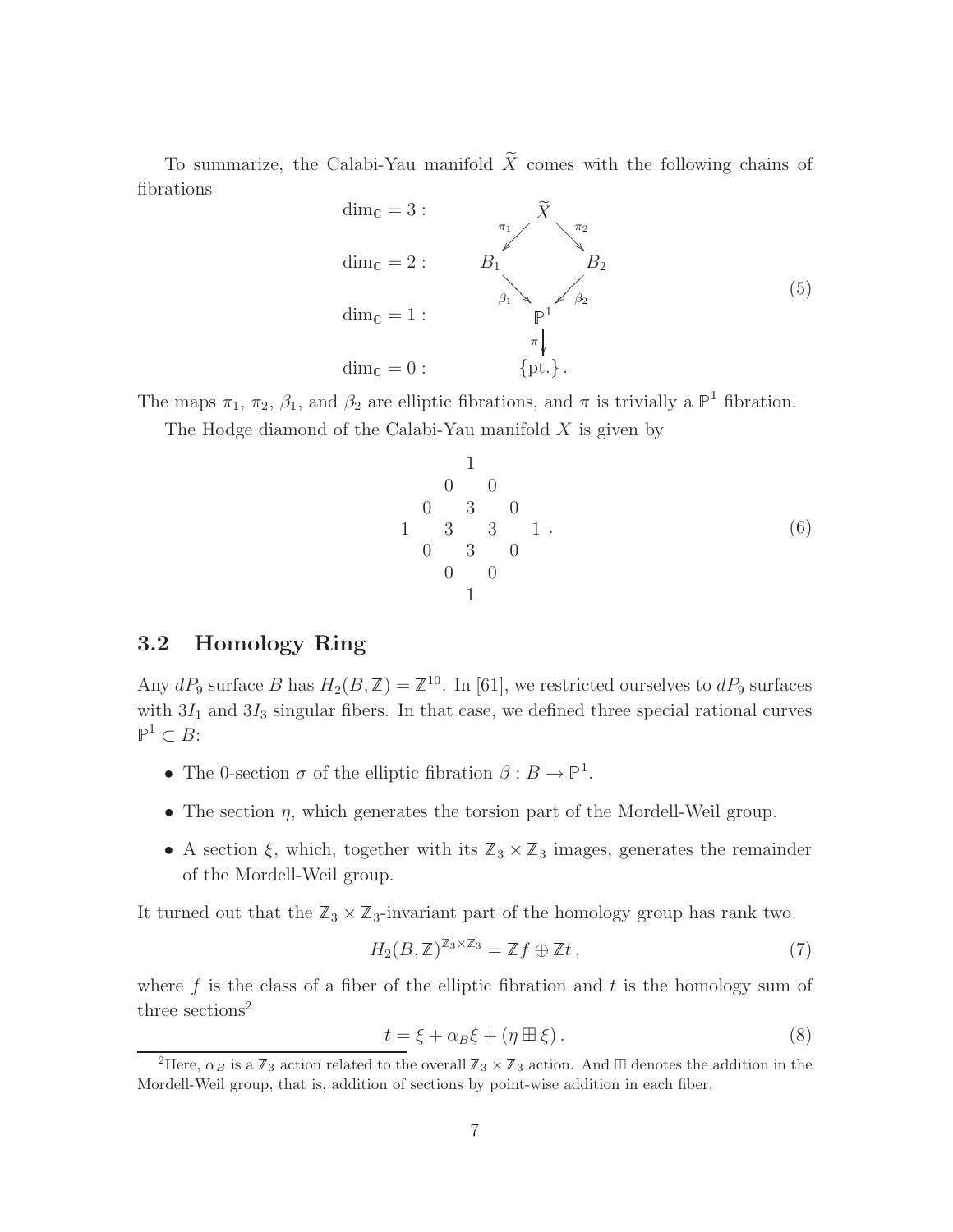By definition a section intersects a fiber in a point. Hence,  $t$  and  $f$  intersect in 3 points,

$$
ft = 3\{\text{pt.}\} = 3t^2. \tag{9}
$$

The  $\mathbb{Z}_3 \times \mathbb{Z}_3$  invariant part of the homology ring is therefore

$$
H_*(B, \mathbb{Q})^{\mathbb{Z}_3 \times \mathbb{Z}_3} = \mathbb{Q}[f, t] \Big/ \big\langle f^2, ft = 3t^2 \big\rangle . \tag{10}
$$

Now, let us return to the Calabi-Yau manifold  $\widetilde{X}$ . Its  $\mathbb{Z}_3 \times \mathbb{Z}_3$ -invariant divisors are the pullbacks of the invariant divisors<sup>3</sup> on  $B_1$  and  $B_2$ , which we label as

$$
\tau_1 \stackrel{\text{def}}{=} \pi_1^{-1}(t) \n\tau_2 \stackrel{\text{def}}{=} \pi_2^{-1}(t) \n\phi \stackrel{\text{def}}{=} \pi_1^{-1}(f) = \pi_2^{-1}(f).
$$
\n(11)

The intersection numbers on  $\widetilde{X}$  then follow from eq. (10). We find that the invariant part of the homology groups in even degrees is

$$
H_{\text{ev}}\left(\widetilde{X},\mathbb{Q}\right)^{\mathbb{Z}_3\times\mathbb{Z}_3} = \mathbb{Q}[\phi,\tau_1,\tau_2] \Big/ \big\langle \phi^2, \phi\tau_1 = 3\tau_1^2, \phi\tau_2 = 3\tau_2^2 \big\rangle. \tag{12}
$$

For practical purposes it is useful to switch to a Gröbner basis, for example with the lexicographic term ordering  $\phi \succ \tau_1 \succ \tau_2$ ,

$$
\left\langle \phi^2, \phi \tau_1 = 3\tau_1^2, \phi \tau_2 = 3\tau_2^2 \right\rangle = \left\langle \phi^2, \phi \tau_1 = 3\tau_1^2, \phi \tau_2 = 3\tau_2^2, \tau_1^3, \tau_1^2 \tau_2 = \tau_1 \tau_2^2, \tau_2^3 \right\rangle. (13)
$$

Then one can easily bring any polynomial in  $\phi$ ,  $\tau_1$ ,  $\tau_2$  into the standard form

$$
H_0\left(\tilde{X}, \mathbb{Q}\right)^{\mathbb{Z}_3 \times \mathbb{Z}_3} \simeq H^6\left(\tilde{X}, \mathbb{Q}\right)^{\mathbb{Z}_3 \times \mathbb{Z}_3} = \mathbb{Q}\tau_1\tau_2^2,
$$
  
\n
$$
H_2\left(\tilde{X}, \mathbb{Q}\right)^{\mathbb{Z}_3 \times \mathbb{Z}_3} \simeq H^4\left(\tilde{X}, \mathbb{Q}\right)^{\mathbb{Z}_3 \times \mathbb{Z}_3} = \mathbb{Q}\tau_1^2 \oplus \mathbb{Q}\tau_1\tau_2 \oplus \mathbb{Q}\tau_2^2,
$$
  
\n
$$
H_4\left(\tilde{X}, \mathbb{Q}\right)^{\mathbb{Z}_3 \times \mathbb{Z}_3} \simeq H^2\left(\tilde{X}, \mathbb{Q}\right)^{\mathbb{Z}_3 \times \mathbb{Z}_3} = \mathbb{Q}\phi \oplus \mathbb{Q}\tau_1 \oplus \mathbb{Q}\tau_2,
$$
  
\n
$$
H_6\left(\tilde{X}, \mathbb{Q}\right)^{\mathbb{Z}_3 \times \mathbb{Z}_3} \simeq H^0\left(\tilde{X}, \mathbb{Q}\right)^{\mathbb{Z}_3 \times \mathbb{Z}_3} = \mathbb{Q}.
$$
  
\n(14)

Note that the natural generator of  $H^6(\tilde{X}, \mathbb{Q})^{\mathbb{Z}_3 \times \mathbb{Z}_3}$  is not primitive, that is, it is a multiple of the generator in integral cohomology. In fact, it is three times the generator of  $H^6(\widetilde{X}, \mathbb{Z})^{\mathbb{Z}_3 \times \mathbb{Z}_3}$ ,

$$
\tau_1^2 \tau_2 = \tau_1 \tau_2^2 = 3\{\text{pt.}\} \,. \tag{15}
$$

Getting the normalization correct is, of course, important for index computations in the following.

<sup>&</sup>lt;sup>3</sup>We denote the invariant divisors on  $B_1$  and  $B_2$  by f and t and elect to not index them separately. It will always be clear from the context which surface we are referring to.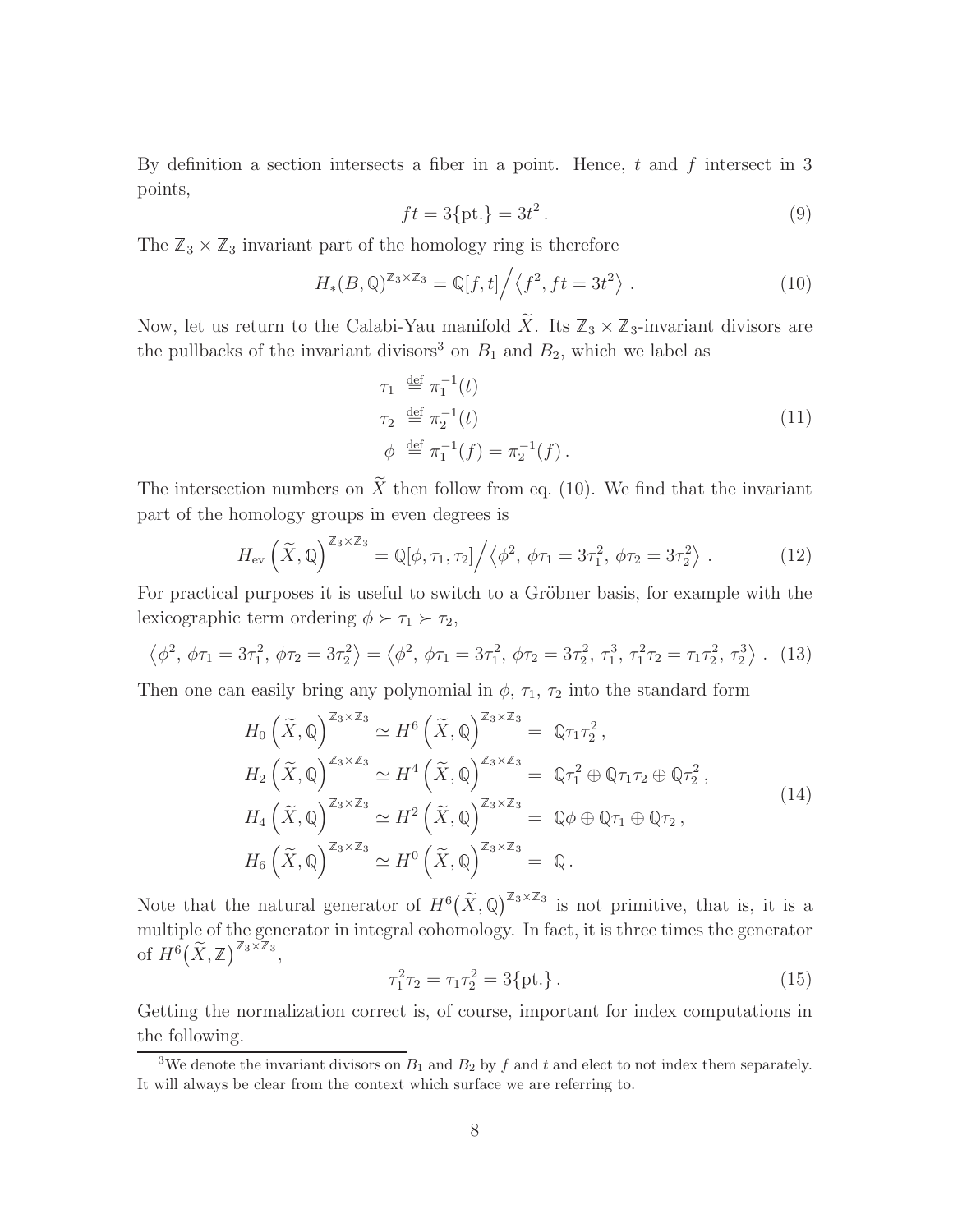## 4 Notation and Conventions for Bundles

#### 4.1 Line Bundles, Ideal Sheaves, and Extensions

Having studied the Calabi-Yau threefold  $\widetilde{X}$ , we now want to construct vector bundles. We start with some basics, which will help to set the notation in the remainder of this work.

All vector bundles that we consider are holomorphic, that is, the defining transition functions are holomorphic. The simplest vector bundle is just the trivial line bundle  $\widetilde{X}\times\mathbb{C}\to\widetilde{X}$ . The sections of the trivial line bundle are simply holomorphic functions  $f : \tilde{X} \to \mathbb{C}$ , and any such function must be constant since  $\tilde{X}$  is compact. But on each coordinate chart  $U \subset \widetilde{X}$ , there are many holomorphic functions. So while considering holomorphic functions that are defined everywhere on  $X$  is unenlightening, the holomorphic functions on open subsets can be interesting. This is why one works with the sheaf of holomorphic functions,  $\mathcal{O}_{\tilde{X}}$ , which assigns to each open set  $U \subset \tilde{X}$ the holomorphic functions on U.

Now, technically,  $\widetilde{X} \times \mathbb{C}$  is the trivial line bundle and  $\mathcal{O}_{\widetilde{X}}$  is the sheaf of local sections of the trivial line bundle. We will not make that distinction in the following and use either to denote the line bundle.

Just like the sheaf of local holomorphic functions, one can define the sheaf of local holomorphic functions which vanish at some points. This is called the ideal sheaf of the set of points. In particular, we will use an ideal sheaf on the surface  $B_2$  in the following. We write  $I_k$  for the functions on  $B_2$  vanishing at a giving set of k points. Note that an ideal sheaf on a surface is not quite a vector bundle, but, rather, it contains "point defects".

Coming back to bundles, there is a simple way to describe all line bundles on any variety Y using the correspondence

$$
\left\{\text{Divisors } D\right\}\Big/\!\sim\ \stackrel{\text{i:1}}{\longleftrightarrow}\ \left\{\text{Line bundles }\mathbb{O}_Y(D)\right\}
$$

between divisors and line bundles. On  $\tilde{X}, B_1, B_2, \mathbb{P}^1$  the "linear equivalence" relation ∼ just amounts to taking the homology class of the divisor. Hence, every line bundle is of the form

- $\mathcal{O}_{\tilde{Y}}(x_1\tau_1 + x_2\tau_2 + x_3\phi), x_1, x_2, x_3 \in \mathbb{Z}$ .
- $\mathcal{O}_{B_i}(y_1 t + y_2 f), y_1, y_2 \in \mathbb{Z}.$
- $\mathcal{O}_{\mathbb{P}^1}(n) \stackrel{\text{def}}{=} \mathcal{O}_{\mathbb{P}^1}(n\{\text{pt.}\}), n \in \mathbb{Z}.$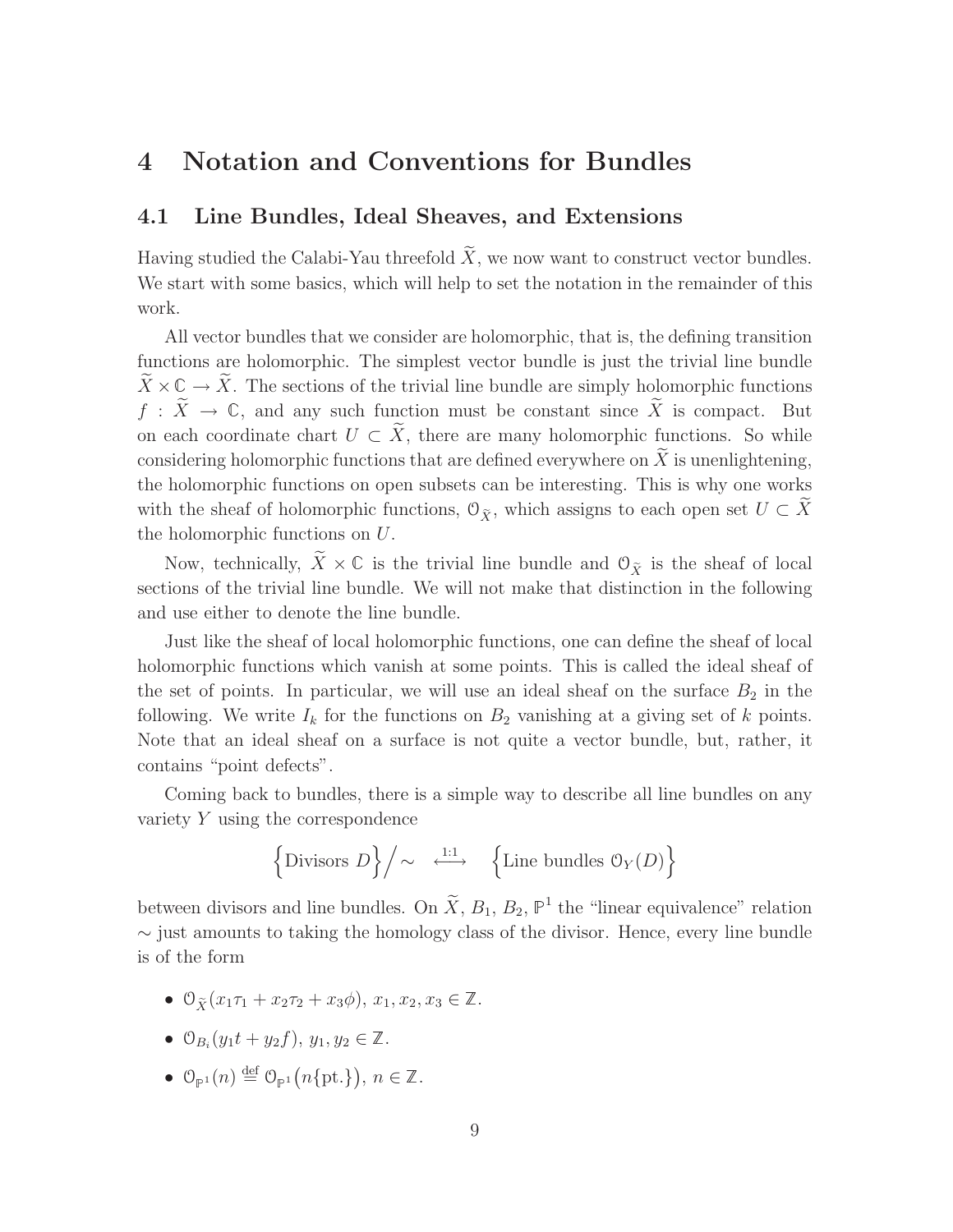#### 4.2 Equivariant Structures

Our ultimate goal is, of course, to construct holomorphic vector bundles on the quotient Calabi-Yau threefold  $X = \tilde{X}/(\mathbb{Z}_3 \times \mathbb{Z}_3)$ . But, unfortunately, vector bundles on X and vector bundles on  $\tilde{X}$  are only distantly related. Really we want to exploit the one-to-one correspondence

$$
\left\{\n\begin{array}{c}\n\text{Vector bundles} \\
\text{on } X = \tilde{X} \big/ \big( \mathbb{Z}_3 \times \mathbb{Z}_3 \big) \n\end{array}\n\right\} \xrightarrow{\text{1:1}} \left\{\n\begin{array}{c}\n\mathbb{Z}_3 \times \mathbb{Z}_3 \text{ Equivariant vector} \\
\text{bundles on } \tilde{X}\n\end{array}\n\right\}\n\tag{16}
$$

Let us pause to define equivariant vector bundles. First of all, just as vector bundles are defined over a fixed base space, equivariant vector bundles are defined over a fixed G-space, that is, a topological space with an action of the group  $G$ . An equivariant vector bundle is then a pair  $(\mathcal{E}, \phi)$  consisting of an ordinary vector bundle  $\mathcal E$  together with an action of the group  $\phi_g : \mathcal{E} \to \mathcal{E}$ ,  $g \in G$ . It is crucial that the  $|G|$  maps  $\phi_g$ represent the group, that is  $\phi_g \phi_{g'} = \phi_{gg'}$ . Finally, the group action on the vector bundle must cover the action on the base space, that is, map the fiber  $\mathcal{E}_p$  over the point p to the fiber over the image point  $g(p)$ , in other words  $\phi_g(\mathcal{E}_p) = \mathcal{E}_{g(p)}$ .

An important point is that this group action is not unique. Consider (the sheaf of sections of) the trivial line bundle  $\mathfrak{O}_{\tilde{X}}$  on the Calabi-Yau threefold X. It is clearly invariant under the  $\mathbb{Z}_3 \times \mathbb{Z}_3$  action, but there are different choices for how the group acts on  $\mathcal{O}_{\tilde{X}}$ . To illustrate this, let us look at a single  $\mathbb{Z}_3$  action  $g : \tilde{X} \to \tilde{X}$ . Now a  $\mathbb{Z}_3$  equivariant structure on  $\mathcal{O}_{\tilde{X}}$  is a map  $\gamma : \mathcal{O}_{\tilde{X}} \to \mathcal{O}_{\tilde{X}}$  covering g. That is,  $\gamma$  maps elements in the vector space over a point to the vector space over the g-image of that point. In other words, the diagram

$$
\begin{array}{ccc}\n\mathbf{O}_{\widetilde{X}} & \xrightarrow{\gamma} & \mathbf{O}_{\widetilde{X}} \\
\downarrow & & \downarrow \\
\widetilde{X} & \xrightarrow{g} & \widetilde{X}\n\end{array}\n\tag{17}
$$

commutes. There is an obvious such map  $\gamma$ : identify  $\mathcal{O}_{\tilde{X}} \simeq \tilde{X} \times \mathbb{C}$  and let  $\gamma$  not act on the vector space at all. That is,

$$
\gamma : \widetilde{X} \times \mathbb{C} \to \widetilde{X} \times \mathbb{C}, \ (p, v) \mapsto (g(p), v) \,. \tag{18}
$$

But this is not the only choice, and we could combine it with any third root of unity multiplying the vector component. In other words, for any character<sup>4</sup>  $\chi$  of  $\mathbb{Z}_3$ , there

<sup>&</sup>lt;sup>4</sup>A character of a group G is a homomorphism  $\chi : G \to \mathbb{C}^{\times}$ . Since the group is finite in our case, it is actually a map  $G \to U(1)$ . Note that this is not quite the same as the character of a representation, the latter being the traces of representation matrices.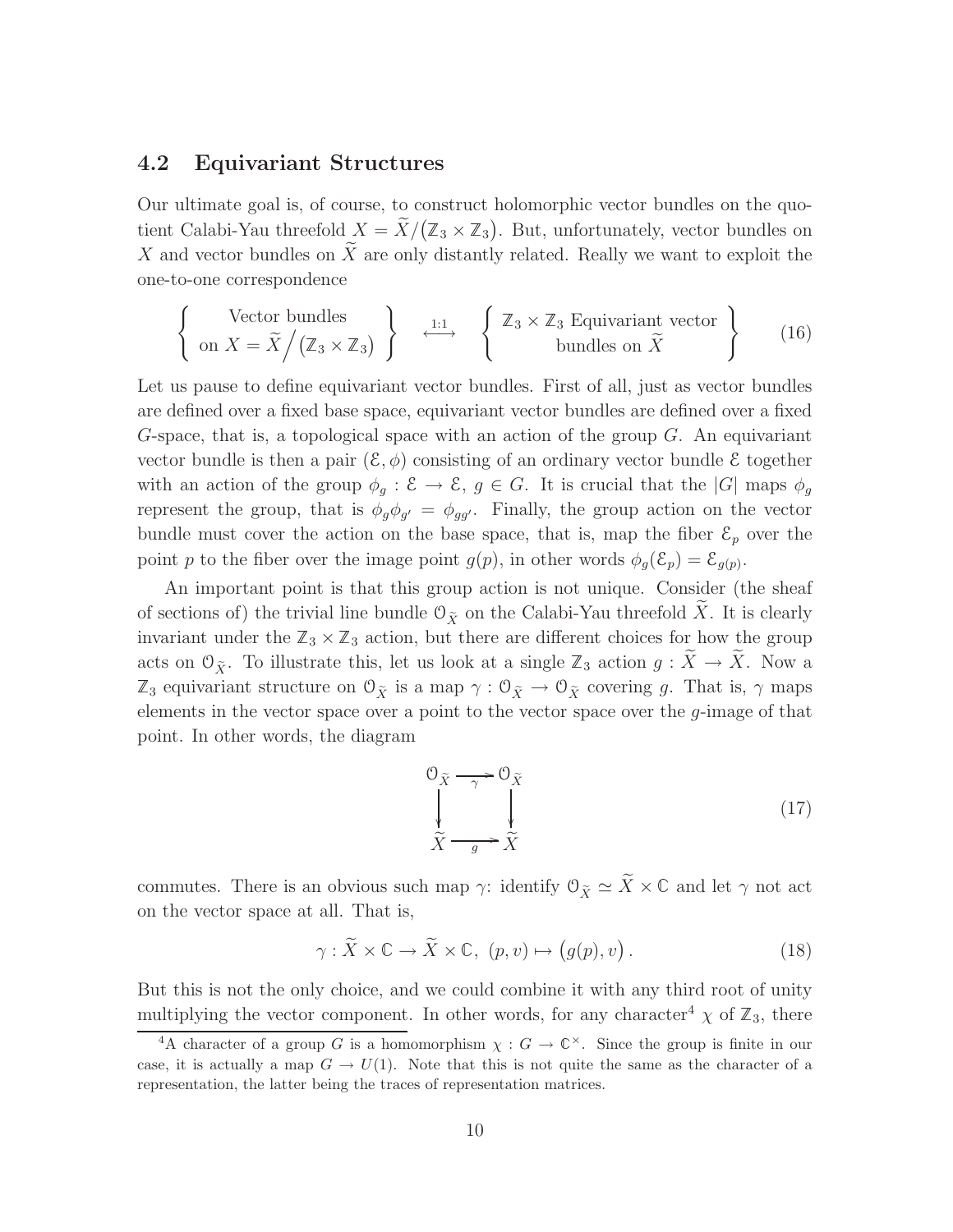is another equivariant structure

$$
\chi \gamma : \widetilde{X} \times \mathbb{C} \to \widetilde{X} \times \mathbb{C}, \ (p, v) \mapsto \left( g(p), \chi(g)v \right). \tag{19}
$$

This is why, in the following, we need a notation to express the equivariant structure on a line bundle. We fix generators  $g_1$  and  $g_2$  of the  $\mathbb{Z}_3 \times \mathbb{Z}_3$  group,

$$
G = G_1 \times G_2 = \{e, g_1, g_1^2\} \times \{e, g_2, g_2^2\} \simeq \mathbb{Z}_3 \times \mathbb{Z}_3, \tag{20}
$$

and choose the following generators of the character ring,

$$
\begin{aligned}\n\chi_1(g_1) &= \omega & \chi_1(g_2) &= 1 \\
\chi_2(g_1) &= 1 & \chi_2(g_2) &= \omega \,,\n\end{aligned}\n\tag{21}
$$

where  $\omega = e^{\frac{2\pi i}{3}}$ . We then always take the G action on the trivial line bundle  $\mathcal{O}_Y$  to be the pure translation, and write  $\chi \mathcal{O}_Y$  for the translation composed with multiplication by a character,

$$
g: \chi \mathcal{O}_Y \to \chi \mathcal{O}_Y, \ (p, v) \mapsto (g_i(p), \chi(g)v).
$$
 (22)

This uniquely determines the action on trivial bundles. In addition, we need to consider vertical bundles, that is, line bundles whose associated divisor is a multiple of the elliptic fiber. For that, we restrict to one of the two  $G$  fixed points on the base  $\mathbb{P}^1$ . So pick once and for all

$$
0 \in \mathbb{P}^1, \quad G \cdot 0 = 0. \tag{23}
$$

Then any vertical bundle  $\mathcal{O}_{B_i}(nf)$  restricts to a trivial bundle on  $f = \beta_i^{-1}(0)$  and, hence, is of the form

$$
\mathcal{O}_{B_i}(nf)|_{f=\beta_i^{-1}(0)} = \chi \mathcal{O}_f. \tag{24}
$$

We then label the equivariant structure of  $\mathcal{O}_{B_i}(nf)$  by the character  $\chi$ , that is,

$$
\mathcal{L} = \chi \mathcal{O}_{B_i}(nf) \quad \stackrel{\text{def}}{\Leftrightarrow} \quad \mathcal{L} \simeq \mathcal{O}_{B_i}(nf) \quad \text{and} \quad \mathcal{L}\big|_{f=\beta_i^{-1}(0)} = \chi \mathcal{O}_f. \tag{25}
$$

In the same way, we label the equivariant structure on line bundles on  $\mathbb{P}^1$  and of vertical line bundles on  $\widetilde{X}$  as

$$
\mathcal{L} = \chi \mathcal{O}_{\mathbb{P}^1}(n) \quad \stackrel{\text{def}}{\Leftrightarrow} \quad \mathcal{L} \simeq \mathcal{O}_{\mathbb{P}^1}(n) \quad \text{and} \quad \mathcal{L}\big|_0 = \chi \,, \tag{26}
$$

$$
\mathcal{L} = \chi \mathcal{O}_{\widetilde{X}}(n\phi) \quad \stackrel{\text{def}}{\Leftrightarrow} \quad \mathcal{L} \simeq \mathcal{O}_{\widetilde{X}}(n\phi) \quad \text{and} \quad \mathcal{L}\big|_{\phi = (\beta_i \circ \pi_i)^{-1}(0)} = \chi \mathcal{O}_{\phi} \,. \tag{27}
$$

Here we also identified the one-dimensional representation of G determined by  $\chi$  with the character  $\chi: G \to U(1)$ . This abuse of notation will be continued throughout this paper.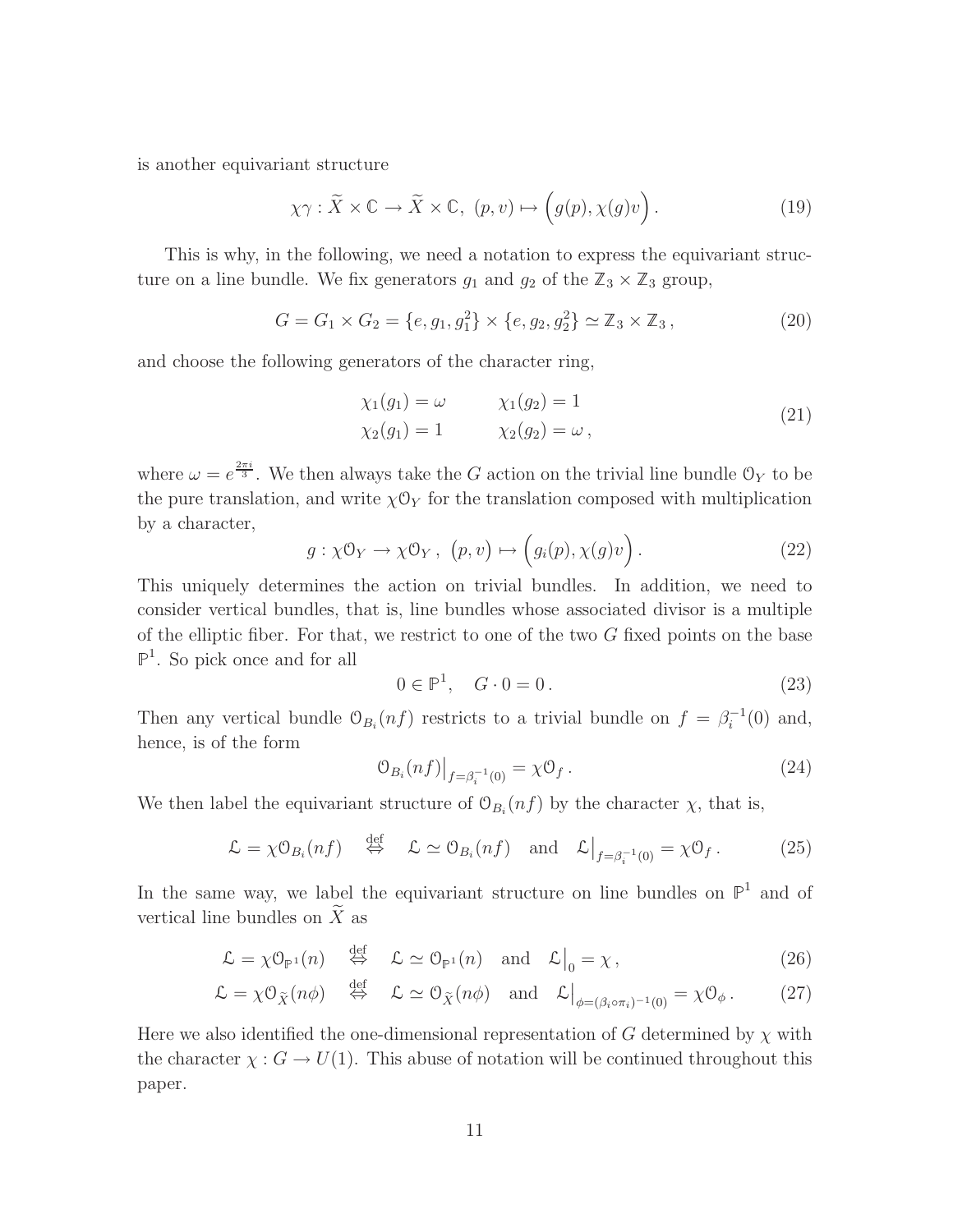#### 4.3 Equivariant vs. Invariant Bundles

Our insistence on explicitly denoting the group action on every bundle is important. Most vector bundles on X do not admit a  $\mathbb{Z}_3 \times \mathbb{Z}_3$  action, even if their Chern classes are invariant, and do not correspond to vector bundles on the quotient  $X/G$ . This is why we must be very careful to construct equivariant vector bundles.

The underlying problem can be made very explicit. Consider the line bundle  $\mathcal{O}_{\tilde{X}}(\tau_1)$ , one of the simplest invariant line bundles one can possibly write down. Yet  $\mathcal{O}_{\tilde{X}}(\tau_1)$  does not have any  $\mathbb{Z}_3 \times \mathbb{Z}_3$  action, and cannot be made into an equivariant line bundle. This can be seen as follows. The elliptic fibration  $\pi_2 : X \to B_1$  has one elliptic fiber which is mapped to itself under the  $\mathbb{Z}_3 \times \mathbb{Z}_3$  action and, moreover, on which both generators act as translation by an order 3 point. Call this elliptic fiber  $E \simeq \mathbb{C}/\Lambda$ . The divisor  $\tau_1$  intersects this elliptic curve in three points

$$
\tau_1 \cap E = \{P_1, P_2, P_3\},\tag{28}
$$

and, hence, the restriction of the line bundle  $\mathcal{O}_{\tilde{X}}(\tau_1)$  to E is

$$
\mathcal{O}_{\widetilde{X}}(\tau_1)|_E = \mathcal{O}_E(P_1 + P_2 + P_3). \tag{29}
$$

Now the moduli space of line bundles on an elliptic curve (the Picard variety) looks like

$$
\operatorname{Pic}(E) \simeq \mathbb{Z} \times T^2. \tag{30}
$$

In other words, the line bundles are determined by one integer (the first Chern class) and one complex number. The latter is a continuous modulus, which is just the sum of the coordinates (modulo  $\Lambda$ ) of the points of the corresponding divisor. That is, in our case

$$
P_1 \boxplus P_2 \boxplus P_3 \in E. \tag{31}
$$

Obviously, if we pick an order 3 point and translate  $P_1$ ,  $P_2$ , and  $P_3$  by it then the sum does not change (again, modulo Λ). Hence  $g^* \mathcal{O}_E(P_1 + P_2 + P_3) \simeq \mathcal{O}_E(P_1 + P_2 + P_3)$ for each  $g \in \mathbb{Z}_3 \times \mathbb{Z}_3$ , and we can pick one such map

$$
\phi_{g_i}: \mathcal{O}_E(P_1 + P_2 + P_3) \xrightarrow{\sim} \mathcal{O}_E(P_1 + P_2 + P_3)
$$
\n
$$
(32)
$$

for each of the two generators  $g_1, g_2 \in \mathbb{Z}_3 \times \mathbb{Z}_3$ . Now one might think that these maps would turn  $\mathcal{O}_E(P_1 + P_2 + P_3)$  into an equivariant line bundle, and it is indeed  $\mathbb{Z}_3$ equivariant for the  $\mathbb{Z}_3$  subgroups generated by  $g_1$  or  $g_2$ . But one cannot turn it into a  $\mathbb{Z}_3 \times \mathbb{Z}_3$  equivariant line bundle, simply because its first Chern class

$$
c_1(\mathcal{O}_E(P_1 + P_2 + P_3)) = 3\tag{33}
$$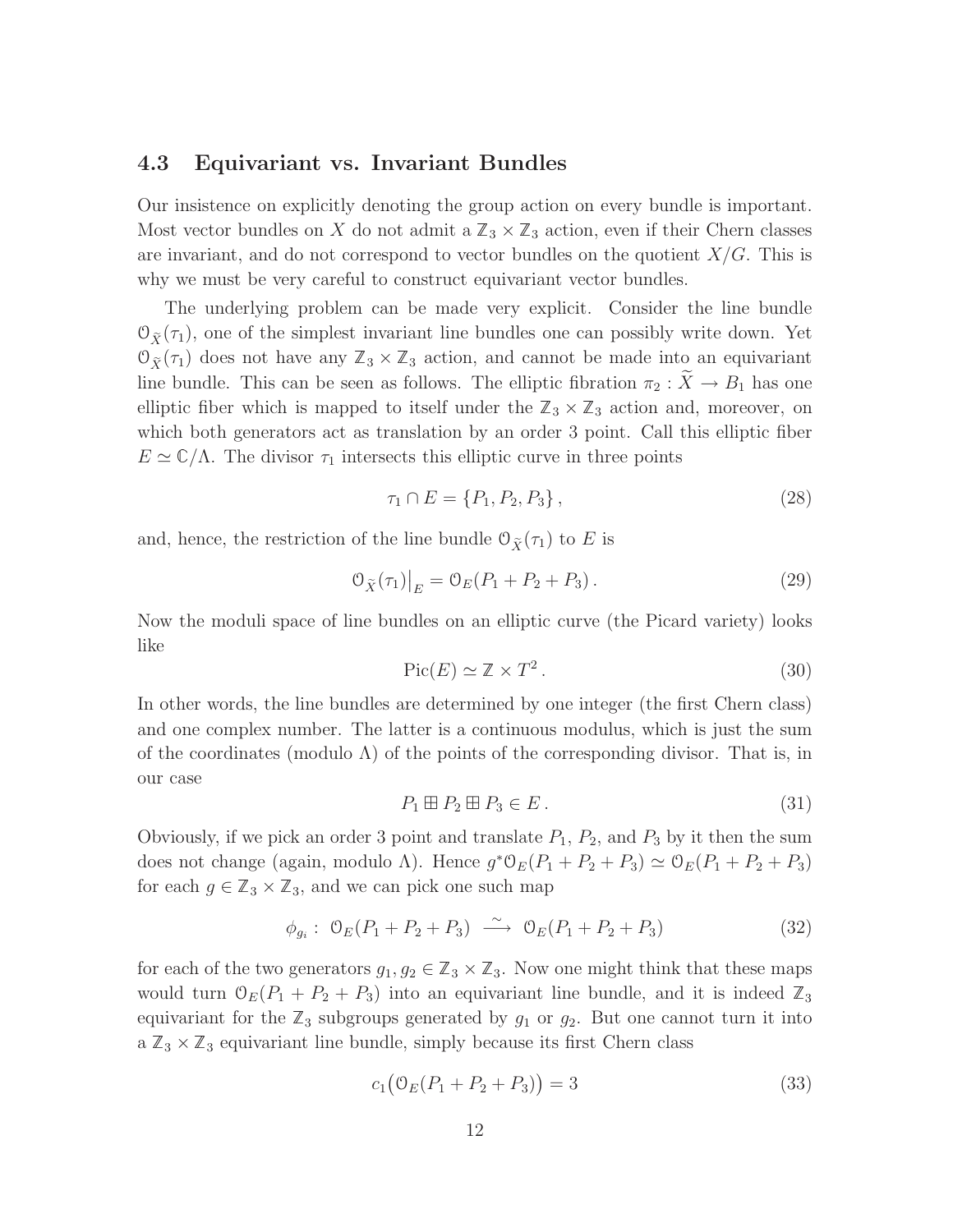is not divisible by  $|\mathbb{Z}_3 \times \mathbb{Z}_3| = 9$ . The maps  $\phi_{g_1}, \phi_{g_2}$  fail to define an equivariant line bundle because they do not commute, whereas  $g_1, g_2$  of course do commute. At most, one can choose them to commute up to a third root of unity  $\omega = e^{\frac{2\pi i}{3}}$ ,

$$
\phi_{g_1} \circ \phi_{g_2} = \omega \phi_{g_2} \circ \phi_{g_1} . \tag{34}
$$

Put differently, the line bundle  $\mathcal{O}_E(P_1 + P_2 + P_3)$  can only be equivariant under the Heisenberg group  $G_H$ , that is, the central extension

$$
0 \longrightarrow \mathbb{Z}_3 \longrightarrow G_H \longrightarrow \mathbb{Z}_3 \times \mathbb{Z}_3 \longrightarrow 0. \tag{35}
$$

Since we will make use of it in the following, let us mention an elementary fact from the representation theory of the Heisenberg group. There is only one irreducible representation such that the central  $\mathbb{Z}_3$  acts by multiplication with  $\omega$ . This representation is three dimensional. In terms of matrices it is generated by

$$
\rho(g_1) = \begin{pmatrix} 0 & 1 & 0 \\ 0 & 0 & 1 \\ 1 & 0 & 0 \end{pmatrix}, \qquad \rho(g_2) = \begin{pmatrix} 1 & 0 & 0 \\ 0 & \omega & 0 \\ 0 & 0 & \omega^2 \end{pmatrix}.
$$
 (36)

#### 4.4 Canonical Bundles

One basic and technique for computing cohomology groups is to use Serre duality. For any variety  $Y$ , it relates the cohomology groups

$$
H^{\dim_{\mathbb{C}}(Y)-i}\left(Y,\,\mathcal{F}\right)^{\vee}=H^{i}\left(Y,\,\mathcal{F}^{\vee}\otimes K_{Y}\right)\tag{37}
$$

if F is vector bundle and

$$
H^{\dim_{\mathbb{C}}(Y)-i}\left(Y,\,\mathcal{F}\right)^{\vee} = \text{Ext}^i\left(\mathcal{F},K_Y\right) \tag{38}
$$

for arbitrary sheaves  $\mathfrak{F}$ . Here,  $K_Y$  is the canonical bundle of Y, that is, the sheaf of  $\dim_{\mathbb{C}}(Y)$ -forms. The duality follows from a perfect pairing defined by integrating over the manifold  $Y$ . Hence the appearance of the canonical bundle, that is, the line bundle of top dimensional holomorphic differentials.

More important for our purposes, there is a relative (fiberwise) version which, for any elliptic fibration  $\pi : Y \to Z$ , yields

$$
\pi_*\big(\mathcal{F}^\vee\big) = \left(R^1\pi_*\big(\mathcal{F}\otimes K_{Y|Z}\big)\right)^\vee,\tag{39}
$$

where  $K_{Y|Z}$  denotes the relative canonical bundle

$$
K_{Y|Z} \stackrel{\text{def}}{=} K_Y \otimes \pi^* K_Z^{\vee} . \tag{40}
$$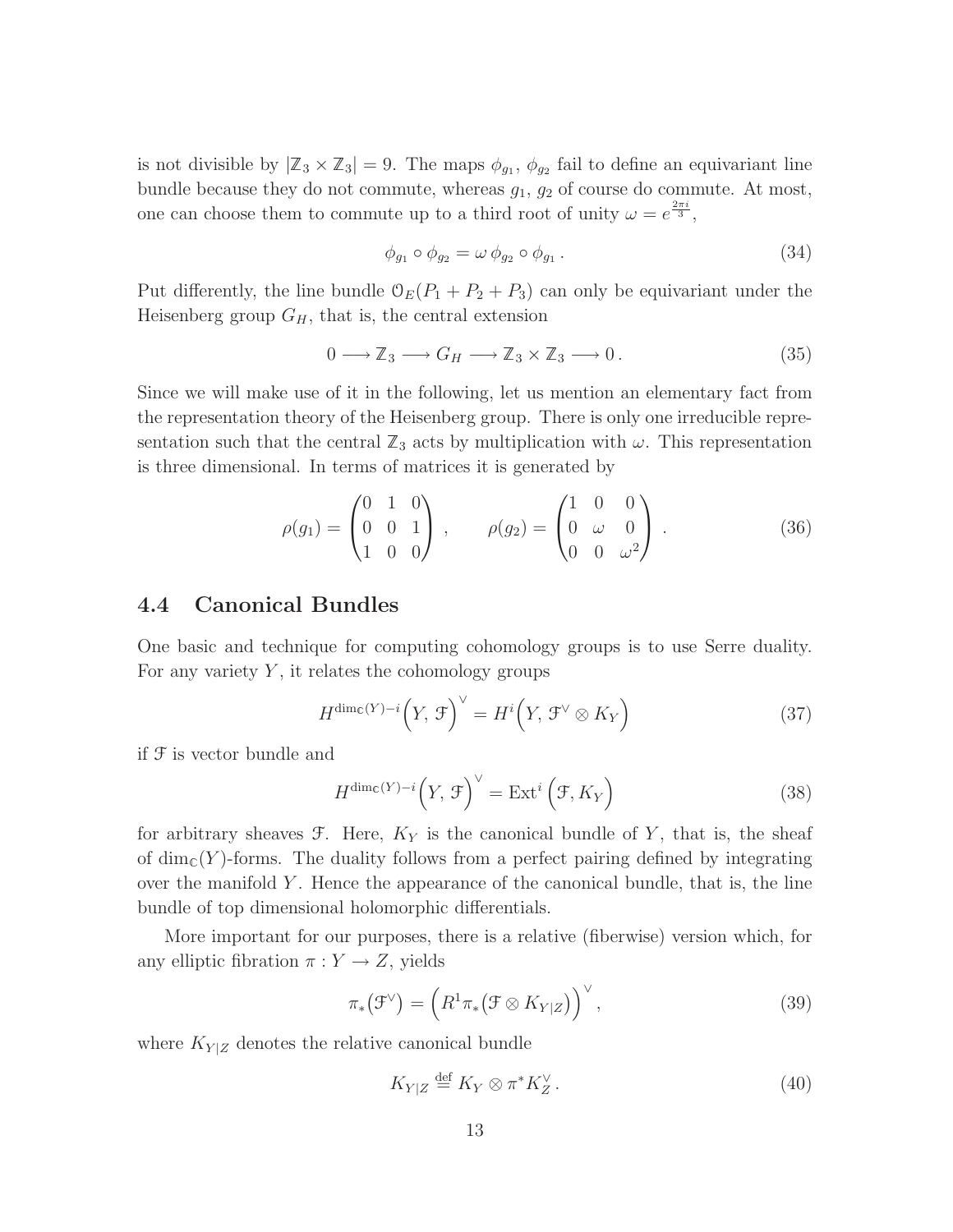To make use of these dualities, we have to know how the canonical bundles transform under the  $G = G_1 \times G_2 \simeq \mathbb{Z}_3 \times \mathbb{Z}_3$  action. It is well known that, up to the character coming from the group action,

$$
K_{\widetilde{X}} \simeq \mathcal{O}_{\widetilde{X}}, \quad K_{B_i} \simeq \mathcal{O}_{B_i}(-f), \quad K_{\mathbb{P}^1} \simeq \mathcal{O}_{\mathbb{P}^1}(-2). \tag{41}
$$

To determine the extra phase, all one has to do is to look at the behavior in one of the two G-stable fibers. Without loss of generality, we restrict our attention to  $E_i = \beta_i^{-1}(0)$ . From the analysis of the G action in [61], we know that  $G_1$  acts as an order 3 translation on one of the fibers and complex multiplication on the other fiber. Again without loss of generality, we assume that  $G_1$  acts via complex multiplication on  $E_1$ , thereby fixing the complex structure modulus of that elliptic curve. The complex structure on  $E_2$ , on the other hand, remains unconstrained and is one of the moduli of the Calabi-Yau threefold. To summarize, the fibers over  $0 \in \mathbb{P}^1$  are as depicted in Figure 1.



**Figure 1:** Fibers over  $0 \in \mathbb{P}^1$ .

The G action can easily be written down in terms of local coordinates  $(z, u, v)$ . First,  $G_1$  acts as rotation on the base  $\mathbb{P}^1$ . Therefore, in terms of the local coordinate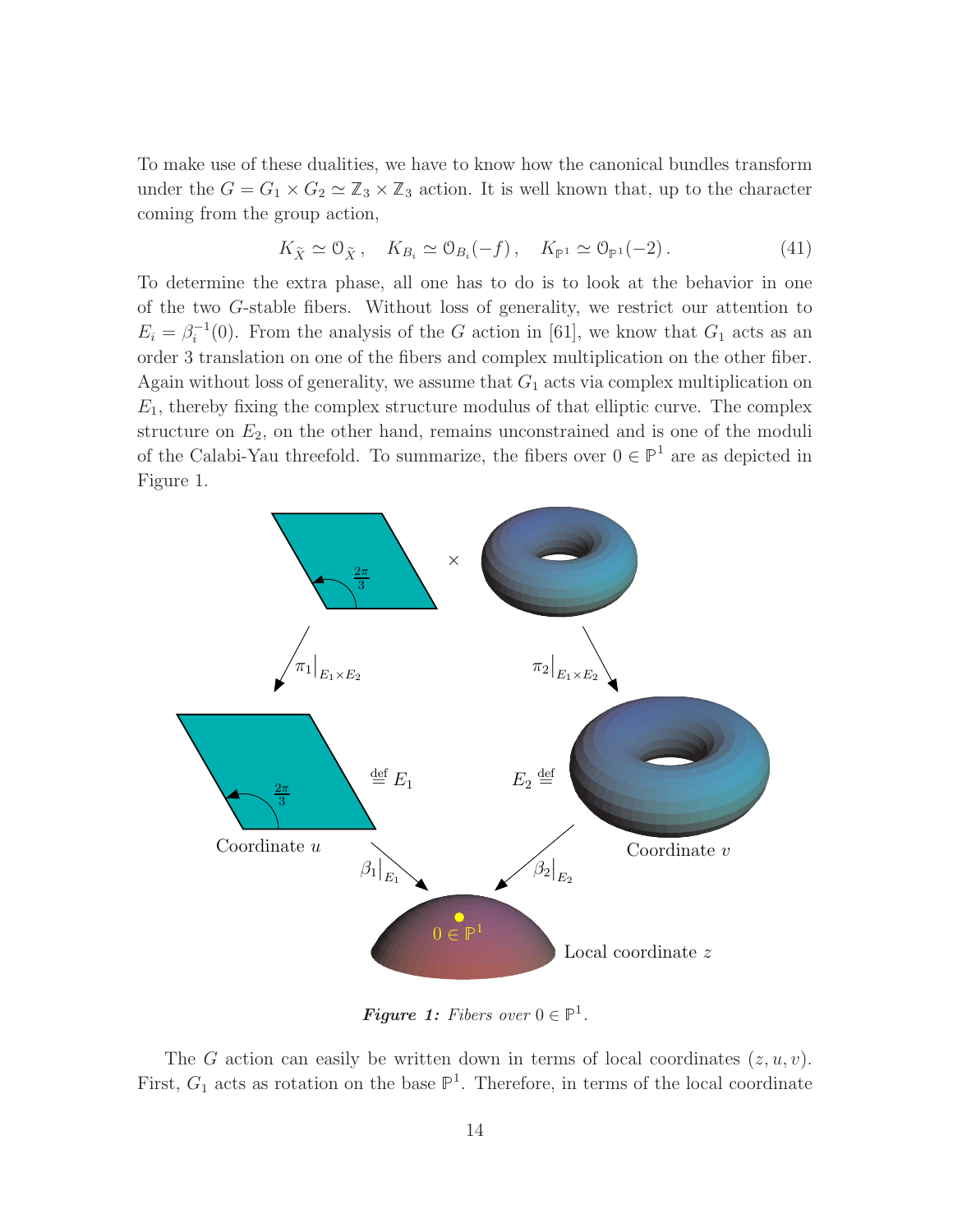around the fixed point it acts by

$$
g_1: z \mapsto \omega z, \qquad g_2: z \mapsto z, \tag{42}
$$

where  $\omega$  is a third root of unity. Which, without loss of generality, can be taken to be  $\omega \stackrel{\text{def}}{=} e^{\frac{2\pi i}{3}}$ . Second, consider the G action on the elliptic curve  $E_2$ . Since its complex structure  $\lambda_2$  is arbitrary, each generator of G must act by translation. Hence, the action must be

$$
g_1: v \mapsto v + \frac{1}{3}, \qquad g_2: v \mapsto v + \frac{\lambda_2}{3}.
$$
 (43)

Finally, let us examine the G action on  $E_1$ . By definition,  $g_2$  acts on every fiber as a translation. In contrast,  $g_1$  acts by complex multiplication on the elliptic curve. Moreover, this phase is coupled to the phase in the transformation of the coordinate z on the base  $\mathbb{P}^1$ , eq. (42), since the holomorphic volume form  $\Omega \sim d u d v d z$  must be invariant under the  $G$  action. Therefore, the  $G$  action on the  $u$  coordinate is as follows,

$$
g_1: u \mapsto \omega^2 u, \qquad g_2: u \mapsto u + \frac{1}{3}.
$$
 (44)

Now we know the action on the local coordinates  $u, v$ , and  $z$ . Hence, we also know the G action on the top dimensional holomorphic differentials, that is, the local sections of the canonical bundle. This fixes the missing characters in eq. (41) to be

$$
\dim_{\mathbb{C}} = 3: \qquad (\tilde{X}, K_{\tilde{X}} = 0_{\tilde{X}})
$$
\n
$$
K_{\tilde{X}|B_1} = 0_{\tilde{X}}(\phi) \Big|_{\pi_1} K_{\tilde{X}|B_2} = \chi_1^2 0_{\tilde{X}}(\phi)
$$
\n
$$
\dim_{\mathbb{C}} = 2: \qquad (\beta_1, K_{B_1} = 0_{B_1}(-f)) \qquad (B_2, K_{B_2} = \chi_1 0_{B_2}(-f)) \qquad (45)
$$
\n
$$
K_{B_1|\mathbb{P}^1} = \chi_1^2 0_{B_1}(f) \Big|_{\phi} \qquad K_{B_2|\mathbb{P}^1} = 0_{B_2}(f)
$$
\n
$$
\dim_{\mathbb{C}} = 1: \qquad (\mathbb{P}^1, K_{\mathbb{P}^1} = \chi_1 0_{\mathbb{P}^1}(-2)).
$$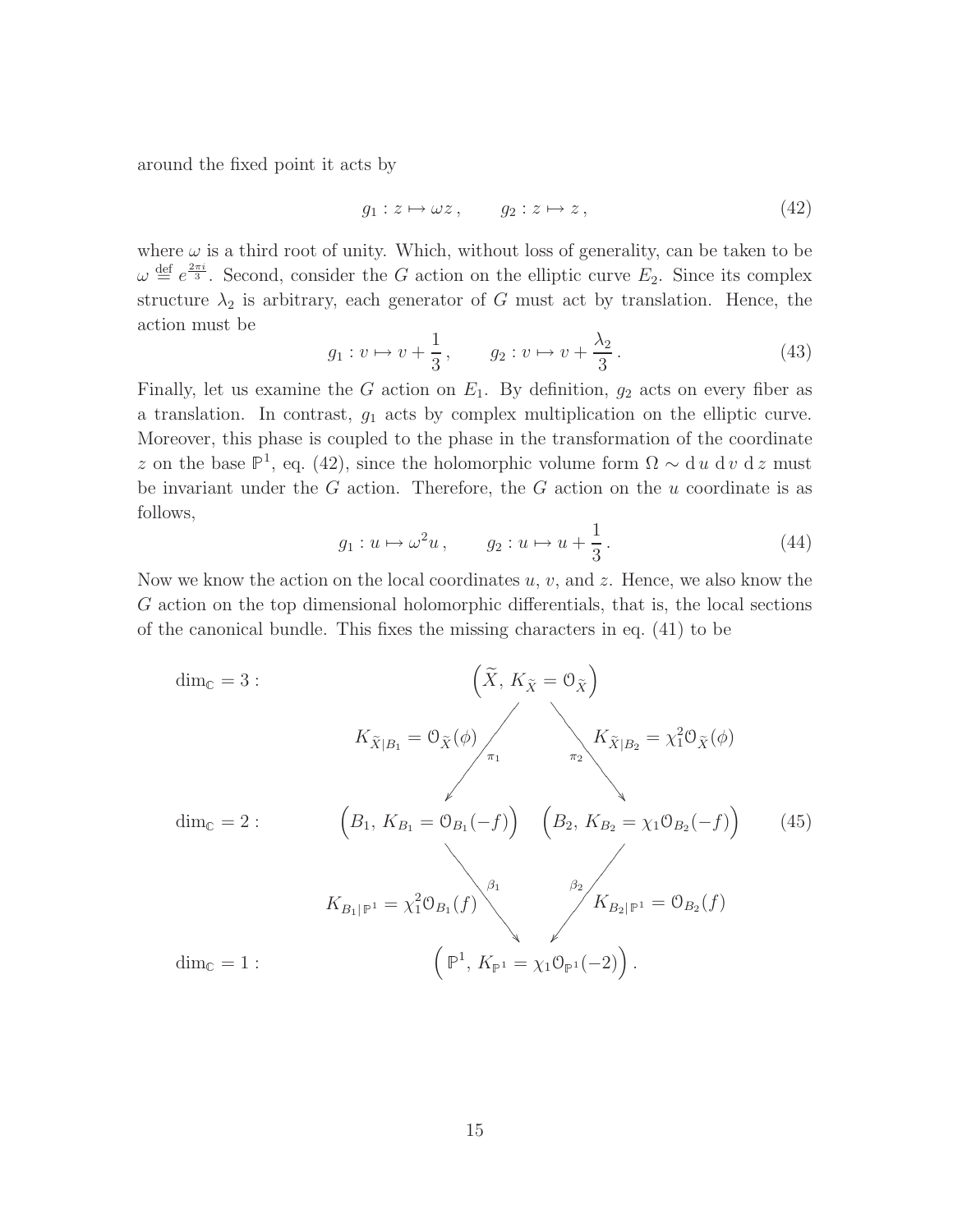## 5 The Hidden  $E_8$  Bundle

#### 5.1 Constructing Vector Bundles by Extension

For simplicity, we start by constructing an  $SU(2)$  instanton on the hidden brane. This allows us to introduce the techniques we are going to use later on in a simpler setting.

We define H to be an extension of the line bundle  $\mathcal{O}_{\tilde{X}}(-2\tau_1 - \tau_2 + \phi)$  by  $\mathcal{O}_{\tilde{X}}(2\tau_1 + \phi)$  $\tau_2 - \phi$ ). That is, by definition, H is the middle term in a short exact sequence

$$
0 \longrightarrow \mathcal{O}_{\widetilde{X}}(2\tau_1 + \tau_2 - \phi) \longrightarrow \mathcal{H} \longrightarrow \mathcal{O}_{\widetilde{X}}(-2\tau_1 - \tau_2 + \phi) \longrightarrow 0. \tag{46}
$$

The first Chern classes of the line bundles obviously add up to zero. Hence, we really obtain an  $SU(2)$  rather than just a  $U(2)$  bundle.

We furthermore demand that the extension be generic, ruling out the (slopeunstable) direct sum  $\mathcal{O}_{\tilde{X}}(2\tau_1 + \tau_2 - \phi) \oplus \mathcal{O}_{\tilde{X}}(-2\tau_1 - \tau_2 + \phi)$ . Apart from disallowing special cases, we are not going to impose any further restrictions on the extensions. That is, we are not constraining the vector bundle moduli to specific values.

Of course, this is only possible if non-trivial extensions exist. So we must compute the possible extensions, and show that there exist more than the trivial extension in order to justify our assumptions. The space of extensions is

$$
\operatorname{Ext}^1\left(\mathcal{O}_{\widetilde{X}}(-2\tau_1-\tau_2+\phi), \ \mathcal{O}_{\widetilde{X}}(2\tau_1+\tau_2-\phi)\right). \tag{47}
$$

However, not every such extension gives rise to an equivariant vector bundle. The line bundles are equivariant, but if the class of the extension changes under the group action then we do not obtain a group action on the extension. Only the G-invariant part of the  $Ext<sup>1</sup>$  yields an equivariant vector bundle.

We are going to compute the space of extensions in Subsection 5.4, and find for its G-invariant part that

$$
Ext^{1} \left( \mathcal{O}_{\tilde{X}}(-2\tau_{1} - \tau_{2} + \phi), \ \mathcal{O}_{\tilde{X}}(2\tau_{1} + \tau_{2} - \phi) \right)^{G} = 6. \tag{48}
$$

Hence, the assumption that a generic (nontrivial) extension of the form eq. (46) exists is justified.

#### 5.2 Sheaf Cohomology on Elliptic Fibrations

#### 5.2.1 Cohomology of Line Bundles

In order to determine the low energy spectrum, we must compute the cohomology groups of the vector bundle  $H$ . The general way to do this is as follows. First,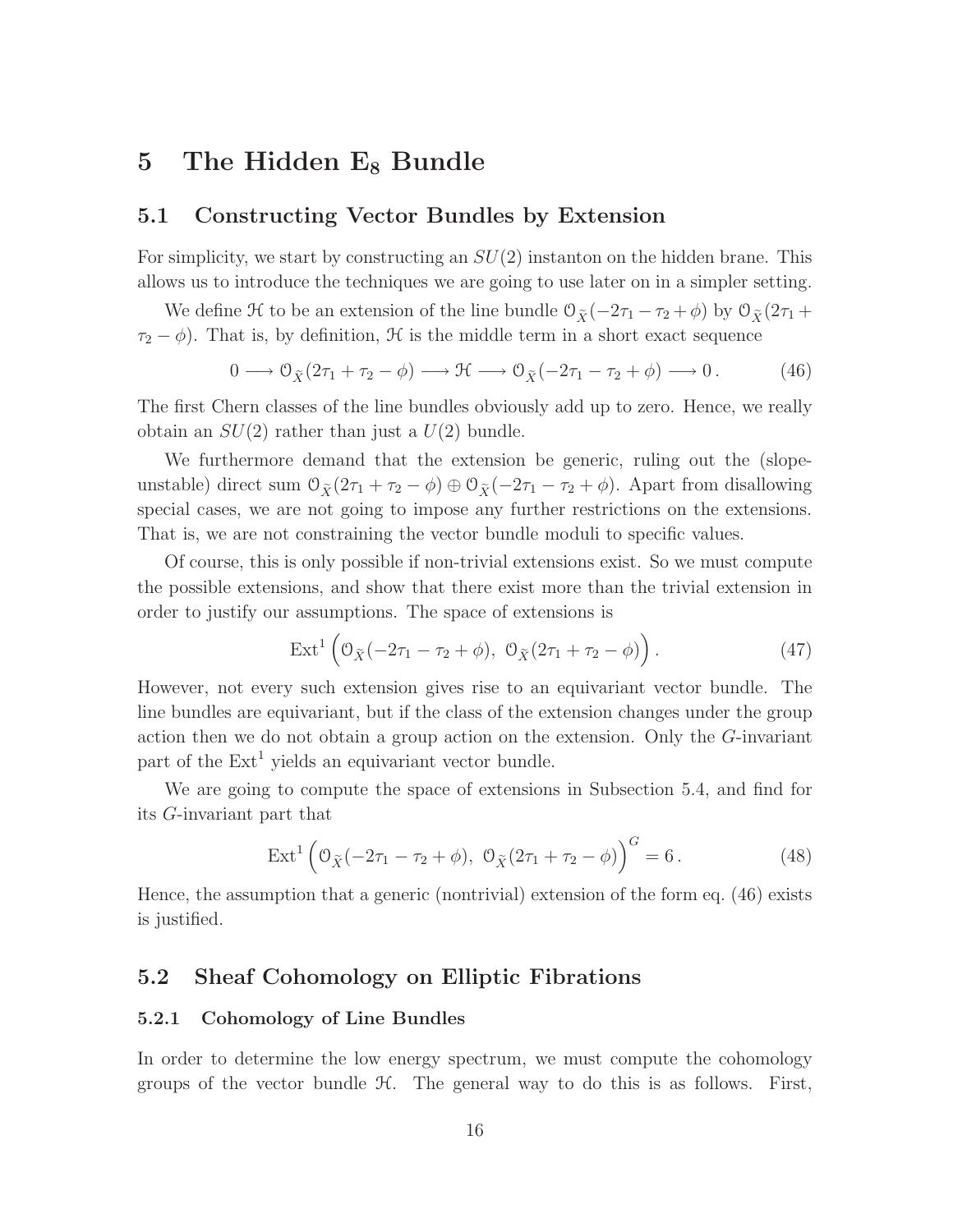we can exploit the fibration structure, eq. (5), and compute the cohomology of line bundles by successively pushing down all the way to a point. In the second step, we then determine the cohomology of an extension of line bundles by the associated long exact sequence in cohomology.

For example, let us start with the line bundle  $\mathcal{O}_{\tilde{X}}(2\tau_1 + \tau_2 - \phi)$ . First, we use the elliptic fibration  $\pi_1 : \widetilde{X} \to B_1$  to relate the cohomology groups  $H^i(\widetilde{X}, \mathcal{O}_{\widetilde{X}}(2\tau_1+\tau_2-\phi))$ on the threefold  $\widetilde{X}$  to cohomology groups on the complex surface  $B_1$ . In general, for any fibration, the cohomology groups on the whole space are determined by a combination of the cohomology of the fibers and the cohomology of the base. This is made precise by the Leray spectral sequence:

$$
E_2^{p,q}(\widetilde{X}|B_1) = H^p\left(B_1, R^q \pi_{1*} \mathcal{O}_{\widetilde{X}}(2\tau_1 + \tau_2 - \phi)\right)
$$
  

$$
\Rightarrow H^{p+q}\left(\widetilde{X}, \mathcal{O}_{\widetilde{X}}(2\tau_1 + \tau_2 - \phi)\right).
$$
 (49)

The derived pushdown  $R^q\pi_{1*}$  is nothing but the cohomology along the fiber, that is, some sheaves on  $B_1$  that have to be computed first. Then we must determine their cohomology groups (on the surface  $B_1$ ). Starting with cohomology on  $B_1$ , the Leray spectral sequence then converges (denoted by " $\Rightarrow$ ") to the cohomology on the threefold  $\widetilde{X}$ . By dimension, the terms of the first quadrant spectral sequence  $E_2^{p,q}$  $2^{p,q}(X|B_1)$  vanish for  $p > \dim_{\mathbb{C}}(B_1) = 2$  and for  $q > \dim_{\mathbb{C}}(\widetilde{X}) - \dim_{\mathbb{C}}(B_1) = 1$ .

To completely determine the ingredients in the spectral sequence, we will use the following two facts.

• The projection formula, which in general reads

$$
R^q \pi_* \left( \mathcal{E} \otimes \pi^* \mathcal{F} \right) = R^q \pi_* \left( \mathcal{E} \right) \otimes \mathcal{F}
$$
 (50)

for any fibration  $\pi$ , arbitrary sheaf  $\mathcal{E}$ , and vector bundle  $\mathcal{F}$ . In the case at hand, we conclude that

$$
R^{q}\pi_{1*} \mathcal{O}_{\tilde{X}}(2\tau_{1} + \tau_{2} - \phi) = R^{q}\pi_{1*} \Big( \pi_{1}^{*} \big( \mathcal{O}_{B_{1}}(2t - f) \big) + \pi_{2}^{*} \big( \mathcal{O}_{B_{2}}(t) \big) \Big) =
$$
  
=  $\mathcal{O}_{B_{1}}(2t - f) \otimes R^{q}\pi_{1*} \pi_{2}^{*} \big( \mathcal{O}_{B_{2}}(t) \big).$  (51)

• The commutativity of the projections in eq.  $(5)$ , which implies

$$
(R^{q}\pi_{1*}) \circ (\pi_{2}^{*}) = (\beta_{1}^{*}) \circ (R^{q}\beta_{2*}),(R^{q}\pi_{2*}) \circ (\pi_{1}^{*}) = (\beta_{2}^{*}) \circ (R^{q}\beta_{1*}).
$$
\n(52)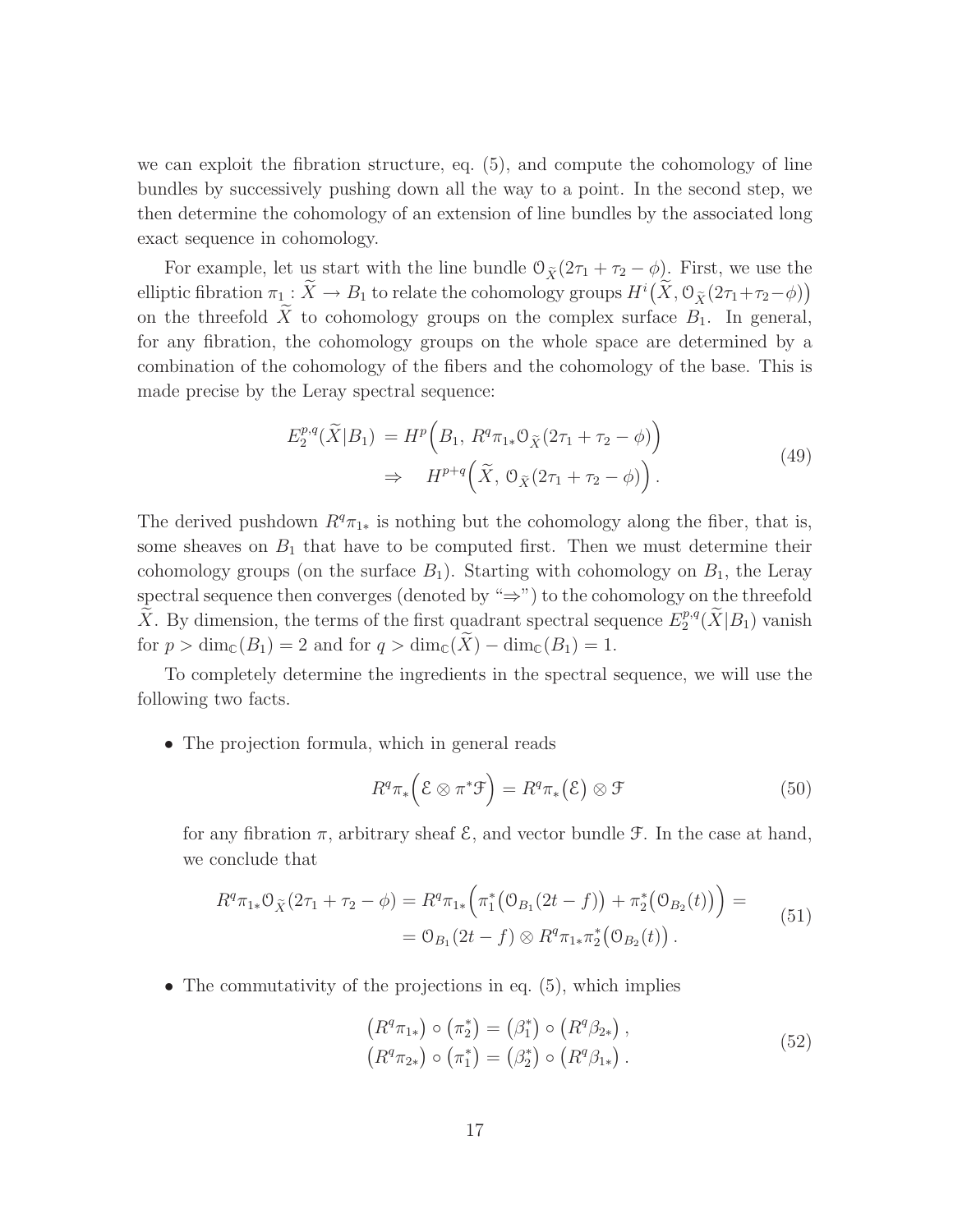Using these, the starting point of the spectral sequence eq. (49), is completely determined in terms of line bundles on  $B_1$  alone,

$$
H^{p}\left(B_{1}, R^{q}\pi_{1*}\mathcal{O}_{\tilde{X}}(2\tau_{1} + \tau_{2} - \phi)\right) =
$$
  
=  $H^{p}\left(B_{1}, \mathcal{O}_{B_{1}}(2t - f) \otimes R^{q}\pi_{1*}\pi_{2}^{*}\left(\mathcal{O}_{B_{2}}(t)\right)\right) =$   
=  $H^{p}\left(B_{1}, \mathcal{O}_{B_{1}}(2t - f) \otimes \beta_{1}^{*}R^{q}\beta_{2*}\left(\mathcal{O}_{B_{2}}(t)\right)\right).$  (53)

It remains to compute the cohomology groups on  $B_1$ . We again proceed by pushing down one step to the base  $\mathbb{P}^1$ . But now we end up with two spectral sequences, corresponding to the case  $q = 0$  and  $q = 1$  in the previous equation. In the following, we will describe the  $q = 0$  case, the computation for  $q = 1$  being completely analogous.

The Leray spectral sequence now reads

$$
E_2^{p,q}(B_1|\mathbb{P}^1) = H^p\left(\mathbb{P}^1, R^q\beta_{1*}\left[\mathfrak{O}_{B_1}(2t-f)\otimes\beta_1^*\beta_{2*}\mathfrak{O}_{B_2}(t)\right]\right) =
$$
  
\n
$$
= H^p\left(\mathbb{P}^1, R^q\beta_{1*}\mathfrak{O}_{B_1}(2t-f)\otimes\beta_{2*}\mathfrak{O}_{B_2}(t)\right) =
$$
  
\n
$$
= H^p\left(\mathbb{P}^1, R^q\beta_{1*}\mathfrak{O}_{B_1}(2t)\otimes\beta_{2*}\mathfrak{O}_{B_2}(t)\otimes\mathfrak{O}_{\mathbb{P}^1}(-1)\right)
$$
  
\n
$$
\Rightarrow H^{p+q}\left(B_1, \pi_{1*}\mathfrak{O}_{\tilde{X}}(2\tau_1+\tau_2-\phi)\right).
$$
\n(54)

The pushdown of the line bundles on  $B_1$  can be found by a straightforward application of the long exact sequence for pushdowns. We defer the details to Appendix A, here only listing the result for convenience.

$$
\mathcal{O}_{B_i}(nf) = \beta_i^* \mathcal{O}_{\mathbb{P}^1}(n), \quad n \in \mathbb{Z}
$$
 (55a)

$$
\beta_{i*} \mathcal{O}_{B_i}(2t) = 6 \mathcal{O}_{\mathbb{P}^1} \qquad \beta_{i*} \mathcal{O}_{B_i}(-2t) = 0 \qquad R^1 \beta_{i*} \mathcal{O}_{B_i}(2t) = 0 \qquad (55b)
$$

$$
\beta_{i*} \mathcal{O}_{B_i}(t) = 3\mathcal{O}_{\mathbb{P}^1} \qquad \beta_{i*} \mathcal{O}_{B_i}(-t) = 0 \qquad R^1 \beta_{i*} \mathcal{O}_{B_i}(t) = 0 \qquad (55c)
$$

$$
R^{1}\beta_{1*}\mathcal{O}_{B_{1}}(-t) = 3\chi_{1}\mathcal{O}_{\mathbb{P}^{1}}(-1) \qquad R^{1}\beta_{1*}\mathcal{O}_{B_{1}}(-2t) = 6\chi_{1}\mathcal{O}_{\mathbb{P}^{1}}(-1) \qquad (55d)
$$

$$
R^{1}\beta_{2*}\mathcal{O}_{B_{2}}(-t) = 3\mathcal{O}_{\mathbb{P}^{1}}(-1) \qquad R^{1}\beta_{2*}\mathcal{O}_{B_{2}}(-2t) = 6\mathcal{O}_{\mathbb{P}^{1}}(-1) \qquad (55e)
$$

Hence, the  $E_2$  term of the spectral sequence is

$$
E_2^{p,q}(B_1 | \mathbb{P}^1) = \begin{cases} 0 & q = 1\\ H^p(\mathbb{P}^1, 180_{\mathbb{P}^1}(-1)) & q = 0. \end{cases}
$$
 (56)

Sheaves on  $\mathbb{P}^1$  are particularly simple. All vector bundles split into the sum of line bundles. Furthermore, the global sections of a line bundle are polynomials of the given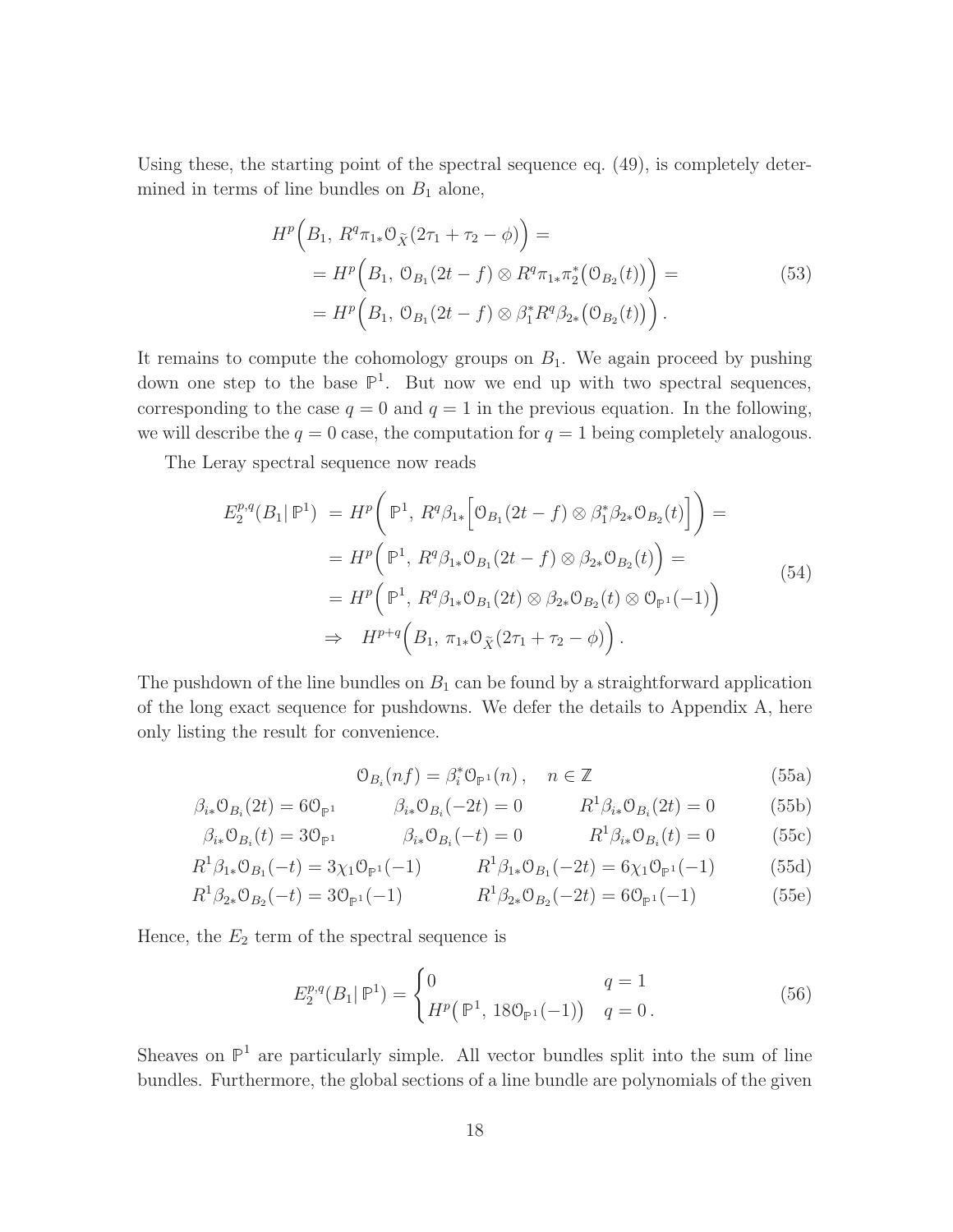degree. The number of monomials and their transformation under the  $\mathbb{Z}_3 \times \mathbb{Z}_3$  action can be found easily, determining the zeroth cohomology group. The first cohomology group is then Serre dual to the zeroth cohomology group. It follows that

$$
H^{0}(\mathbb{P}^{1}, \chi \mathcal{O}_{\mathbb{P}^{1}}(n)) = \begin{cases} 0, & n < 0 \\ \chi \sum_{i=0}^{n} \chi_{1}^{i}, & n \ge 0 \end{cases}
$$
  

$$
H^{1}(\mathbb{P}^{1}, \chi \mathcal{O}_{\mathbb{P}^{1}}(n)) = H^{0}(\mathbb{P}^{1}, (\chi \mathcal{O}_{\mathbb{P}^{1}}(n))^{\vee} \otimes K_{\mathbb{P}^{1}})^{\vee}.
$$
 (57)

Putting everything together, we see that all cohomology groups vanish and, hence,  $E_2^{p,q}$  $2^{p,q}(\widetilde{X}|B_1)=0$ . There is no possibility for nonvanishing differentials and, therefore, all cohomology groups of the line bundle  $\mathcal{O}_{\tilde X}(2\tau_1 + \tau_2 - \phi)$  actually vanish,

$$
H^*\left(\widetilde{X}, \mathcal{O}_{\widetilde{X}}(2\tau_1 + \tau_2 - \phi)\right) = 0.
$$
\n(58)

Similarly, one can compute the cohomology of the dual line bundle or simply invoke Serre duality. In either case, one finds

$$
H^*\left(\widetilde{X}, \mathcal{O}_{\widetilde{X}}(-2\tau_1 - \tau_2 + \phi)\right) = 0.
$$
\n<sup>(59)</sup>

#### 5.2.2 Cohomology of an Extension

We can now compute the cohomology of the  $SU(2)$  bundle  $\mathcal H$ . By definition, it is the middle term of a short exact sequence

$$
0 \longrightarrow \mathcal{O}_{\widetilde{X}}(2\tau_1 + \tau_2 - \phi) \longrightarrow \mathfrak{H} \longrightarrow \mathcal{O}_{\widetilde{X}}(-2\tau_1 - \tau_2 + \phi) \longrightarrow 0. \tag{60}
$$

The associated long exact sequence of cohomology groups reads

$$
\cdots \underbrace{H^i(\widetilde{X}, \mathcal{O}_{\widetilde{X}}(2\tau_1 + \tau_2 - \phi))}_{=0} \to H^i(\widetilde{X}, \mathcal{H}) \to \underbrace{H^i(\widetilde{X}, \mathcal{O}_{\widetilde{X}}(-2\tau_1 - \tau_2 + \phi))}_{=0} \cdots, (61)
$$

so we immediately obtain

$$
H^*(\widetilde{X}, \mathcal{H}) = 0. \tag{62}
$$

#### 5.3 Absence of Hidden Matter

Let us return to the physical application of the  $SU(2)$  bundle  $H$  which we just constructed. We are going to take the usual regular embedding of  $SU(2)$  in  $E_8$  with commutant  $E_7$ . The fiber product of the  $SU(2)$  principal bundle together with the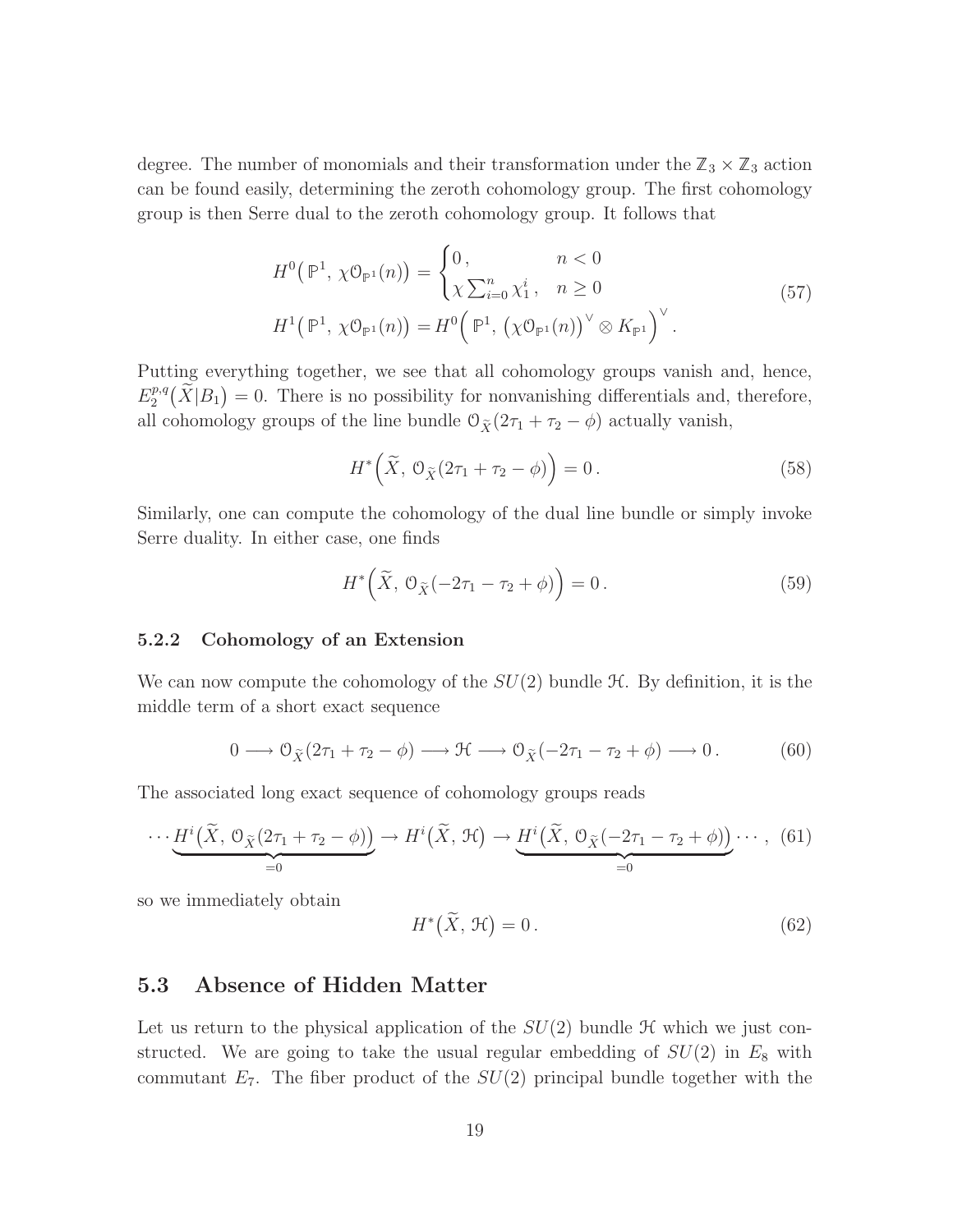trivial  $E_7$  principal bundle then determines an  $E_8$  principal bundle, which we take to be our hidden  $E_8$  gauge bundle.

Now, the gauge fermions in the heterotic string transform in the adjoint representation of  $E_8$ , which branches as

$$
R[E_8] \ni \; \underline{\mathbf{248}} = (\underline{\mathbf{3}}, \underline{\mathbf{1}}) \oplus (\underline{\mathbf{1}}, \underline{\mathbf{133}}) \oplus (\underline{\mathbf{2}}, \underline{\mathbf{56}}) \; \in R[SU(2) \times E_7] \tag{63}
$$

Correspondingly, the fermions, that is, the rank 248 vector bundle  $\mathcal{E}_8^H$  associated to the hidden  $E_8$  principal bundle, decompose as

$$
\mathcal{E}_8^H = \left(\text{Sym}^2(\mathcal{H}) \otimes \theta(1)\right) \oplus \left(\theta(1) \otimes \theta(133)\right) \oplus \left(\mathcal{H} \otimes \theta(56)\right),\tag{64}
$$

where  $\theta(n) \stackrel{\text{def}}{=} \widetilde{X} \times \mathbb{C}^n$  denotes the rank n trivial vector bundle.

## 5.4 The Space of Extensions

It remains to determine the space of extensions for the short exact sequence eq. (46). Using elementary properties of the global Ext, this is given by

$$
\text{Ext}^{1}\left(\mathcal{O}_{\tilde{X}}(-2\tau_{1}-\tau_{2}+\phi), \ \mathcal{O}_{\tilde{X}}(2\tau_{1}+\tau_{2}-\phi)\right) =
$$
\n
$$
= \text{Ext}^{1}\left(\mathcal{O}_{\tilde{X}}, \ \mathcal{O}_{\tilde{X}}(4\tau_{1}+2\tau_{2}-2\phi)\right) = H^{1}\left(\tilde{X}, \ \mathcal{O}_{\tilde{X}}(4\tau_{1}+2\tau_{2}-2\phi)\right). \tag{65}
$$

From a Leray spectral sequence, we can easily compute the cohomology groups of this line bundle and obtain

$$
\dim_{\mathbb{C}} H^p\left(\widetilde{X}, \mathcal{O}_{\widetilde{X}}(4\tau_1 + 2\tau_2 - 2\phi)\right) = \begin{cases} 54 & p = 1\\ 0 & p \neq 1 \end{cases} \tag{66}
$$

We could now trace the  $\mathbb{Z}_3 \times \mathbb{Z}_3$  action through the Leray spectral sequence and determine directly which 54-dimensional representation occurs. However, there is a simple shortcut which we will employ instead.

For this, note that the index

$$
\text{Index}\left(\mathcal{O}_{\tilde{X}}(4\tau_1 + 2\tau_2 - 2\phi)\right) =
$$
\n
$$
= \sum_{p=0}^{3} (-1)^p \dim_{\mathbb{C}} H^p\left(\tilde{X}, \mathcal{O}_{\tilde{X}}(4\tau_1 + 2\tau_2 - 2\phi)\right) = -54
$$
\n(67)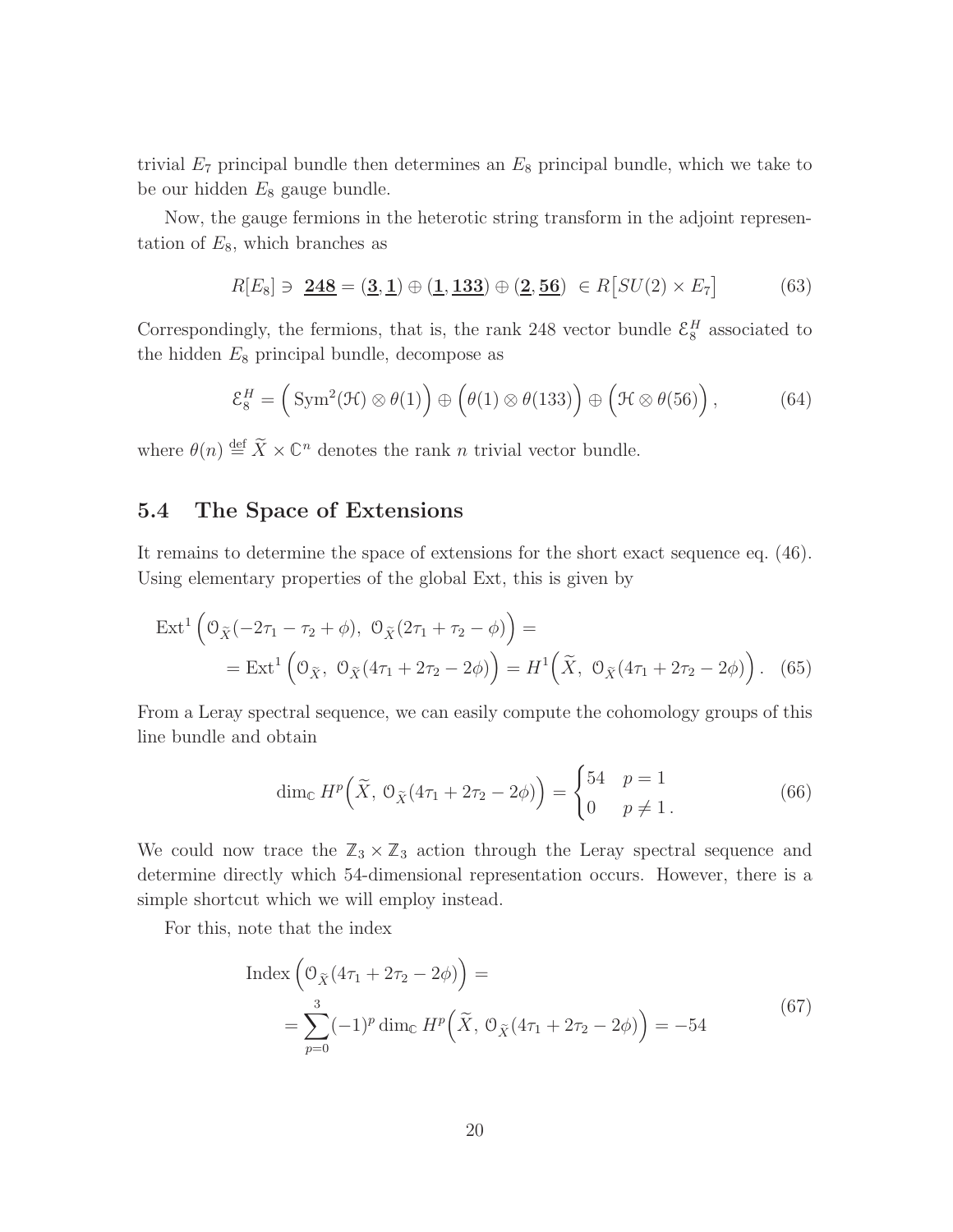is simply divided by the order of the group  $G = \mathbb{Z}_3 \times \mathbb{Z}_3$  when descending to the quotient. That is,

$$
\text{Index}\left(\mathcal{O}_{\tilde{X}}(4\tau_1 + 2\tau_2 - 2\phi)/G\right) =
$$
\n
$$
= \sum_{p=0}^{3} (-1)^p \dim_{\mathbb{C}} H^p\left(\tilde{X}, \mathcal{O}_{\tilde{X}}(4\tau_1 + 2\tau_2 - 2\phi)\right)^G = -9
$$
\n(68)

Since from eq. (66) all the other cohomology groups vanish, only the  $p = 1$  term can have an invariant part which, moreover, must be 9-dimensional.

The same reasoning can be applied to the line bundles  $\chi \mathcal{O}_{\tilde{X}}(4\tau_1 + 2\tau_2 - 2\phi)$  for any character  $\chi$  of G. The G invariant subspace must always be 9-dimensional. Of course, the dimension of this invariant subspace is nothing else but the multiplicity of the representation  $\chi^{-1}$  in  $H^1(\tilde{X}, \mathcal{O}_{\tilde{X}}(4\tau_1 + 2\tau_2 - 2\phi))$ . It follows that this cohomology group decomposes as the sum of all nine irreducible  $\mathbb{Z}_3 \times \mathbb{Z}_3$  representations, each with multiplicity  $6$ :

$$
H^{p}\left(\tilde{X}, \mathcal{O}_{\tilde{X}}(4\tau_{1} + 2\tau_{2} - 2\phi)\right) = \begin{cases} 0, & p = 3\\ 0, & p = 2\\ 6 \operatorname{Reg}(\mathbb{Z}_{3} \times \mathbb{Z}_{3}), & p = 1\\ 0, & p = 0 \end{cases}
$$
(69)

Here we used the fact that the *regular* representation of  $G = \mathbb{Z}_3 \times \mathbb{Z}_3$ , that is the representation of G on its group ring  $\mathbb{C}[G]$ , decomposes as

$$
Reg(\mathbb{Z}_3 \times \mathbb{Z}_3) = \bigoplus_{i,j=0}^{2} \chi_1^i \chi_2^j,
$$
\n(70)

the sum of every irreducible G representation with multiplicity one.

To summarize, the Ext group in question is

$$
\operatorname{Ext}^1\left(\mathcal{O}_{\widetilde{X}}(-2\tau_1-\tau_2+\phi), \ \mathcal{O}_{\widetilde{X}}(2\tau_1+\tau_2-\phi)\right)=6\operatorname{Reg}(\mathbb{Z}_3\times\mathbb{Z}_3). \tag{71}
$$

#### 5.5 Checks on Stability

As we stated in the introduction, in this paper we are not going to prove stability of the vector bundles in a mathematically rigorous sense. We will, however, subject them to the following two important and nontrivial tests.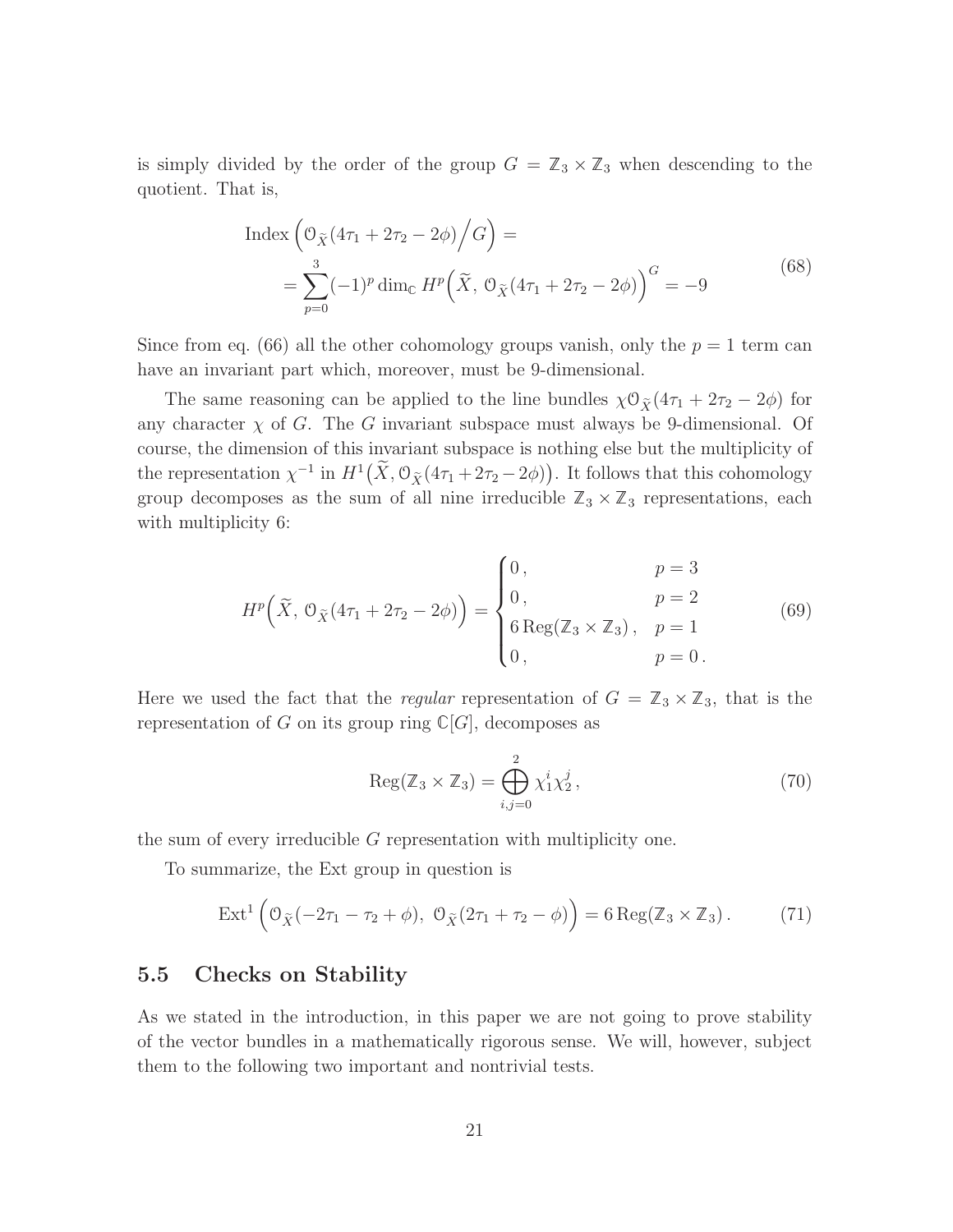The first is that a stable vector bundle is necessarily simple [78], that is, has no endomorphisms except multiplication by a constant. This can be expressed as

$$
\text{End}(\mathcal{H}) \simeq \mathbb{C} \quad \Leftrightarrow \quad H^0\Big(\widetilde{X}, \mathcal{H} \otimes \mathcal{H}^{\vee}\Big) = 1. \tag{72}
$$

The other test for stability is

$$
\mathcal{H}\ \text{stable}\quad\Rightarrow\quad H^0\Big(\widetilde{X}, \mathcal{H}^{\vee}\Big) = 0\,,\tag{73}
$$

which follows from the following contradiction. Assume that  $H^0(\tilde{X}, \mathcal{H}^{\vee}) \neq 0$ . This means that there is a global section of  $\mathcal{H}^{\vee}$ . But a global section of  $\mathcal{H}^{\vee}$  is a map  $s : \mathcal{H} \to \mathcal{O}$ , which is necessarily surjective and can be completed to a short exact sequence

$$
0 \longrightarrow \ker(s) \longrightarrow \mathfrak{H} \stackrel{s}{\longrightarrow} 0 \longrightarrow 0. \tag{74}
$$

Since  $\mathcal H$  has vanishing first Chern class, the slopes  $\mu$  of the bundles all vanish,

$$
\mu\big(\ker(s)\big) = \frac{c_1\big(\ker(s)\big)}{\operatorname{rank}\big(\ker(s)\big)} = 0 = \mu\big(\mathcal{H}\big)\,. \tag{75}
$$

Therefore ker(s) would be a destabilizing subsheaf of  $H$ , and  $H$  could at most be semistable.

Finally, note that the dual bundle of a stable bundle is a again stable. Therefore, (slope-)stability of  $H$  implies the following three constraints on cohomology groups:

$$
H^{0}\left(\widetilde{X},\,\mathcal{H}\otimes\mathcal{H}^{\vee}\right)=1\,,\qquad H^{0}\left(\widetilde{X},\,\mathcal{H}\right)=0\,,\qquad H^{0}\left(\widetilde{X},\,\mathcal{H}^{\vee}\right)=0\,.\tag{76}
$$

We already computed the cohomology of  $\mathcal{H}$  (and  $\mathcal{H}^{\vee}$  by Serre duality) and found that it vanishes, see eq. (62). It remains to compute the cohomology of  $\mathcal{H} \otimes \mathcal{H}^{\vee}$ , which we will do in the following Subsection. We find that, indeed, the vector bundle  $H$  is simple, that is,  $H^0(\tilde{X}, \mathcal{H} \otimes \mathcal{H}^{\vee}) = 1$ . Hence,  $\mathcal{H}$  passes all the checks on stability.

#### 5.6 Simplicity

Let us perform the promised computation of the endomorphisms of the extension eq. (46). We will first discuss the general case of an arbitrary extension of vector bundles

$$
0 \longrightarrow \mathcal{A} \longrightarrow \mathcal{B} \longrightarrow \mathcal{C} \longrightarrow 0. \tag{77}
$$

Then the dual vector bundle  $\mathcal{B}^{\vee}$  fits into the short exact sequence

$$
0 \longrightarrow \mathbb{C}^{\vee} \longrightarrow \mathbb{B}^{\vee} \longrightarrow \mathcal{A}^{\vee} \longrightarrow 0 \tag{78}
$$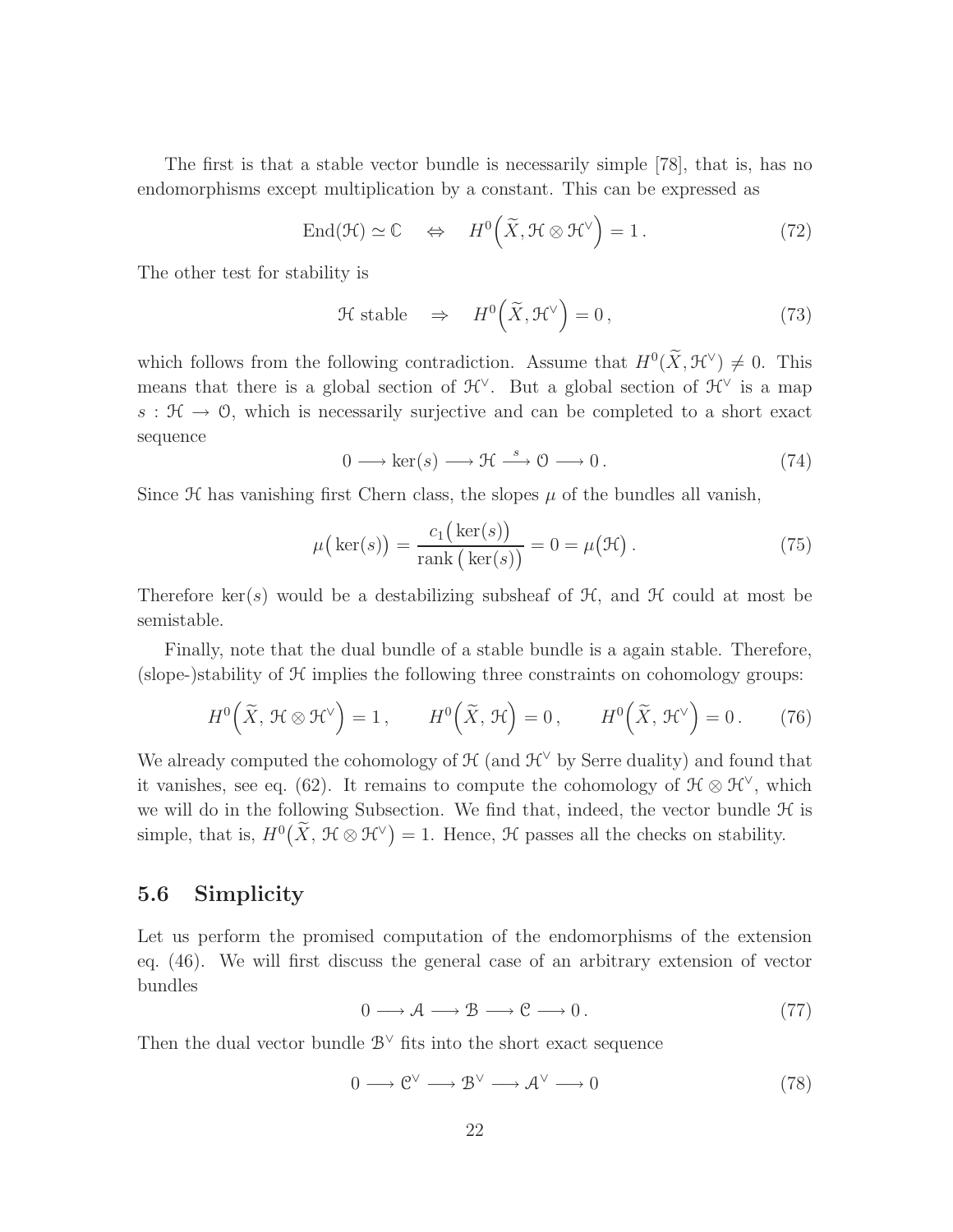and the tensor product  $\mathcal{B} \otimes \mathcal{B}^{\vee}$  fits into the commutative diagram



with all rows and columns exact. These nested short exact sequences yield interrelated long exact sequences of cohomology groups which we are going to use.

Let us apply these general considerations to the extension eq. (46). The tensor products of the line bundles are either the trivial line bundle or the line bundle  $\mathcal{O}_{\tilde{X}}(4\tau_1 + 2\tau_2 - 2\phi)$ , whose cohomology is noted in eq. (69). Using these values, the commutative diagram of long exact sequences simplifies to



where the empty circles are cohomology groups (of tensor products of  $H$  and line bundles) that are yet to be determined. To do this, we must analyze the coboundary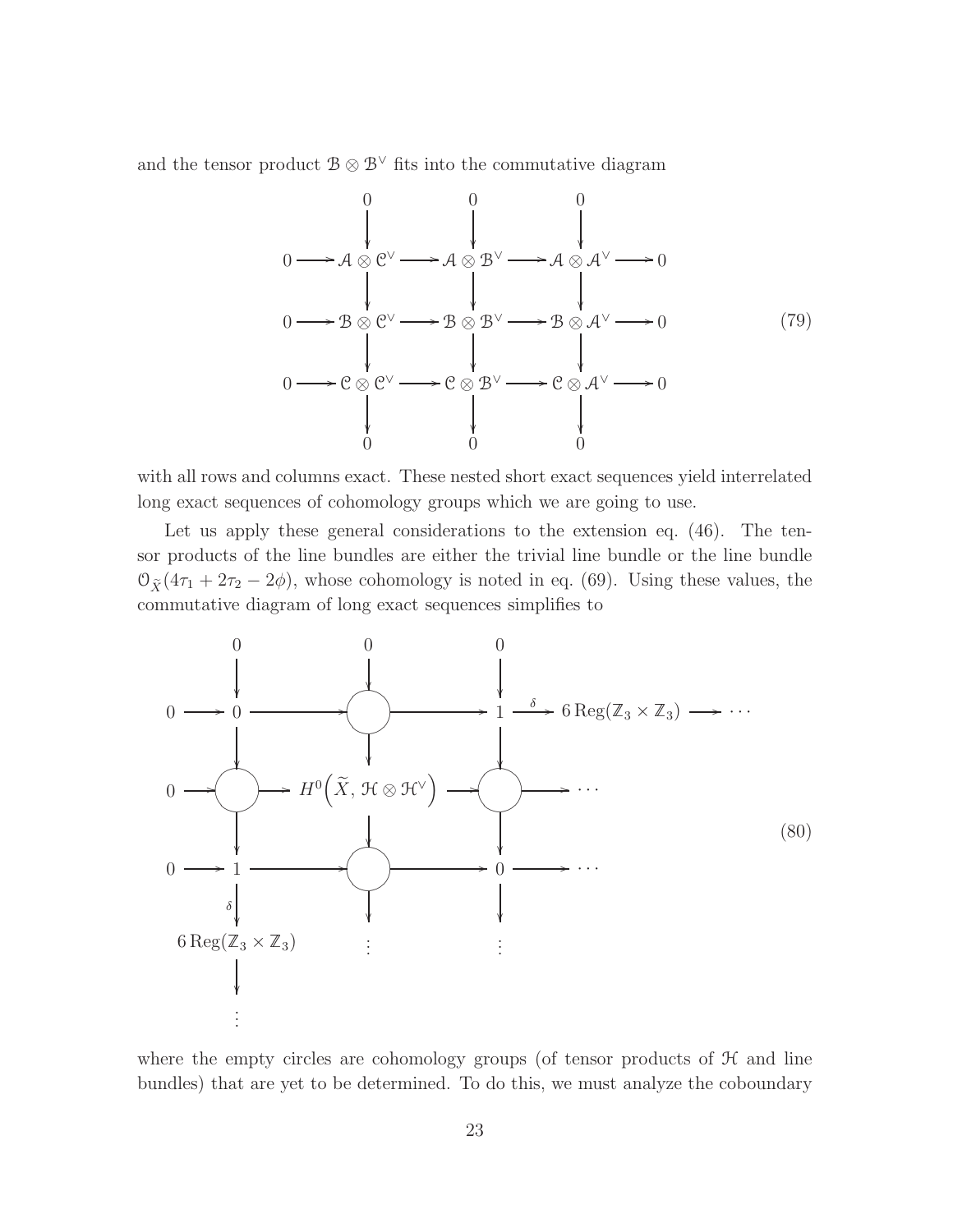map

$$
\delta: H^0\left(\widetilde{X}, \mathcal{O}_{\widetilde{X}}\right) \to H^1\left(\widetilde{X}, \mathcal{O}_{\widetilde{X}}(4\tau_1 + 2\tau_2 - 2\phi)\right). \tag{81}
$$

This is simply multiplication by the extension class<sup>5</sup>

$$
\epsilon \in \text{Ext}^1\left(\mathcal{O}_{\tilde{X}}(-2\tau_1 - \tau_2 + \phi), \mathcal{O}_{\tilde{X}}(2\tau_1 + \tau_2 - \phi)\right) =
$$
  
=  $H^1\left(\tilde{X}, \mathcal{O}_{\tilde{X}}(4\tau_1 + 2\tau_2 - 2\phi)\right),$  (82)

that is, the cohomology class encoding the choice of extension in eq. (46). By our assumption that the extension class is generic (that is, not zero), the coboundary map  $\delta$  is injective. This determines the missing entries in the long exact sequences eq. (80) to be

$$
0 \rightarrow 0 \rightarrow 0 \rightarrow 0 \rightarrow 0 \rightarrow 0 \rightarrow 1 \rightarrow \cdots
$$
  
\n
$$
0 \rightarrow 0 \rightarrow H^{0} (\tilde{X}, \mathcal{H} \otimes \mathcal{H}^{\vee}) \rightarrow 1 \rightarrow \cdots
$$
  
\n
$$
0 \rightarrow 1 \rightarrow 1 \rightarrow 0 \rightarrow \cdots
$$
  
\n
$$
\downarrow \downarrow \downarrow \downarrow \downarrow \qquad (83)
$$
  
\n
$$
\downarrow \downarrow \downarrow \downarrow \downarrow \downarrow \downarrow \downarrow
$$
  
\n
$$
\vdots \qquad \vdots \qquad \vdots \qquad \vdots
$$

Exactness then implies that the desired  $H^0$  is either zero or one dimensional. But there is always a global section of  $\mathcal{H} \otimes \mathcal{H}^{\vee}$  corresponding to multiplication by an overall constant. Hence,

$$
H^{0}\left(\widetilde{X},\,\mathcal{H}\otimes\mathcal{H}^{\vee}\right)=1\,. \tag{84}
$$

## 6 The Visible  $E_8$  Bundle

## **6.1** The  $SU(4)$  Bundle

Let us now construct the  $SU(4)$  instanton inside the visible  $E_8$  gauge group. We first define an auxiliary bundle W on the  $dP_9$  surface  $B_2$ . For that, we take an extension

<sup>&</sup>lt;sup>5</sup>The discussion of the extension class is unavoidable at this point. If the extension were trivial, that is,  $\epsilon = 0$ , then H would be a sum of two line bundles. But such a sum is never simple as the two line bundles can be scaled independently.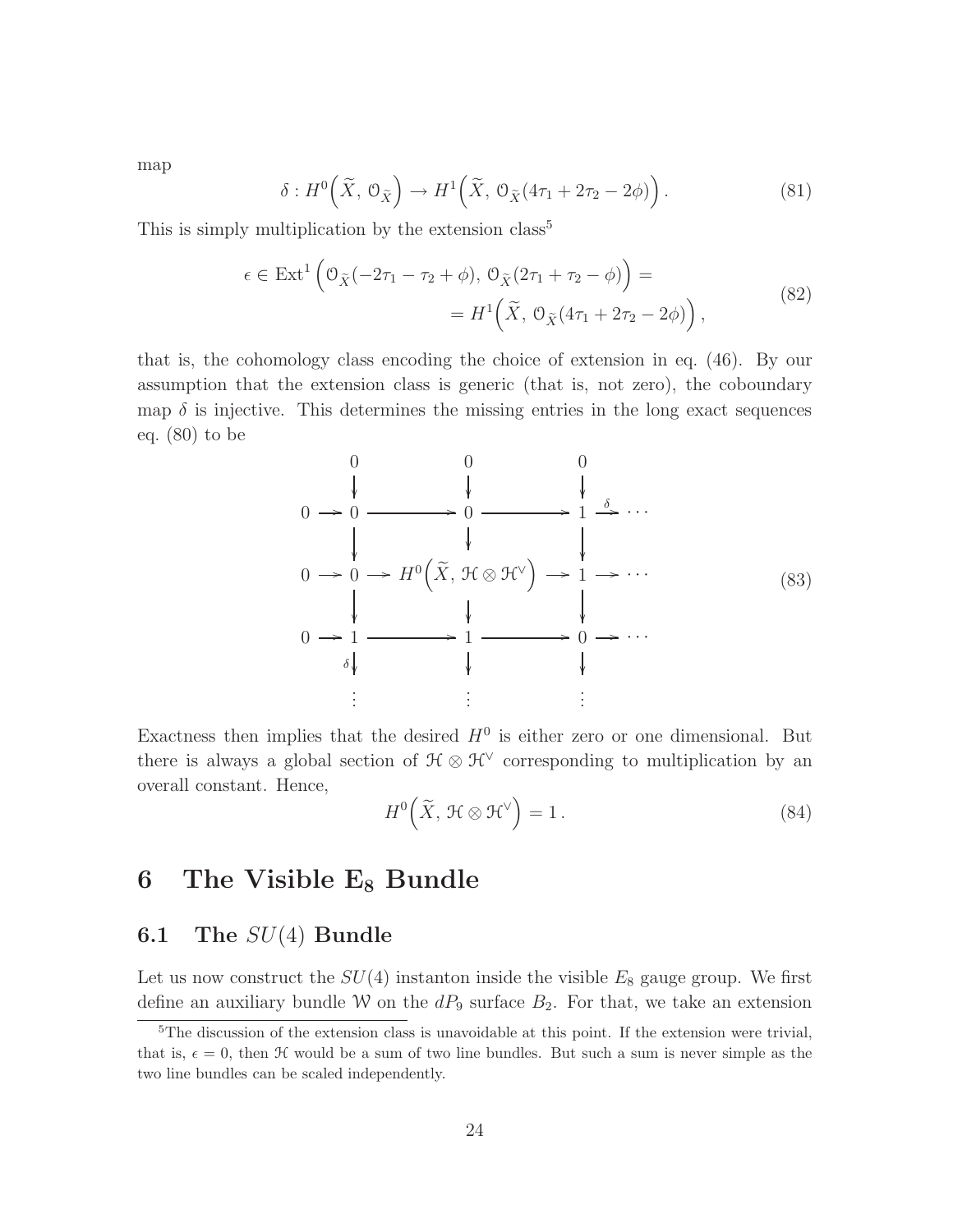of the form

$$
0 \longrightarrow \mathcal{O}_{B_2}(-2f) \longrightarrow \mathcal{W} \longrightarrow \chi_2 \mathcal{O}_{B_2}(2f) \otimes I_9 \longrightarrow 0, \tag{85}
$$

where  $I_9$  denotes the ideal sheaf of 9 points, which we take to be one generic  $G$  orbit. Then the 9 points end up in 3 distinct fibers of the elliptic fibration  $\beta_2 : B_2 \to \mathbb{P}^1$ , each containing 3 points. Furthermore, we remark that the first Chern class of  $W$ vanishes, and hence  $\mathcal{W} \simeq \mathcal{W}^{\vee}$ .

Using the pullback of W, we now define two  $U(2)$  bundles on  $\widetilde{X}$  as

$$
\begin{aligned} \mathcal{V}_1 &\stackrel{\text{def}}{=} \chi_2 \mathcal{O}_{\tilde{X}}(-\tau_1 + \tau_2) \oplus \chi_2 \mathcal{O}_{\tilde{X}}(-\tau_1 + \tau_2) = 2\chi_2 \mathcal{O}_{\tilde{X}}(-\tau_1 + \tau_2) \,, \\ \mathcal{V}_2 &\stackrel{\text{def}}{=} \mathcal{O}_{\tilde{X}}(\tau_1 - \tau_2) \otimes \pi_2^*(\mathcal{W}) \,. \end{aligned} \tag{86}
$$

Finally, we define the rank 4 bundle V as a generic extension of  $\mathcal{V}_2$  with  $\mathcal{V}_1$ , that is,

$$
0 \longrightarrow \mathcal{V}_1 \longrightarrow \mathcal{V} \longrightarrow \mathcal{V}_2 \longrightarrow 0. \tag{87}
$$

Because the first Chern classes of the  $U(2)$  bundles add up to zero,  $c_1(\mathcal{V}_1) + c_1(\mathcal{V}_2) =$  $0 = c_1(\mathcal{V})$ , the bundle  $\mathcal V$  defines an  $SU(4)$  gauge bundle.

Simply computing the Chern character, see eq. (97), we immediately can conclude that the net number of generations (the index) on the covering space is

$$
N_{\text{gen}}(\tilde{X}) = \text{Index}(\mathcal{V}) = \int_{\tilde{X}} ch(\mathcal{V}) T d(T\tilde{X}) =
$$
  
= 
$$
- \int_{\tilde{X}} 9 PD(\tau_1 \tau_2^2) = - \int_{\tilde{X}} 9 PD(3\{\text{pt.}\}) = -27,
$$
 (88)

where  $PD$  denotes the Poincaré dual. Therefore, the net number of generations on the quotient is

$$
N_{\text{gen}}(X) = N_{\text{gen}}(\widetilde{X}/G) = \frac{1}{|G|} N_{\text{gen}}(\widetilde{X}) = -3\,,\tag{89}
$$

and we do get 3 net generations (the sign of the index is irrelevant). Of course, obtaining 3 net generations is necessary but not sufficient to get a standard model spectrum. In general, one can expect a whole zoo of exotic matter accompanying these 3 generations. To discuss these, we must compute the actual cohomology groups which correspond to the massless modes of the Dirac operator, and not just their alternating sum. We will compute the cohomology groups of  $\mathcal V$  and  $\wedge^2 \mathcal V$  in the remainder of this section, and then extract the complete low energy spectrum in Section 7.

#### 6.2 Anomaly cancellation with Five-Branes

First of all, let us check the heterotic anomaly cancellation. It requires that

$$
\left[\operatorname{tr} R^2\right] - \frac{1}{30} \left[\operatorname{tr} F^2\right] = 0 \in H^4\big(\widetilde{X}, \mathbb{Z}\big),\tag{90}
$$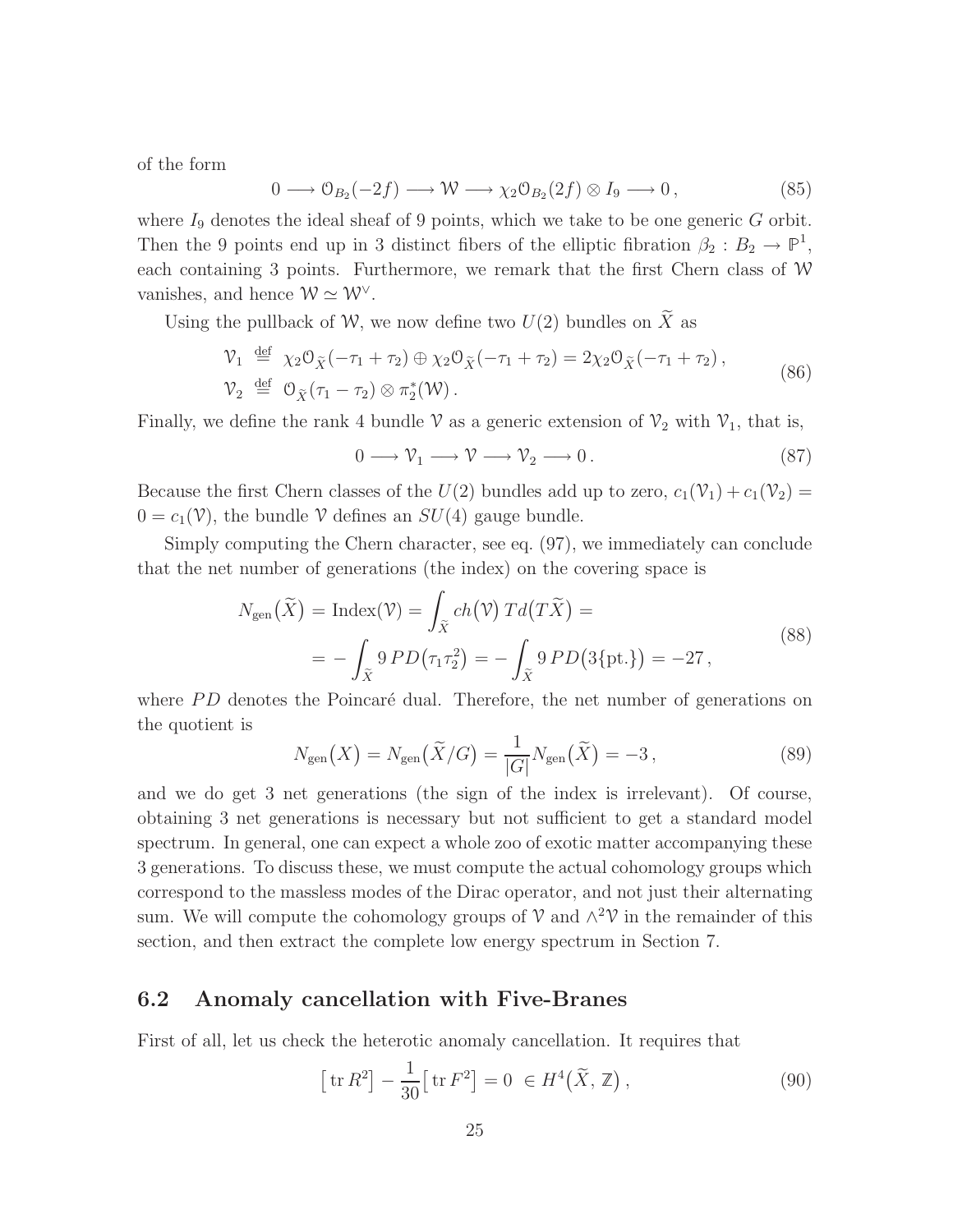where F is in the adjoint representation of the  $E_8 \times E_8$  gauge group. For any regular  $SU(n)$  subgroup of  $E_8$ , the second Chern class of an  $SU(n)$  vector bundle  $\mathfrak F$  and the second Chern class of the associated adjoint  $E_8$  bundle  $\mathcal{E}_8$  are related by

$$
c_2(\mathcal{F}) = \frac{1}{60} c_2(\mathcal{E}_8).
$$
 (91)

Now, we pick a  $SU(n_V)$  bundle V and a  $SU(n_H)$  bundle  $\mathcal H$  and construct an  $E_8^V \times E_8^H$ bundle from the regular embeddings of  $SU(n_i) \subset E_8^i$ . Then we can rewrite the anomaly cancellation in terms of characteristic classes as

$$
c_2(T\widetilde{X}) - \frac{1}{60}c_2(\mathcal{E}_8^V) - \frac{1}{60}c_2(\mathcal{E}_8^H) = c_2(T\widetilde{X}) - c_2(\mathcal{V}) - c_2(\mathcal{H}) = 0 \in H^4(\widetilde{X}, \mathbb{Z}). \tag{92}
$$

This condition can be slightly relaxed if one allows for five-branes, which also contribute to the anomaly. To preserve supersymmetry, the five-branes must be wrapped on an effective curve, that is an actual holomorphic curve rather than a sum of curves and orientation-reversed curves. The Poincaré dual of the curve  $C$  then contributes to the anomaly as

$$
c_2(T\widetilde{X}) - c_2(\mathfrak{V}) - c_2(\mathfrak{H}) = PD(C) \in H^4(\widetilde{X}, \mathbb{Z}). \tag{93}
$$

If this equation holds, then wrapping a five-brane on the curve  $C$  cancels the heterotic anomaly. Now, the Chern classes of (the tangent bundle of) a fiber product of  $dP_9$ surfaces was already computed in [79]. One finds that

$$
c_1(T\widetilde{X}) = 0, \quad c_2(T\widetilde{X}) = 12\left(\tau_1^2 + \tau_2^2\right), \quad c_3(T\widetilde{X}) = 0. \tag{94}
$$

The Chern classes for the visible and the hidden gauge bundle are also easy to compute. For simplicity, we work with the Chern character. The Chern character of the hidden bundle is

$$
ch(\mathcal{H}) = ch\left(\mathcal{O}(2\tau_1 + \tau_2 - \phi)\right) + ch\left(\mathcal{O}(-2\tau_1 - \tau_2 + \phi)\right) =
$$
  
=  $e^{2\tau_1 + \tau_2 - \phi} + e^{-2\tau_1 - \tau_2 + \phi} = 2 - 8\tau_1^2 - 5\tau_2^2 + 4\tau_1\tau_2,$  (95)

where we have used the relations in the intersection ring, eq. (12). The second Chern class is then

$$
c_2(\mathcal{H}) = \frac{1}{2}c_1(\mathcal{H})^2 - ch_2(\mathcal{H}) = 8\tau_1^2 + 5\tau_2^2 - 4\tau_1\tau_2.
$$
 (96)

Similarly, the Chern character of the visible bundle is given by

$$
ch(\mathcal{V}) = ch(\mathcal{V}_1) + ch(\mathcal{V}_2) = 2ch\left(\mathcal{O}(-\tau_1 + \tau_2)\right) + ch\left(\mathcal{O}(\tau_1 - \tau_2)\right)ch(\pi_2^*W) =
$$
  
=  $2e^{-\tau_1 + \tau_2} + e^{+\tau_1 - \tau_2}\left(e^{-2\phi} + e^{2\phi}(1 - 9\tau_2^2)\right) =$   
=  $4 + 2\tau_1^2 - 7\tau_2^2 - 4\tau_1\tau_2 - 9\tau_1\tau_2^2$  (97)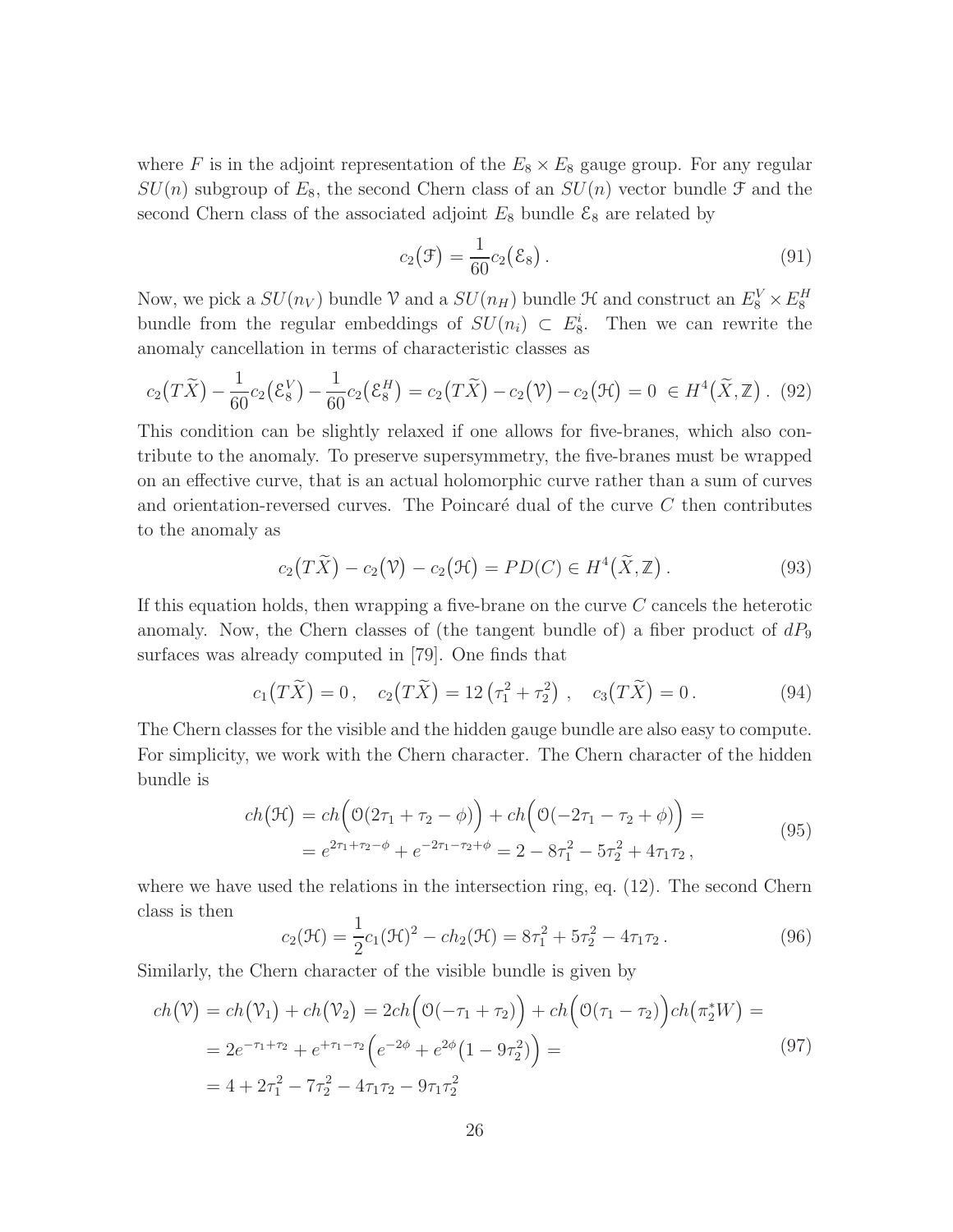and its second Chern class is

$$
c_2(\mathcal{V}) = -2\tau_1^2 + 7\tau_2^2 + 4\tau_1\tau_2.
$$
\n(98)

Combining everything, the combined gravity and gauge contribution to the anomaly is

$$
c_2(T\widetilde{X}) - c_2(\mathfrak{V}) - c_2(\mathfrak{H}) = 6\tau_1^2.
$$
\n(99)

The homology class

$$
PD(\tau_1^2) = PD(\pi_1^{-1}(t^2)) = PD(\pi_1^{-1}(\{\text{pt.}\})\tag{100}
$$

is effective, indeed it is a multiple of an elliptic fiber of  $\pi_1$ . Wrapping five-branes on this homology class cancels the anomaly, eq. (99), and yields a completely well defined, albeit strongly coupled, compactification.

So far, we really worked on the universal covering space  $\widetilde{X}$ , whereas we ultimately want to compactify on the  $G \simeq \mathbb{Z}_3 \times \mathbb{Z}_3$  quotient  $X = \widetilde{X}/G$ . This is justified as follows. By definition, we have a quotient map

$$
q: \widetilde{X} \to X, \ p \mapsto Gp. \tag{101}
$$

Moreover, the vector bundle V on  $\widetilde{X}$  is really the pull back of a vector bundle  $\mathcal{V}/G$ on X. The Chern classes are natural, that is

$$
\begin{array}{ccc}\n\mathcal{V} & \xleftarrow{q^*} & \mathcal{V}/G \\
\downarrow & & \downarrow & \Rightarrow & c_i(\mathcal{V}) = c_i(q^*(\mathcal{V}/G)) = q^*c_i(\mathcal{V}/G).\n\end{array} \tag{102}
$$
\n
$$
\widetilde{X} \xrightarrow{q} X
$$

At least rationally<sup>6</sup>, the pullback of cohomology classes

$$
q^*: H^{2i}\left(X, \mathbb{Q}\right) \to H^{2i}\left(\widetilde{X}, \mathbb{Q}\right) \tag{103}
$$

is just the inclusion of the G invariant cohomology,

$$
H^{2i}\left(X,\,\mathbb{Q}\right) = H^{2i}\left(\widetilde{X},\,\mathbb{Q}\right)^{G} \subset H^{2i}\left(\widetilde{X},\mathbb{Q}\right). \tag{104}
$$

In particular,  $q^*$  is injective. Hence, the vanishing of a sum of Chern classes on  $\overline{X}$  is sufficient to conclude that the same sum on the quotient also vanishes.

<sup>6</sup>We are ignoring possible torsion issues for the purposes of this paper.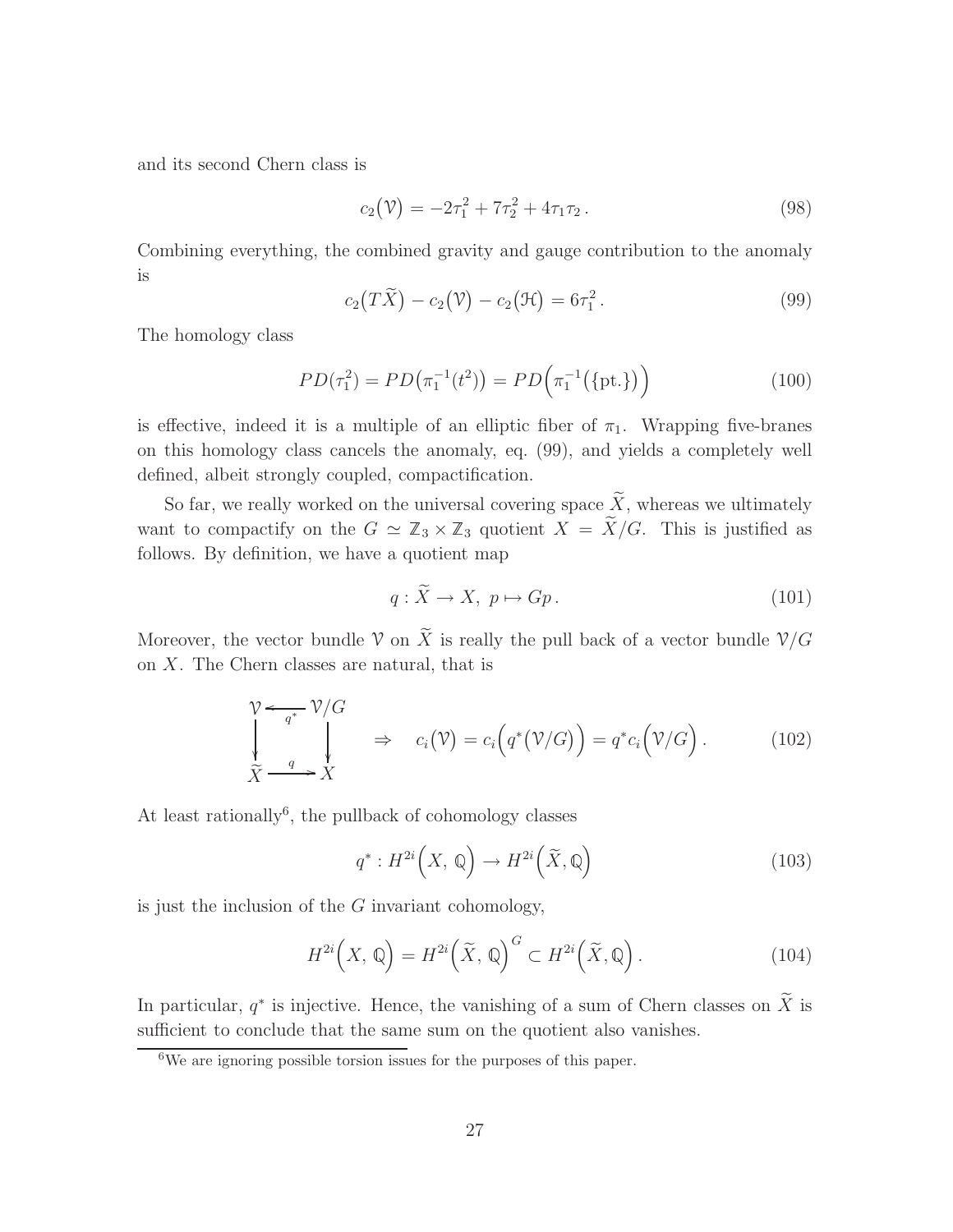#### 6.3 Cohomology of  $\mathcal V$

#### 6.3.1 Cohomology of  $\mathcal{V}_1$

First, let us consider the cohomology of the line bundle  $\chi_2 \mathcal{O}(-\tau_1 + \tau_2)$ , one half of the vector bundle  $\mathcal{V}_1$ . We compute the cohomology by pushing down to  $B_1$  and obtain for the  $E_2$  tableau of the Leray spectral sequence

$$
E_2^{p,q}(\tilde{X}|B_1) = H^p\left(B_1, R^q \pi_{1*}(\chi_2 \mathcal{O}(-\tau_1 + \tau_2))\right) =
$$
  
\n
$$
= H^p\left(B_1, \mathcal{O}_{B_1}(-t) \otimes R^q \pi_{1*} \pi_2^* (\chi_2 \mathcal{O}_{B_2}(t))\right) =
$$
  
\n
$$
= H^p\left(B_1, \mathcal{O}_{B_1}(-t) \otimes \beta_1^* R^q \beta_{2*} (\chi_2 \mathcal{O}_{B_2}(t))\right)
$$
  
\n
$$
\Rightarrow H^{p+q}(\tilde{X}, \chi_2 \mathcal{O}(-\tau_1 + \tau_2)).
$$
\n(105)

Because the fiber degree of  $\mathcal{O}_{B_2}(t)$  is positive, the  $q = 1$  row vanishes, while for  $q = 0$ we obtain

$$
H^{p}\Big(B_{1},\ \mathcal{O}_{B_{1}}(-t)\otimes\beta_{1}^{*}\beta_{2*}\big(\chi_{2}\mathcal{O}_{B_{2}}(t)\big)\Big)=H^{p}\Big(B_{1},\ \mathcal{O}_{B_{1}}(-t)\otimes\beta_{1}^{*}\big(3\chi_{2}\mathcal{O}_{\mathbb{P}^{1}}\big)\Big)=\newline=H^{p}\Big(B_{1},\ 3\chi_{2}\mathcal{O}_{B_{1}}(-t)\Big).
$$
\n(106)

We compute this cohomology group by another Leray spectral sequence

$$
E_2^{p,q}(B_1 | \mathbb{P}^1) = H^p(\mathbb{P}^1, 3R^q \beta_{1*}(\chi_2 \mathbb{O}_{B_1}(-t))) =
$$
  
= 
$$
\begin{cases} H^p(\mathbb{P}^1, 9\chi_1 \chi_2 \mathbb{O}_{\mathbb{P}^1}(-1)), & q = 1 \\ 0, & q = 0. \end{cases}
$$
 (107)

Every entry in the second tableau vanishes and, therefore, all cohomology groups vanish,

$$
H^*\left(\widetilde{X},\,\mathcal{V}_1\right) = 0\,. \tag{108}
$$

#### 6.3.2 Cohomology of  $\mathcal{V}_2$

We continue with the cohomology of the rank 2 bundle  $\mathcal{V}_2$ . Its dual<sup>7</sup> is

$$
\mathcal{V}_2^{\vee} = \mathcal{O}(-\tau_1 + \tau_2) \otimes \pi_2^*(\mathcal{W}^{\vee}), \qquad (110)
$$

$$
0 \longrightarrow \chi_2^2 \mathcal{O}_{B_2}(-2f) \longrightarrow \mathcal{W}^{\vee} \longrightarrow \mathcal{O}_{B_2}(2f) \otimes I_9 \longrightarrow 0. \tag{109}
$$

<sup>&</sup>lt;sup>7</sup>We remark that  $\underline{\mathbf{2}} = \overline{\mathbf{2}} \in R[SU(2)]$  and, therefore,  $\mathcal{W} \simeq \mathcal{W}^{\vee}$  as vector bundles. However, the dual equivariant structure differs, and  $W^{\vee}$  is an extension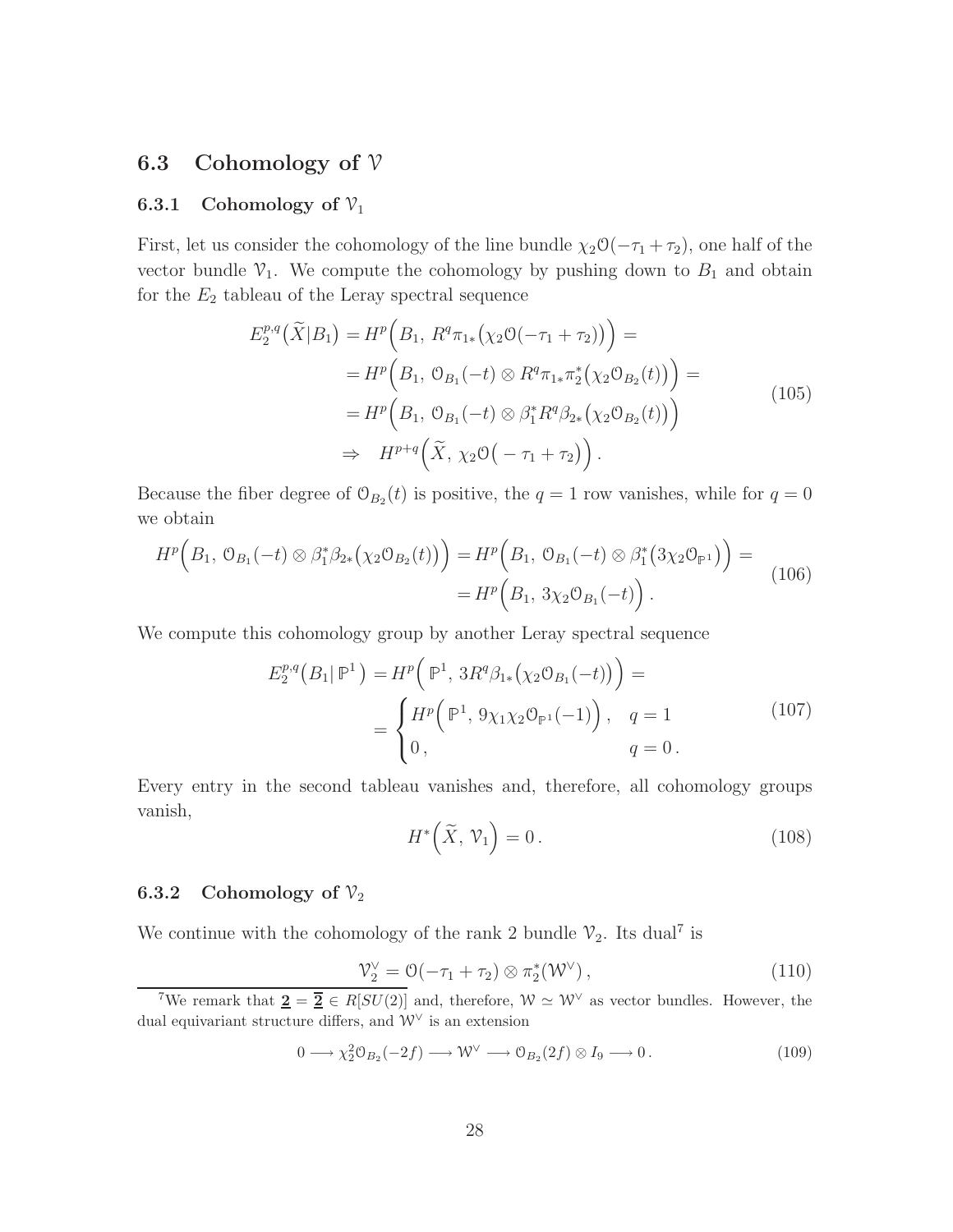and, because the degree on the fiber is negative, the pushdowns

$$
\pi_{1*}(\mathcal{V}_2) = 0, \qquad \pi_{2*}(\mathcal{V}_2^{\vee}) = 0 \tag{111}
$$

automatically vanish. But a global sections on  $\widetilde{X}$  is a choice of section on every fiber, that is,

$$
H^{0}\left(\tilde{X},\,\mathcal{V}_{i}\right) = H^{0}\left(B_{j},\,\pi_{j*}\left(\mathcal{V}_{i}\right)\right), \qquad i = 1,2\,,\,j = 1,2\,,\tag{112}
$$

and we immediately conclude that

$$
H^{0}\left(\widetilde{X},\mathcal{V}_{2}\right)=0, \qquad H^{3}\left(\widetilde{X},\mathcal{V}_{2}\right) \simeq H^{0}\left(\widetilde{X},\mathcal{V}_{2}^{\vee}\right)^{\vee}=0. \tag{113}
$$

Next, let us compute  $H^2(\widetilde{X}, \mathcal{V}_2)$  or, rather, its Serre dual  $H^1(\widetilde{X}, \mathcal{V}_2^{\vee})$ . Using the Leray spectral sequence, one immediately shows that

$$
H^{1}\left(\tilde{X}, \mathcal{V}_{2}^{\vee}\right) = H^{0}\left(B_{2}, R^{1}\pi_{2*}\mathcal{V}_{2}^{\vee}\right) = H^{0}\left(\mathbb{P}^{1}, \beta_{2*}\left(R^{1}\pi_{2*}\mathcal{V}_{2}^{\vee}\right)\right). \tag{114}
$$

We have to determine the higher pushdown of  $\mathcal{V}_2^{\vee}$ . For that, we start with the projection formula and arrive at

$$
\beta_{2*}(R^1\pi_{2*}\mathcal{V}_2^{\vee}) = \beta_{2*}(R^1\pi_{2*}(\mathcal{O}_{\tilde{X}}(-\tau_1)) \otimes \mathcal{O}_{B_2}(t) \otimes \mathcal{W}^{\vee}) =
$$
  
\n
$$
= \beta_{2*}(R^1\pi_{2*} \circ \pi_1^*(\mathcal{O}_{B_1}(-t)) \otimes \mathcal{O}_{B_2}(t) \otimes \mathcal{W}^{\vee}) =
$$
  
\n
$$
= \beta_{2*}(\beta_2^* \circ R^1\beta_{1*}(\mathcal{O}_{B_1}(-t)) \otimes \mathcal{O}_{B_2}(t) \otimes \mathcal{W}^{\vee}) =
$$
  
\n
$$
= R^1\beta_{1*}(\mathcal{O}_{B_1}(-t)) \otimes \beta_{2*}(\mathcal{O}_{B_2}(t) \otimes \mathcal{W}^{\vee}).
$$
\n(115)

Since the pushdown does not distribute over tensor products, we have to compute the second factor separately. For that, we use the long exact sequence associated to the pushdown of the short exact sequence eq. (85). But that sequence contains the ideal sheaf, whose pushdown we have to determine first. By definition, the ideal sheaf is the sheaf of functions vanishing at the given 9 points, that is, the kernel of the restriction to the skyscraper sheaf on these 9 points,

$$
0 \longrightarrow I_9 \longrightarrow \mathcal{O}_{B_2} \longrightarrow \bigoplus_{i=1}^9 \mathcal{O}_{p_i} \longrightarrow 0.
$$
 (116)

Since we ultimately want to compute the pushdown of  $\mathcal{O}_{B_2}(t) \otimes \mathcal{W}$  instead of W, we tensor everything with  $\mathcal{O}_{B_2}(t)$  and obtain

$$
0 \longrightarrow I_9 \otimes \mathcal{O}_{B_2}(t) \longrightarrow \mathcal{O}_{B_2}(t) \longrightarrow \bigoplus_{i=1}^9 \mathcal{O}_{p_i} \longrightarrow 0.
$$
 (117)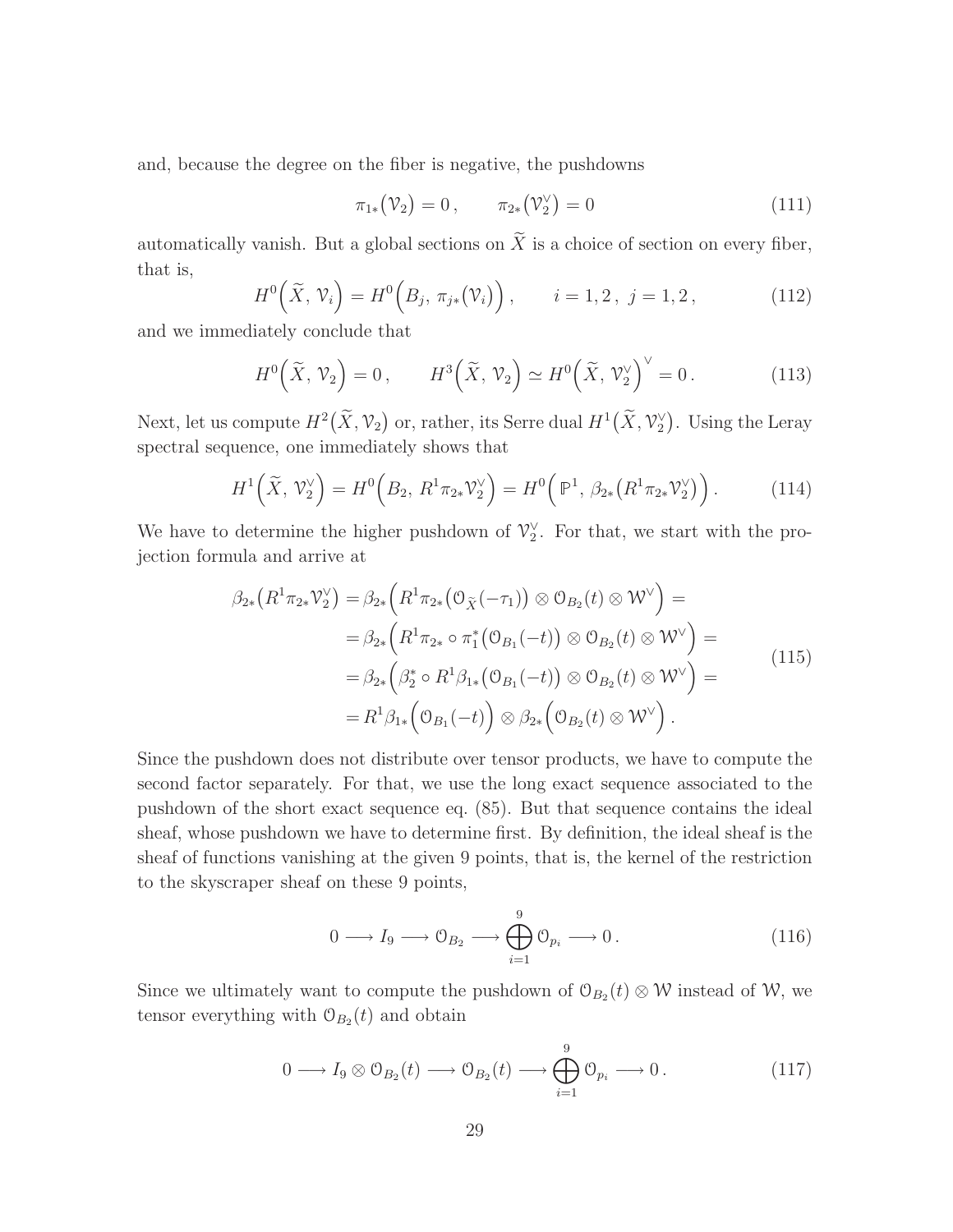Now a generic G orbit consists of 9 points, living on 3 distinct fibers of the elliptic fibration  $B_2$ . The generator  $g_1$ , acting nontrivially on the base, permutes the 3 fibers. And the generator  $g_2$ , acting by translation along each fiber separately, permutes the triple of points on each fiber. We label the points such that

$$
g_1: \begin{array}{c} p_1 \longrightarrow p_2 \\ p_3 \end{array}, \begin{array}{c} p_4 \longrightarrow p_5 \\ p_6 \end{array}, \begin{array}{c} p_7 \longrightarrow p_8 \\ p_9 \end{array}
$$
\n
$$
g_2: \begin{array}{c} p_1 \longrightarrow p_4 \\ p_7 \end{array}, \begin{array}{c} p_2 \longrightarrow p_5 \\ p_8 \end{array}, \begin{array}{c} p_3 \longrightarrow p_6 \\ p_9 \end{array}
$$
\n
$$
(118)
$$

The image under the projection map  $\beta_2$  is then

$$
\beta_2(p_k) = \beta_2(p_{3+k}) = \beta_2(p_{6+k}), \quad k = 1, 2, 3,
$$
\n(119)

and accordingly

$$
\beta_{2*}\left(\mathcal{O}_{p_k}\right) = \beta_{2*}\left(\mathcal{O}_{p_{3+k}}\right) = \beta_{2*}\left(\mathcal{O}_{p_{6+k}}\right), \quad k = 1, 2, 3. \tag{120}
$$

Furthermore, the fiber degree of  $I_9 \otimes \mathcal{O}_{B_2}(t)$  is always positive or zero. This means that, for generic positions of the points  $p_k$ , the first cohomology group of the restriction  $(I_9 \otimes \mathcal{O}_{B_2}(t))]_f$  vanishes. Hence,

$$
R^1 \beta_{2*} \left( I_9 \otimes \mathcal{O}_{B_2}(t) \right) = 0. \qquad (121)
$$

Using all of this, the long exact sequence for the pushdown of eq. (117) simplifies to

$$
0 \longrightarrow \beta_{2*}(I_9 \otimes \mathcal{O}_{B_2}(t)) \longrightarrow 3\mathcal{O}_{\mathbb{P}^1} \longrightarrow \bigoplus_{i=1}^3 \mathcal{O}_{3\beta_2(p_i)} \longrightarrow 0.
$$
 (122)

Part of the Heisenberg group action on  $\beta_{2*} \mathcal{O}_{B_2}(t) = 3\mathcal{O}_{\mathbb{P}^1}$  permutes the line bundles, this uniquely fixes the multi degrees of the pushdown of  $I_9 \otimes \mathcal{O}_{B_2}(t)$  to be

$$
\beta_{2*}\left(I_9\otimes\mathcal{O}_{B_2}(t)\right)=\bigoplus_{i=1}^3\mathcal{O}_{\mathbb{P}^1}(-3).
$$
\n(123)

Now we can compute the pushdown of  $W^{\vee} \otimes \mathcal{O}_{B_2}(t)$ , which fits into a short exact sequence<sup>8</sup>

$$
0 \longrightarrow \mathcal{O}_{B_2}(-2f+t) \longrightarrow \mathcal{W}^{\vee} \otimes \mathcal{O}_{B_2}(t) \longrightarrow \mathcal{O}_{B_2}(2f) \otimes I_9 \otimes \mathcal{O}_{B_2}(t) \longrightarrow 0. \qquad (124)
$$

<sup>&</sup>lt;sup>8</sup>Here we are suppressing the  $\mathbb{Z}_3 \times \mathbb{Z}_3$  characters, since we have not properly defined what we mean by  $\chi_2 \mathcal{O}_{B_2}(t)$ . Indeed, there is no  $\mathbb{Z}_3 \times \mathbb{Z}_3$  action on  $\mathcal{O}_{B_2}(t)$ , only on the bundles  $\mathcal{V}_1$  and  $\mathcal{V}_2$ .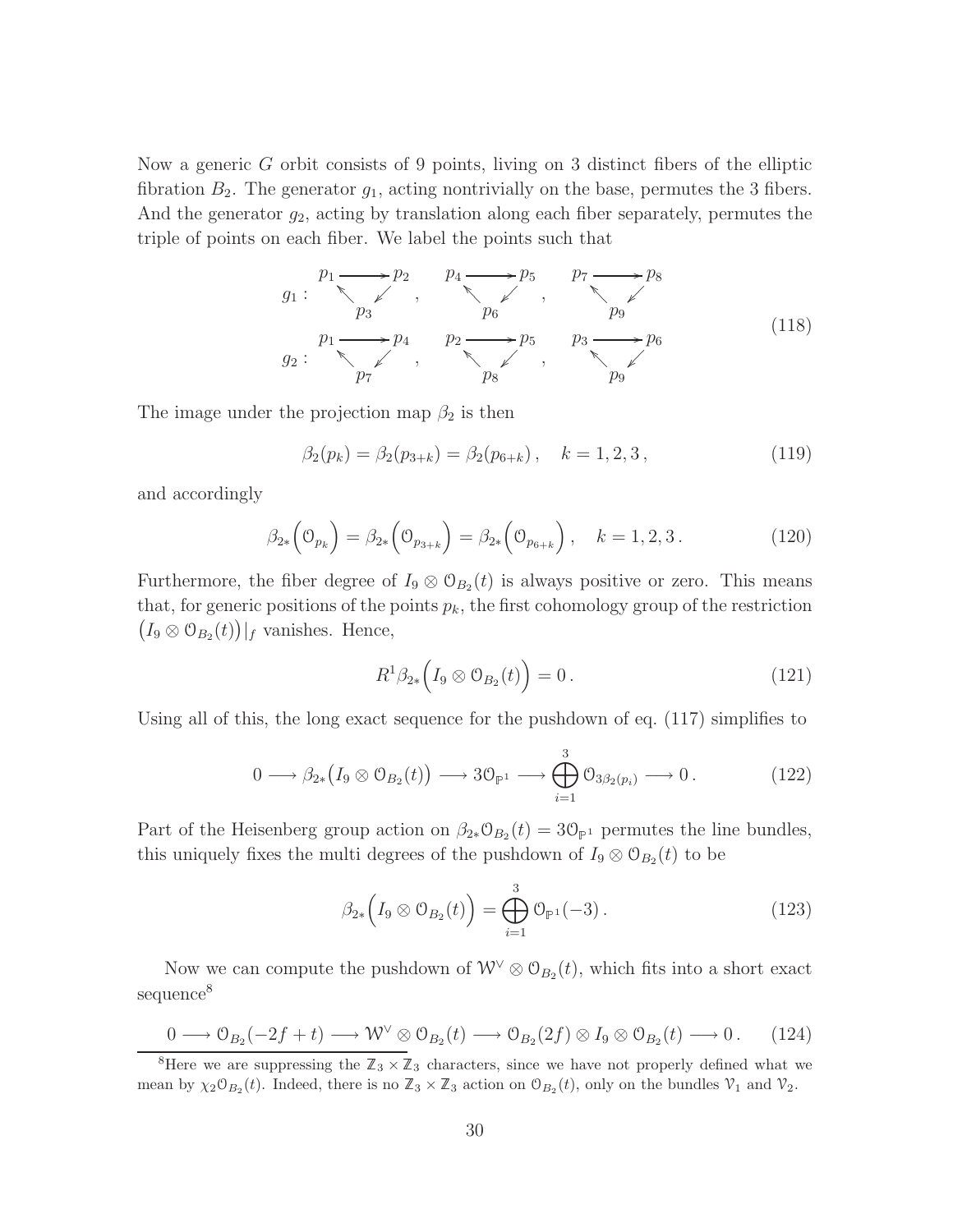Since  $R^1\beta_{2*}\mathcal{O}_{B_2}(-2f+t)=0$  for degree reasons, the associated long exact sequence for the pushdown simplifies to

$$
0 \longrightarrow 3\mathcal{O}_{\mathbb{P}^1}(-2) \longrightarrow \beta_{2*}(\mathcal{W}^{\vee} \otimes \mathcal{O}_{B_2}(t)) \longrightarrow 3\mathcal{O}_{\mathbb{P}^1}(-1) \longrightarrow 0. \tag{125}
$$

There is no nontrivial extension and, hence,

$$
\beta_{2*} \left( \mathcal{W}^{\vee} \otimes \mathcal{O}_{B_2}(t) \right) = 3\mathcal{O}_{\mathbb{P}^1}(-1) \oplus 3\mathcal{O}_{\mathbb{P}^1}(-2). \tag{126}
$$

Finally, we found the pushdown in eq. (115) to be

$$
\beta_{2*}(R^1 \pi_{2*} \mathcal{V}_2^{\vee}) = R^1 \beta_{1*} (\mathcal{O}_{B_1}(-t)) \otimes \beta_{2*} (\mathcal{O}_{B_2}(t) \otimes \mathcal{W}^{\vee}) =
$$
  
= 3\mathcal{O}\_{\mathbb{P}^1}(-1) \otimes (3\mathcal{O}\_{\mathbb{P}^1}(-1) \oplus 3\mathcal{O}\_{\mathbb{P}^1}(-2)) =  
= 9\mathcal{O}\_{\mathbb{P}^1}(-2) \oplus 9\mathcal{O}\_{\mathbb{P}^1}(-3). \qquad (127)

But negative degree line bundles do not have global sections, that is,

$$
H^{1}\left(\widetilde{X},\mathcal{V}_{2}^{\vee}\right) = H^{0}\left(\mathbb{P}^{1},\beta_{2*}\left(R^{1}\pi_{2*}\mathcal{V}_{2}^{\vee}\right)\right) = 0.
$$
 (128)

#### 6.3.3 Cohomology of the Extension

Thus far we determined that all cohomology groups of  $\mathcal{V}_1$  and  $\mathcal{V}_2$ , except  $H^1(\widetilde{X}, \mathcal{V}_2)$ , vanish. We could compute this last cohomology group again via the Leray spectral sequence, using the formula in eq. (127). It is simpler to just use the index

$$
Index(\mathcal{V}) = Index(\mathcal{V}_1) + Index(\mathcal{V}_2) = -27 \Rightarrow Index(\mathcal{V}_2) = -27. \tag{129}
$$

Together with the argument in Section 5.4, this determines the dimension and the  $\mathbb{Z}_3 \times \mathbb{Z}_3$  representation to be

$$
\dim_{\mathbb{C}} H^1(\widetilde{X}, \mathcal{V}_2) = 27, \qquad H^1(\widetilde{X}, \mathcal{V}_2) = 3 \operatorname{Reg}(\mathbb{Z}_3 \times \mathbb{Z}_3). \tag{130}
$$

Now it is a simple matter to apply the long exact sequence associated to the extension eq.  $(87)$  and find the cohomology groups of  $\mathcal V$ . Because so many entries vanish, there are no ambiguities and we immediately obtain

$$
H^{p}\left(\tilde{X}, \mathcal{V}\right) = \begin{cases} 0, & p = 3\\ 0, & p = 2\\ 3\operatorname{Reg}(\mathbb{Z}_{3} \times \mathbb{Z}_{3}), & p = 1\\ 0, & p = 0 \end{cases} \tag{131}
$$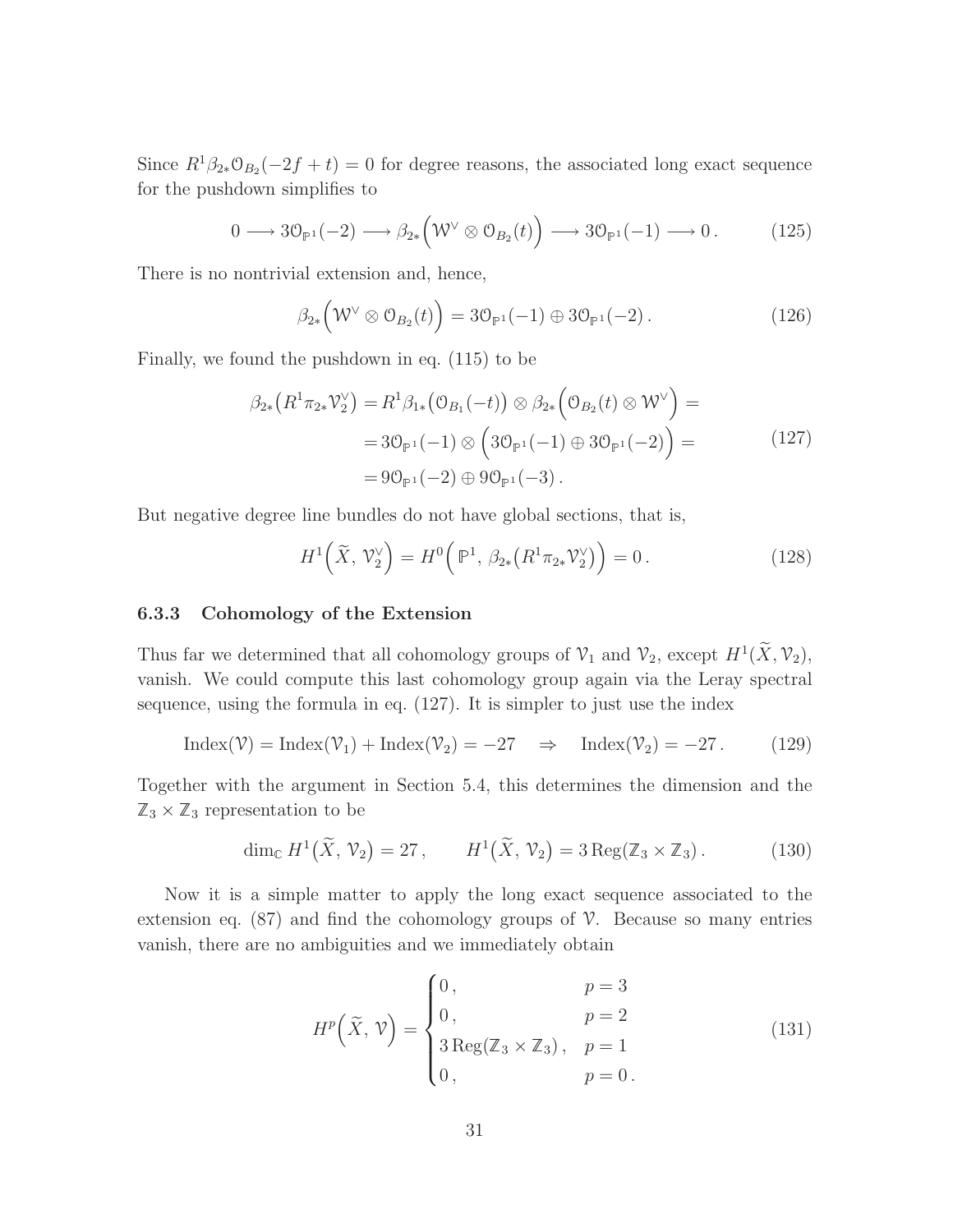## 6.4 Cohomology of  $\wedge^2$  $\mathcal V$

#### 6.4.1 Exact Sequences

To compute the cohomology of  $\wedge^2 \mathcal{V}$ , we have to relate it to cohomology groups involving  $\mathcal{V}_1$  and  $\mathcal{V}_2$ . For this, note that we are, by definition, given an injection  $\mathcal{V}_1 \to \mathcal{V}$  and a surjection  $\mathcal{V} \to \mathcal{V}_2$ . From these, we can construct maps of various tensor operations. In particular, we get short exact sequences

$$
0 \longrightarrow \wedge^2 \mathcal{V}_1 \longrightarrow \wedge^2 \mathcal{V} \longrightarrow \mathcal{Q}_1 \longrightarrow 0, \qquad (132a)
$$

$$
0 \longrightarrow \mathcal{Q}_2 \longrightarrow \wedge^2 \mathcal{V} \longrightarrow \wedge^2 \mathcal{V}_2 \longrightarrow 0 \tag{132b}
$$

with some cokernel  $\mathcal{Q}_1$  and kernel  $\mathcal{Q}_2$ . Now  $\wedge^2 \mathcal{V}$  contains contributions of  $\wedge^2 \mathcal{V}_1$ ,  $\mathcal{V}_1 \otimes \mathcal{V}_2$ , and  $\wedge^2 \mathcal{V}_2$  (but, of course, is not a direct sum of these). Keeping this in mind, we can relate the two short exact sequences in a commutative diagram

$$
0 \longrightarrow \wedge^{2} \mathcal{V}_{1} \longrightarrow 2_{1} \longrightarrow \mathcal{V}_{1} \otimes \mathcal{V}_{2} \longrightarrow 0
$$
  
\n
$$
0 \longrightarrow \wedge^{2} \mathcal{V}_{1} \longrightarrow \wedge^{2} \mathcal{V} \longrightarrow 2_{2} \longrightarrow 0
$$
  
\n
$$
\downarrow \qquad \qquad \downarrow
$$
  
\n
$$
\wedge^{2} \mathcal{V}_{2} \longrightarrow \wedge^{2} \mathcal{V}_{2}
$$
  
\n
$$
\downarrow
$$
  
\n
$$
\downarrow
$$
  
\n
$$
\downarrow
$$
  
\n(133)

with exact rows and columns.

Furthermore, we can easily determine the line bundles

$$
\wedge^2 \mathcal{V}_1 = \chi_2^2 \mathcal{O}_{\tilde{X}}(-2\tau_1 + 2\tau_2), \qquad (134a)
$$

$$
\wedge^2 \mathcal{V}_2 = \mathcal{O}_{\widetilde{X}}(2\tau_1 - 2\tau_2) \tag{134b}
$$

simply by computing their first Chern class. As one can easily calculate using the Leray spectral sequence, it turns out that these line bundles have no cohomology,

$$
H^*\left(\widetilde{X}, \wedge^2 \mathcal{V}_1\right) = 0 = H^*\left(\widetilde{X}, \wedge^2 \mathcal{V}_2\right). \tag{135}
$$

Because of this lucky coincidence, the long exact sequences in cohomology for the diagram eq. (133) identify

$$
H^p\left(\widetilde{X}, \wedge^2 \mathcal{V}\right) \simeq H^p\left(\widetilde{X}, \mathcal{Q}_1\right) \simeq H^p\left(\widetilde{X}, \mathcal{Q}_2\right) \simeq H^p\left(\widetilde{X}, \mathcal{V}_1 \otimes \mathcal{V}_2\right). \tag{136}
$$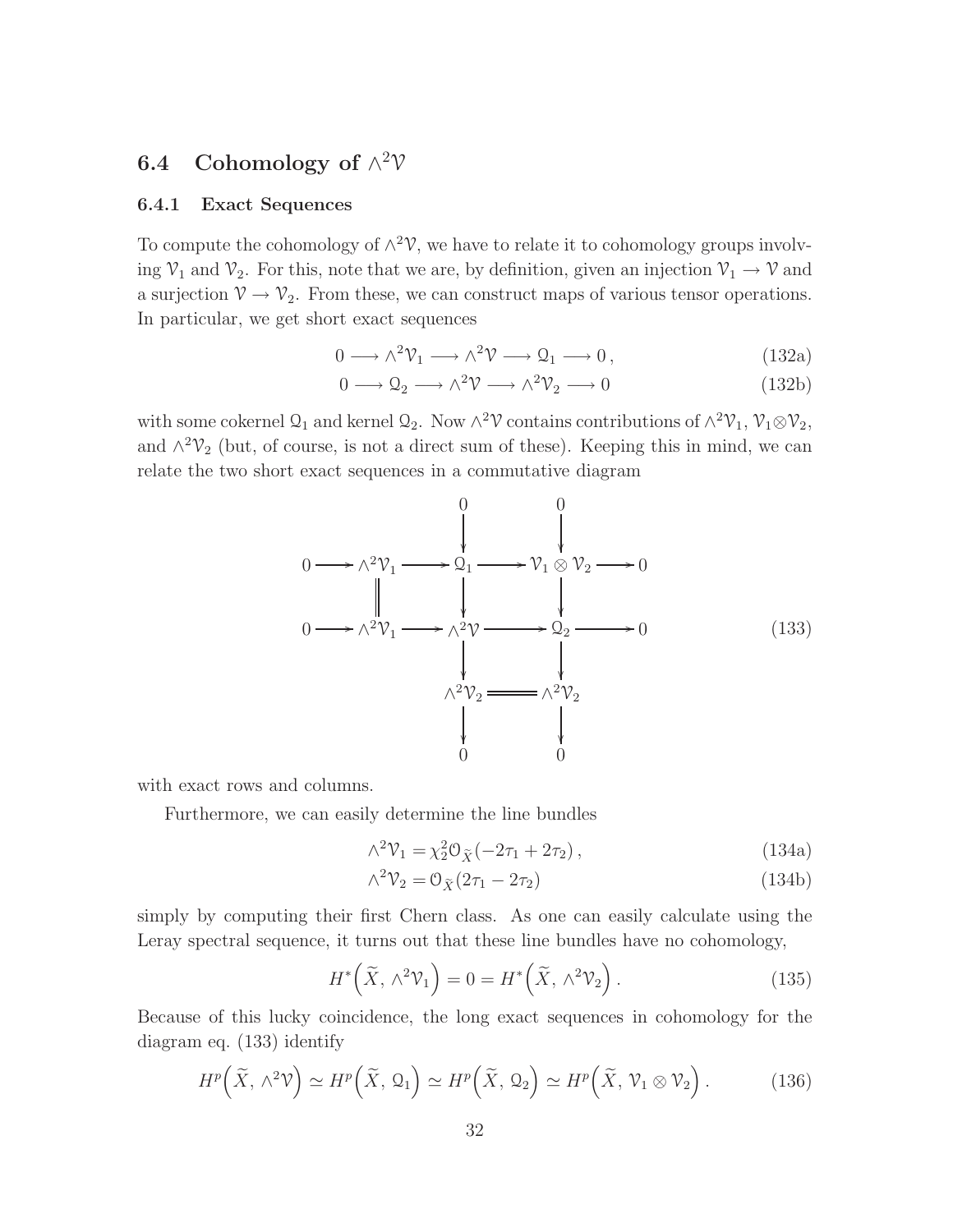Hence, we have simplified the computation of the cohomology groups of  $\wedge^2$  to the cohomology of the vector bundle

$$
\mathcal{V}_1 \otimes \mathcal{V}_2 = 2\chi_2 \pi_2^*(\mathcal{W}) = 2\pi_2^*(\chi_2 \mathcal{W}). \qquad (137)
$$

#### 6.4.2 A Pushdown Formula

To compute the cohomology of  $\mathcal{V}_1 \otimes \mathcal{V}_2$ , we first have to determine the pushdown of W to the base  $\mathbb{P}^1$ .

We start by pushing down the ideal sheaf. The long exact sequence for the pushdown of the sequence eq. (116) is

$$
0 \longrightarrow \beta_{2*}(I_9) \longrightarrow \mathcal{O}_{\mathbb{P}^1} \longrightarrow \bigoplus_{k=1}^3 \mathcal{O}_{3\beta_2(p_k)} \longrightarrow
$$
  

$$
\longrightarrow R^1 \beta_{2*}(I_9) \longrightarrow \mathcal{O}_{\mathbb{P}^1}(-1) \longrightarrow 0 \longrightarrow 0.
$$
 (138)

The restriction map r works as follows. It takes a local function  $f$  in a neighborhood of  $\beta_2(p_k) \in \mathbb{P}^1$ , and pulls it back to a local function on  $B_2$ . This function is then restricted to the three points  $p_k$ ,  $p_{3+k}$ , and  $p_{6+k}$ . Since all functions on an elliptic fiber are constant, the restriction to these three points yields the same value. Hence, the image of r is one dimensional inside the three dimensional vector space over  $\beta_2(p_k)$ . More precisely, let

$$
G_1 \stackrel{\text{def}}{=} \{e, g_1, g_1^2\}, \quad G_2 \stackrel{\text{def}}{=} \{e, g_2, g_2^2\} \tag{139}
$$

be the  $\mathbb{Z}_3$  groups generated by  $g_1$  and  $g_2$ . Then the 3 dimensional stalk is the regular representation of  $G_2$ ,

$$
Reg(G_2) = 1 \oplus \chi_2 \oplus \chi_2^2, \qquad (140)
$$

and the image of  $r$  is the trivial representation. Knowing the restriction map  $r$  determines the pushdown of  $I_9$  to be

$$
\beta_{2*}(I_9) = 0_{\mathbb{P}^1}(-3), \nR^1 \beta_{2*}(I_9) = 0_{\mathbb{P}^1}(-1) \oplus \left[ \bigoplus_{k=1}^3 (\chi_2 \oplus \chi_2^2) 0_{\beta_2(p_k)} \right].
$$
\n(141)

Now we can calculate the pushdown of  $\chi_2 \mathcal{W}$  to the base  $\mathbb{P}^1$ . The vector bundle is defined via an extension

$$
0 \longrightarrow \chi_2 \mathcal{O}_{B_2}(-2f) \longrightarrow \chi_2 \mathcal{W} \longrightarrow \chi_2^2 \mathcal{O}_{B_2}(2f) \otimes I_9 \longrightarrow 0, \qquad (142)
$$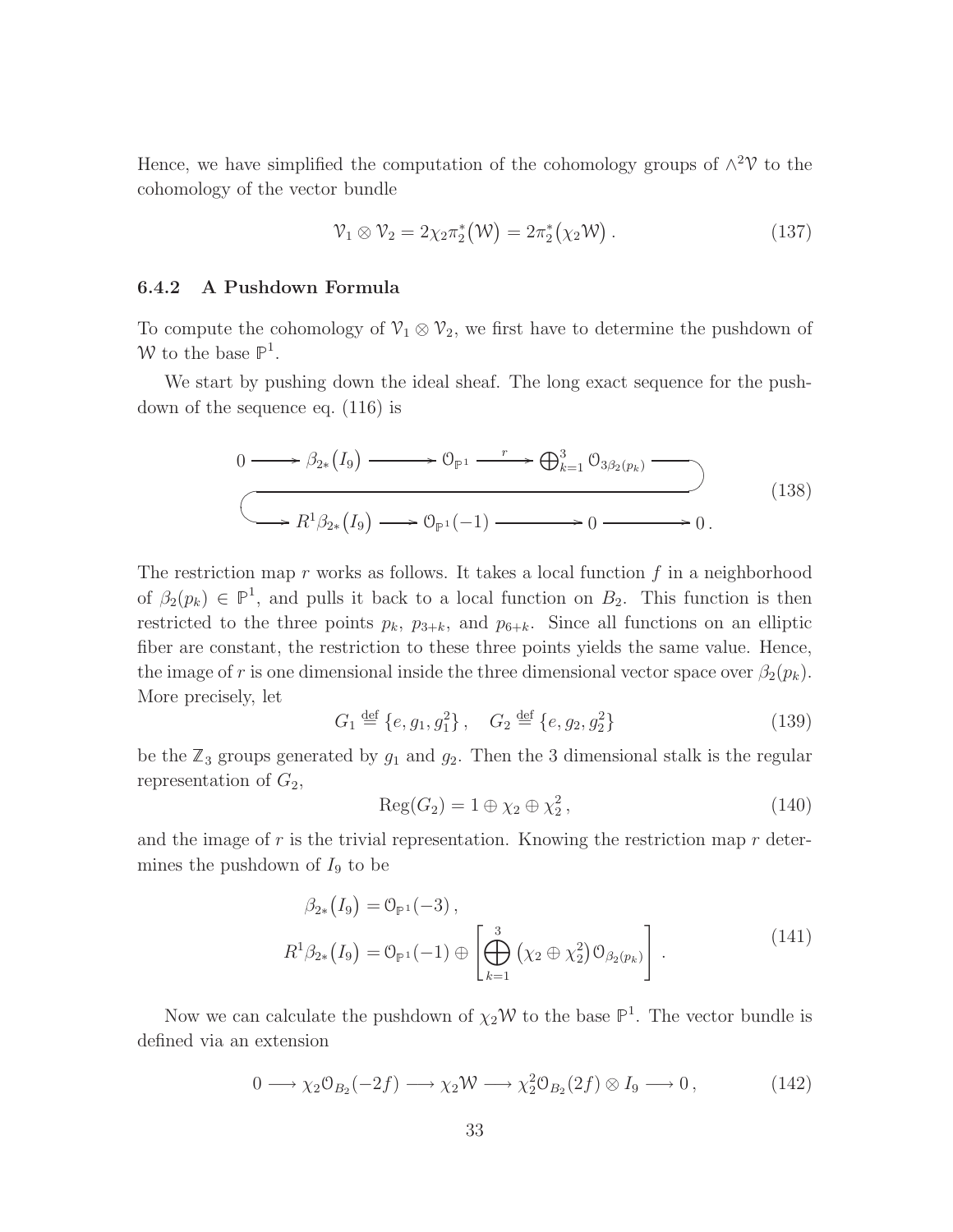and the associated long exact sequence of pushdowns is

$$
0 \longrightarrow \chi_2 \mathcal{O}_{\mathbb{P}^1}(-2) \longrightarrow \beta_{2*}(\chi_2 \mathcal{W}) \longrightarrow \chi_2^2 \mathcal{O}_{\mathbb{P}^1}(2) \otimes \beta_{2*}(I_9) \longrightarrow
$$
  

$$
\longrightarrow \chi_2 \mathcal{O}_{\mathbb{P}^1}(-3) \longrightarrow R^1 \beta_{2*}(\chi_2 \mathcal{W}) \longrightarrow \chi_2^2 \mathcal{O}_{\mathbb{P}^1}(2) \otimes R^1 \beta_{2*}(I_9) \longrightarrow 0.
$$
 (143)

Since there are only maps of line bundles  $\mathcal{O}_{\mathbb{P}^1}(n) \to \mathcal{O}_{\mathbb{P}^1}(m)$  for  $n \leq m$ , the coboundary map

$$
\chi_2^2 \mathcal{O}_{\mathbb{P}^1}(2) \otimes \beta_{2*}(I_9) = \chi_2^2 \mathcal{O}_{\mathbb{P}^1}(-1) \xrightarrow{\delta} \chi_2 \mathcal{O}_{\mathbb{P}^1}(-3)
$$
 (144)

has to be zero and the long exact sequence splits. There is no extension ambiguity for the direct image, and we obtain

$$
\beta_{2*}(\chi_2 \mathcal{W}) = \chi_2 \mathcal{O}_{\mathbb{P}^1}(-2) \oplus \chi_2^2 \mathcal{O}_{\mathbb{P}^1}(-1) , \qquad (145)
$$

whereas the derived direct image

$$
0 \longrightarrow \chi_2 \mathcal{O}_{\mathbb{P}^1}(-3) \longrightarrow R^1 \beta_{2*} (\chi_2 \mathcal{W}) \longrightarrow
$$
  

$$
\longrightarrow \chi_2^2 \mathcal{O}_{\mathbb{P}^1}(1) \oplus \left[ \bigoplus_{k=1}^3 (1 \oplus \chi_2) \mathcal{O}_{\beta_2(p_k)} \right] \longrightarrow 0
$$
 (146)

is not uniquely determined. To disentangle the short exact sequence, we compare with relative duality. For that, we need the pushdown of  $(\chi_2 \mathcal{W})^{\vee}$ , which we compute from the short exact eq. (109). Alternatively, we can observe that  $\chi_2 \mathcal{W}$  is self-dual while W alone is not, see Footnote 7. Either way, one finds

$$
\beta_{2*} \left[ \left( \chi_2 \mathcal{W} \right)^{\vee} \right] = \beta_{2*} \left( \chi_2 \mathcal{W} \right). \tag{147}
$$

Using relative duality, this implies

$$
\beta_{2*} \left[ \left( \chi_2 \mathcal{W} \right)^{\vee} \right] = \left( R^1 \beta_{2*} \left( \chi_2 \mathcal{W} \otimes K_{B_2 \mid \mathbb{P}^1} \right) \right)^{\vee} = \left( R^1 \beta_{2*} \left( \chi_2 \mathcal{W} \right) \right)^{\vee} \otimes \mathcal{O}_{\mathbb{P}^1}(-1)
$$
\n
$$
\Leftrightarrow \left( R^1 \beta_{2*} \left( \chi_2 \mathcal{W} \right) \right)^{\vee} = \chi_2 \mathcal{O}_{\mathbb{P}^1}(-1) \oplus \chi_2^2 \mathcal{O}_{\mathbb{P}^1}
$$
\n
$$
\Leftrightarrow \left( R^1 \beta_{2*} \left( \chi_2 \mathcal{W} \right) \right)^{\vee \vee} = \chi_2^2 \mathcal{O}_{\mathbb{P}^1}(1) \oplus \chi_2 \mathcal{O}_{\mathbb{P}^1}.
$$
\n(148)

Now the dual of the dual is not quite the original sheaf, since the dual of a skyscraper sheaf is zero. So we can only conclude that

$$
R^{1}\beta_{2*}(\chi_{2}\mathcal{W}) = \chi_{2}^{2}\mathcal{O}_{\mathbb{P}^{1}}(1) \oplus \chi_{2}\mathcal{O}_{\mathbb{P}^{1}} \oplus \text{torsion}
$$
 (149)

However, together with the short exact sequence eq. (146) this singles out the unique extension  $\overline{a}$ 

$$
R^1 \beta_{2*}(\chi_2 \mathcal{W}) = \chi_2^2 \mathcal{O}_{\mathbb{P}^1}(1) \oplus \chi_2 \mathcal{O}_{\mathbb{P}^1} \oplus \left[\bigoplus_{k=1}^3 \mathcal{O}_{\beta_2(p_k)}\right]. \tag{150}
$$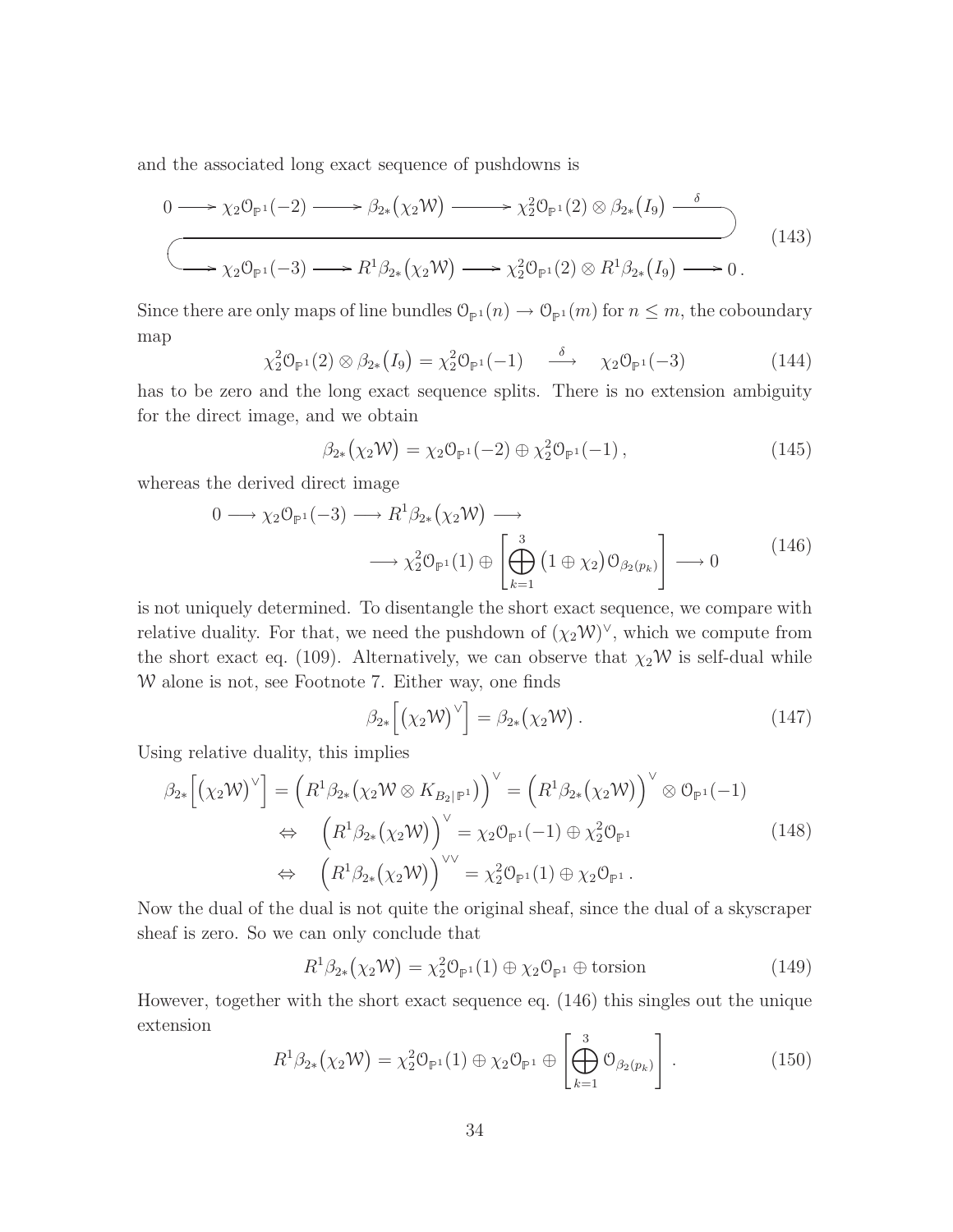#### 6.4.3 The Cohomology

Now we have everything in place to compute the cohomology of  $\mathcal{V}_1 \otimes \mathcal{V}_2$ . We start with the Leray spectral sequence pushing down to  $B_2$ ,

$$
E_2^{p,q}(\tilde{X}, \mathcal{V}_1 \otimes \mathcal{V}_2) = H^p\Big(B_2, R^q \pi_{2*}(\mathcal{V}_1 \otimes \mathcal{V}_2)\Big) =
$$
  
\n
$$
= H^p\Big(B_2, 2\chi_2 \mathcal{W} \otimes R^q \pi_{2*} \mathcal{O}_{\tilde{X}}\Big) =
$$
  
\n
$$
= \begin{cases} H^p\Big(B_2, 2\chi_2 \mathcal{W} \otimes \pi_{2*} K_{\tilde{X}|B_2}^{\vee}\Big), & q = 1 \\ H^p\Big(B_2, 2\chi_2 \mathcal{W}\Big), & q = 0. \end{cases}
$$
\n
$$
(151)
$$

We proceed by computing the cohomology of  $\chi_2\mathcal{W}$  using another Leray spectral sequence,

$$
E_2^{p,q}\left(B_2,\ \chi_2\mathcal{W}\right) = H^p\left(\mathbb{P}^1,\ R^q\beta_{2*}\left(\chi_2\mathcal{W}\right)\right). \tag{152}
$$

We computed the pushdowns in eqs. (145), (150). The  $q = 0$  cohomology groups are

$$
H^{0}(\mathbb{P}^{1}, \beta_{2*}(\chi_{2}W)) = H^{0}(\mathbb{P}^{1}, \chi_{2}\mathbb{O}_{\mathbb{P}^{1}}(-2) \oplus \chi_{2}^{2}\mathbb{O}_{\mathbb{P}^{1}}(-1)) = 0, \qquad (153)
$$
  
\n
$$
H^{1}(\mathbb{P}^{1}, \beta_{2*}(\chi_{2}W)) = H^{1}(\mathbb{P}^{1}, \chi_{2}\mathbb{O}_{\mathbb{P}^{1}}(-2)) \oplus H^{1}(\mathbb{P}^{1}, \chi_{2}^{2}\mathbb{O}_{\mathbb{P}^{1}}(-1)) =
$$
  
\n
$$
= H^{0}(\mathbb{P}^{1}, (\chi_{2}\mathbb{O}_{\mathbb{P}^{1}}(-2))^{\vee} \otimes K_{\mathbb{P}^{1}})^{\vee} \oplus 0 =
$$
  
\n
$$
= H^{0}(\mathbb{P}^{1}, (\chi_{2}^{2}\mathbb{O}_{\mathbb{P}^{1}}(2)) \otimes (\chi_{1} \otimes \mathbb{O}_{\mathbb{P}^{1}}(-2)))^{\vee} =
$$
  
\n
$$
= (\chi_{1}\chi_{2}^{2})^{\vee} = \chi_{1}^{2}\chi_{2}. \qquad (154)
$$

For the  $q = 1$  terms, note that  $G_1$  cyclically permutes the skyscraper sheaves, so it acts in the regular representation on the global sections of  $\oplus_{k=1}^3 \mathcal{O}_{\beta_2(p_k)}$ . One obtains

$$
H^{0}(\mathbb{P}^{1}, R^{1}\beta_{2*}(\chi_{2}W)) =
$$
  
=  $H^{0}(\mathbb{P}^{1}, \chi_{2}^{2} \mathbb{O}_{\mathbb{P}^{1}}(1)) \oplus H^{0}(\mathbb{P}^{1}, \chi_{2} \mathbb{O}_{\mathbb{P}^{1}}) \oplus H^{0}(\mathbb{P}^{1}, \bigoplus_{k=1}^{3} \mathbb{O}_{\beta_{2}(p_{k})}) =$   
=  $(\chi_{2}^{2}(1 \oplus \chi_{1})) \oplus (\chi_{2}) \oplus (\text{Reg}(G_{1})) =$   
=  $\chi_{2}^{2} \oplus \chi_{1}\chi_{2}^{2} \oplus \chi_{2} \oplus 1 \oplus \chi_{1} \oplus \chi_{1}^{2}$  (155)

and

$$
H^{1}(\mathbb{P}^{1}, R^{1}\beta_{2*}(\chi_{2}W)) = H^{1}(\mathbb{P}^{1}, \chi_{2}^{2}\mathbb{O}_{\mathbb{P}^{1}}(1) \oplus \chi_{2}\mathbb{O}_{\mathbb{P}^{1}} \oplus \left[\bigoplus_{k=1}^{3} \mathbb{O}_{\beta_{2}(p_{k})}\right]) = 0.
$$
 (156)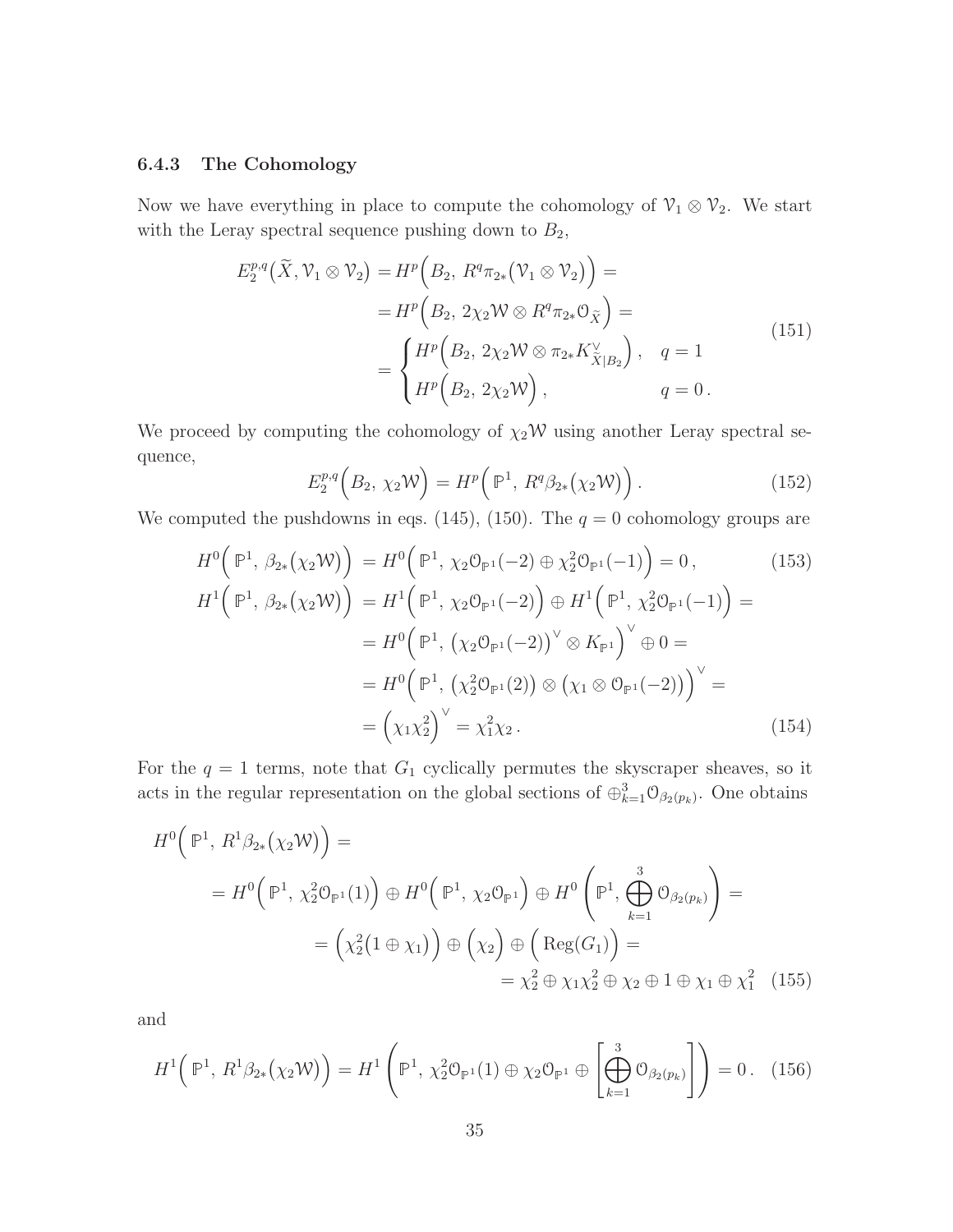Hence the Leray spectral sequence for the  $B_2 \to \mathbb{P}^1$  pushdown is

$$
E_2^{p,q}(B_2, \chi_2 W) = q=0 \begin{pmatrix} q=1 \\ \chi_2^2 \oplus \chi_1 \chi_2^2 \oplus \chi_2 \oplus 1 \oplus \chi_1 \oplus \chi_1^2 & 0 \\ 0 & \chi_1^2 \chi_2 & (157) \\ 0 & p=0 & p=1 \end{pmatrix}
$$

and we obtain

$$
H^{p}\left(B_{2}, \chi_{2} \mathcal{W}\right) = \begin{cases} 0, & p = 2 \\ 1 \oplus \chi_{1} \oplus \chi_{2} \oplus \chi_{1}^{2} \oplus \chi_{2}^{2} \oplus \chi_{1} \chi_{2}^{2} \oplus \chi_{1}^{2} \chi_{2}, & p = 1 \\ 0, & p = 0 \end{cases} \tag{158}
$$

Similarly to  $\chi_2$ W, one can also compute the cohomology of

$$
\chi_2 \mathcal{W} \otimes \pi_{2*} K_{\tilde{X}|B_2}^{\vee} = \chi_2 \mathcal{W} \otimes \left(\chi_1^2 \mathcal{O}_{\tilde{X}}(\phi)\right)^{\vee} = \chi_1 \chi_2 \mathcal{W} \otimes \mathcal{O}_{B_2}(-f) \tag{159}
$$

by yet another Leray spectral sequence. However, there is a faster way to do so. We already know that the Leray spectral sequence on  $\widetilde{X}$ , eq. (151), degenerates because  $E_2^{2,0}$  $2^{2,0}_2(\tilde{X}, \mathcal{V}_1 \otimes \mathcal{V}_2) = 0$ . But this spectral sequence also has to yield the fact<sup>9</sup> that the (character-valued) index Index  $(\mathcal{V}_1 \otimes \mathcal{V}_2) = 0$ , and the only way to accomplish that now is if the  $q = 0$  and  $q = 1$  terms coincide. Hence, we conclude that

$$
Hp(B2, 2\chi2 W \otimes \pi2* KVX|B2) = Hp(B2, 2\chi2 W).
$$
 (160)

Putting everything together, the  $E_2^{p,q}$  $L_2^{p,q}\big(\widetilde{X},\mathcal{V}_1\otimes\mathcal{V}_2\big)=E_{\infty}^{p,q}\big(\widetilde{X},\mathcal{V}_1\otimes\mathcal{V}_2\big)$  tableau is

$$
q=1
$$
\n
$$
0
$$
\n
$$
0
$$
\n
$$
0
$$
\n
$$
0
$$
\n
$$
0
$$
\n
$$
0
$$
\n
$$
0
$$
\n
$$
0
$$
\n
$$
2 \oplus 2\chi_1 \oplus 2\chi_2 \oplus 2\chi_1^2 \oplus 2\chi_2^2 \oplus 2\chi_1\chi_2^2 \oplus 2\chi_1^2\chi_2
$$
\n
$$
0
$$
\n
$$
0
$$
\n
$$
0
$$
\n
$$
0
$$
\n
$$
0
$$
\n
$$
0
$$
\n
$$
0
$$
\n
$$
0
$$
\n
$$
0
$$
\n
$$
0
$$
\n
$$
0
$$
\n
$$
0
$$
\n
$$
0
$$
\n
$$
0
$$
\n
$$
0
$$
\n
$$
0
$$
\n
$$
0
$$
\n
$$
0
$$
\n
$$
0
$$
\n
$$
0
$$
\n
$$
0
$$
\n
$$
0
$$
\n
$$
0
$$
\n
$$
0
$$
\n
$$
0
$$
\n
$$
0
$$
\n
$$
0
$$
\n
$$
0
$$
\n
$$
0
$$
\n
$$
0
$$
\n
$$
0
$$
\n
$$
0
$$
\n
$$
0
$$
\n
$$
0
$$
\n
$$
0
$$
\n
$$
0
$$
\n
$$
0
$$
\n
$$
0
$$
\n
$$
0
$$
\n
$$
0
$$
\n
$$
0
$$
\n
$$
0
$$
\n
$$
0
$$
\n
$$
0
$$
\n
$$
0
$$
\n
$$
0
$$
\n
$$
0
$$
\n
$$
0
$$
\n
$$
0
$$
\n
$$
0
$$
\n
$$
0
$$
\n
$$
0
$$
\n
$$
0
$$
\n

and, therefore, the desired cohomology group is

$$
H^{p}(\tilde{X}, \wedge^{2} \mathcal{V}) = H^{p}(\tilde{X}, \mathcal{V}_{1} \otimes \mathcal{V}_{2}) =
$$
\n
$$
= \begin{cases}\n0, & p = 3 \\
2 \oplus 2\chi_{1} \oplus 2\chi_{2} \oplus 2\chi_{1}^{2} \oplus 2\chi_{2}^{2} \oplus 2\chi_{1}\chi_{2}^{2} \oplus 2\chi_{1}^{2}\chi_{2}, & p = 2 \\
2 \oplus 2\chi_{1} \oplus 2\chi_{2} \oplus 2\chi_{1}^{2} \oplus 2\chi_{2}^{2} \oplus 2\chi_{1}\chi_{2}^{2} \oplus 2\chi_{1}^{2}\chi_{2}, & p = 1 \\
0, & p = 0.\n\end{cases}
$$
\n(162)

<sup>9</sup>Group theory tells us that  $\wedge^2 \mathbf{\underline{4}} = \mathbf{\underline{6}} = \wedge^2 \mathbf{\overline{4}} \in R[SU(4)]$ . Therefore,  $\wedge^2 \mathcal{V} = \wedge^2 \mathcal{V}^\vee$  and Serre duality forces the vanishing of the index.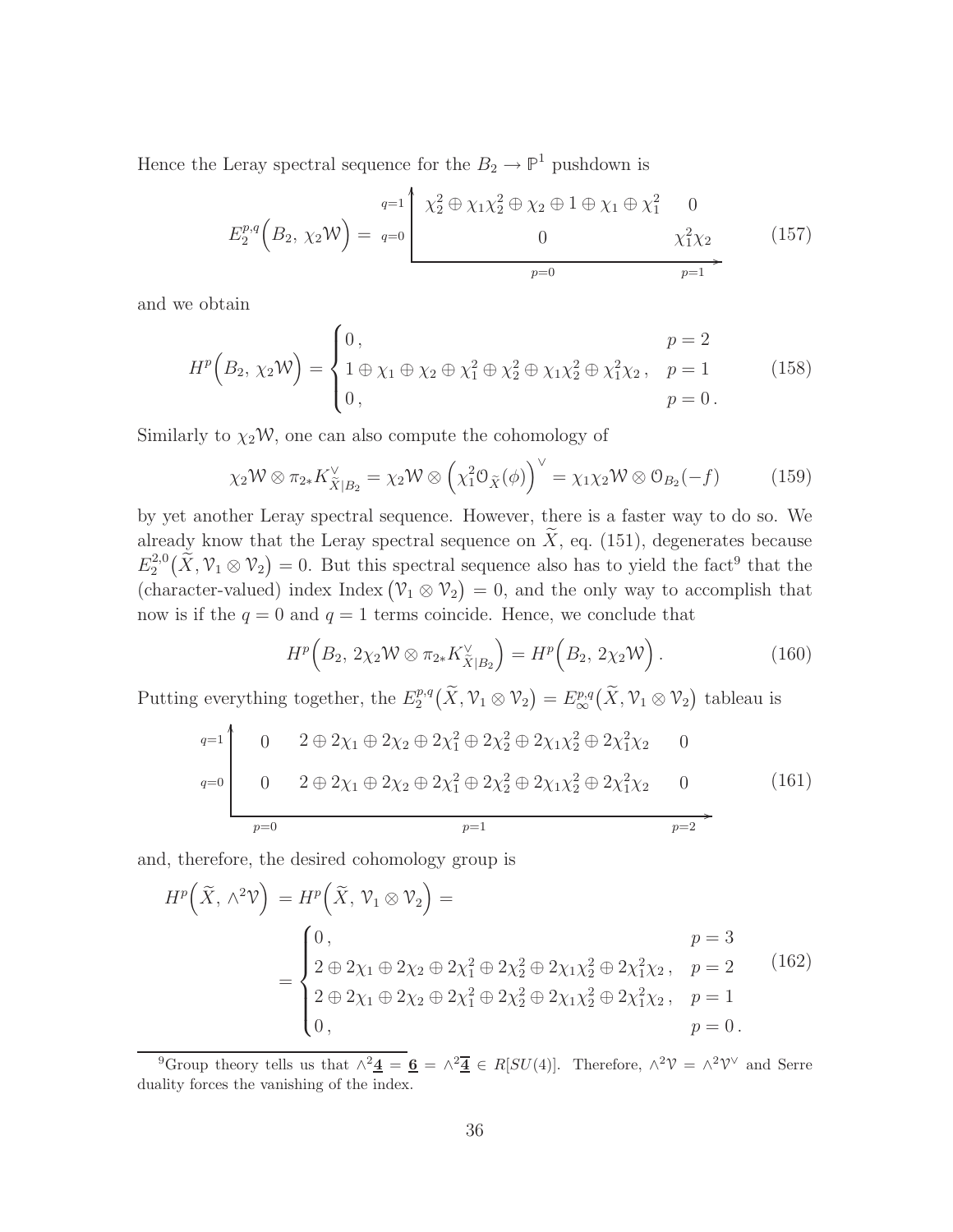#### 6.5 Existence of Extensions

In the definition of  $\mathcal{V}$ , we assumed the existence of a generic extension in two places. The first was the definition of the vector bundle W on  $B_2$  in eq. (85). There, the Cayley-Bacharach theorem assured us that  $W$  really is a vector bundle, and not just a sheaf, if only we pick a generic nonzero extension class. But, of course, we can only do so if there are any nontrivial extensions. We can easily compute the space of extensions using Serre duality and the Leray spectral sequence,

$$
\begin{split}\n\text{Ext}^{1}\Big(\chi_{2}\mathcal{O}_{B_{2}}(2f) \otimes I_{9}, \ \mathcal{O}_{B_{2}}(-2f)\Big) &= \text{Ext}^{1}\Big(\chi_{1}\chi_{2}\mathcal{O}_{B_{2}}(3f) \otimes I_{9}, \ K_{B_{2}}\Big) = \\
&= H^{1}\Big(B_{2}, \ \chi_{1}\chi_{2}\mathcal{O}_{B_{2}}(3f) \otimes I_{9}\Big)^{\vee} = H^{0}\Big(\mathbb{P}^{1}, \ \chi_{1}\chi_{2}\mathcal{O}_{\mathbb{P}^{1}}(3) \otimes R^{1}\beta_{2*}(I_{9})\Big)^{\vee} = \\
&= H^{0}\Big(\mathbb{P}^{1}, \ \chi_{1}\chi_{2}\mathcal{O}_{\mathbb{P}^{1}}(2)\Big)^{\vee} \oplus H^{0}\Big(\mathbb{P}^{1}, \bigoplus_{k=1}^{3} \left(\chi_{1}\chi_{2}^{2} \oplus \chi_{1}\right)\mathcal{O}_{\beta_{2}(p_{k})}\Big)^{\vee} = \\
&= \Big(\chi_{1}\chi_{2} \oplus \chi_{1}^{2}\chi_{2} \oplus \chi_{2}\Big)^{\vee} \oplus \Big((\chi_{1}\chi_{2}^{2} \oplus \chi_{1}) \otimes \text{Reg}(G_{1})\Big)^{\vee} = \\
&= \text{Reg}(G_{1} \times G_{2}) = \text{Reg}(G).\n\end{split}
$$
\n(163)

The regular representation contains every  $G \simeq \mathbb{Z}_3 \times \mathbb{Z}_3$  character, so in particular, there is a one-dimensional invariant subspace

$$
Ext^{1}\left(\chi_{2}\mathcal{O}_{B_{2}}(2f)\otimes I_{9}, \mathcal{O}_{B_{2}}(-2f)\right)^{G}=1.
$$
 (164)

Using this extension, we can conclude that  $W$  is a vector bundle.

The second place where we assumed the existence of a nontrivial extension was in the definition of  $\mathcal V$  itself in eq. (87). The vector bundle  $\mathcal V$  can only be stable if the extension is nontrivial. Hence, we must ensure that there are, indeed, nonzero elements of

$$
\operatorname{Ext}^{1}\left(\mathcal{V}_{2},\,\mathcal{V}_{1}\right) = H^{1}\left(\widetilde{X},\,\mathcal{V}_{1}\otimes\mathcal{V}_{2}^{\vee}\right) =
$$
\n
$$
= H^{1}\left(\widetilde{X},\,2\chi_{2}\mathcal{O}_{\widetilde{X}}\left(-2\tau_{1}+2\tau_{2}\right)\otimes\pi_{2}^{*}(\mathcal{W})\right) =
$$
\n
$$
= H^{0}\left(B_{2},\,2\chi_{2}R^{1}\pi_{2*}\left(\mathcal{O}_{\widetilde{X}}\left(-2\tau_{1}\right)\right)\otimes\mathcal{O}_{B_{2}}(2t)\otimes\mathcal{W}\right) =
$$
\n
$$
= H^{0}\left(B_{2},\,12\chi_{2}\otimes\mathcal{O}_{B_{2}}(2t-f)\otimes\mathcal{W}\right).
$$
\n(165)

We want to compute this cohomology group by pushing down to the base  $\mathbb{P}^1$ , for which we need the direct image of  $\mathcal{O}_{B_2}(2t-f) \otimes \mathcal{W}$ . By twisting the short exact sequence eq. (85), we obtain

$$
0 \longrightarrow \mathcal{O}_{B_2}(2t - 3f) \longrightarrow \mathcal{O}_{B_2}(2t - f) \otimes \mathcal{W} \longrightarrow \chi_2 \mathcal{O}_{B_2}(2t + f) \otimes I_9 \longrightarrow 0. \quad (166)
$$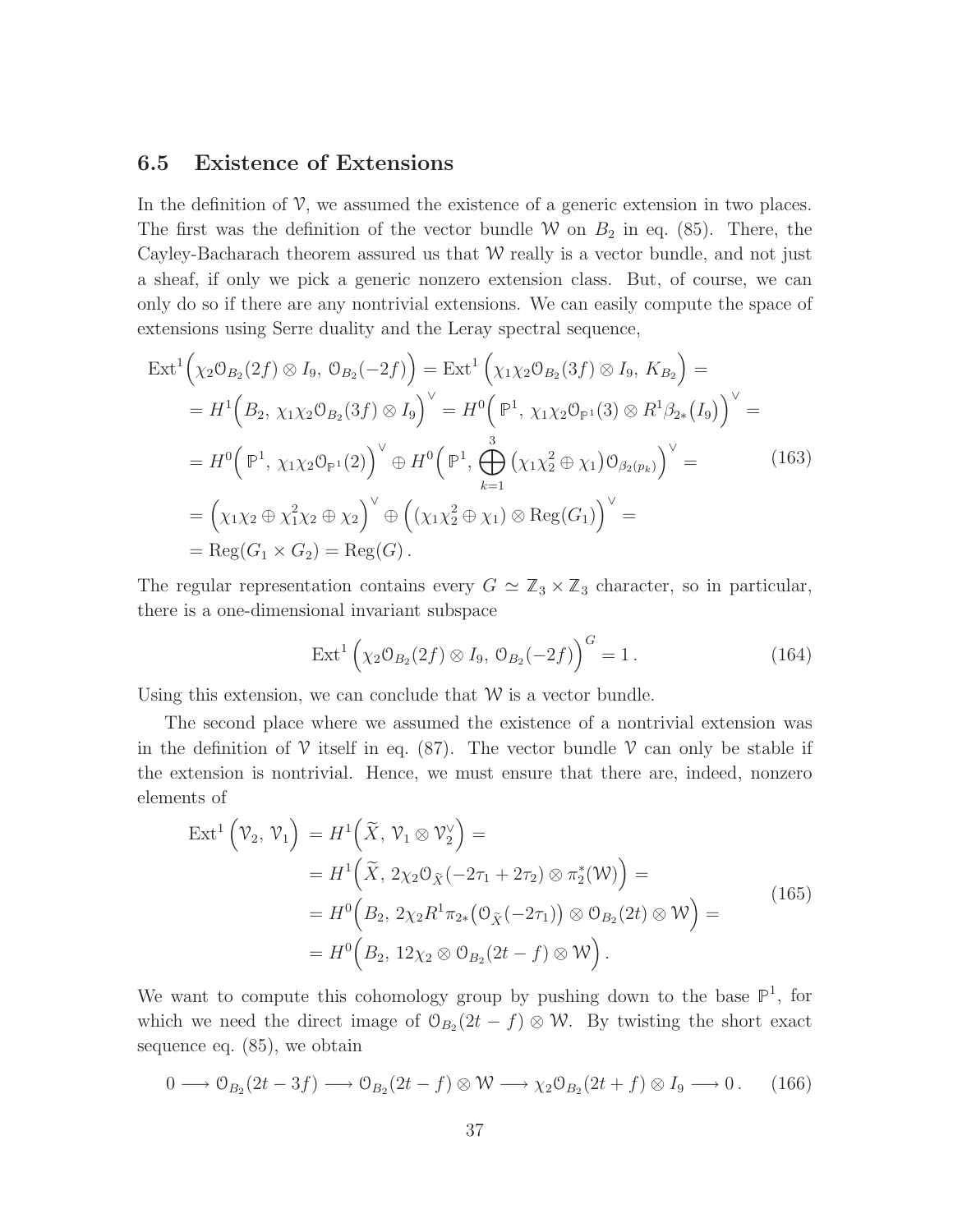Because  $R^1\beta_{2*}\mathcal{O}_{B_2}(2t-3f)=0$  (for degree reasons) the long exact sequence of pushdowns truncates and we obtain another short exact sequence

$$
0 \longrightarrow 6\mathcal{O}_{\mathbb{P}^1}(-3) \longrightarrow \beta_{2*}\left(\mathcal{O}_{B_2}(2t-f) \otimes \mathcal{W}\right) \longrightarrow
$$
  

$$
\longrightarrow \chi_2\mathcal{O}_{\mathbb{P}^1}(f) \otimes \beta_{2*}\left(\mathcal{O}_{B_2}(2t) \otimes I_9\right) \longrightarrow 0.
$$
 (167)

To make use of this short exact sequence we first have to compute the pushdown in the rightmost term. Using the definition of the ideal sheaf, eq. (116), we obtain

$$
0 \longrightarrow \mathcal{O}_{B_2}(2t) \otimes I_9 \longrightarrow \mathcal{O}_{B_2}(2t) \longrightarrow \bigoplus_{i=1}^9 \mathcal{O}_{p_i} \longrightarrow 0
$$
  

$$
\downarrow \beta_{2*}
$$
  

$$
0 \longrightarrow \beta_{2*} \left(\mathcal{O}_{B_2}(2t) \otimes I_9\right) \longrightarrow \underbrace{\beta_{2*} \left(\mathcal{O}_{B_2}(2t)\right)}_{=6\mathcal{O}_{\mathbb{P}^1}} \longrightarrow \bigoplus_{k=1}^3 3\mathcal{O}_{\beta_2(p_k)} \longrightarrow 0.
$$
  
(168)

Keeping in mind that really the Heisenberg group has to act on each term, this leaves us with two possibilities:

$$
\beta_{2*} \left( \mathcal{O}_{B_2}(2t) \otimes I_9 \right) = \begin{cases} 3\mathcal{O}_{\mathbb{P}^1}(-3) \oplus 3\mathcal{O}_{\mathbb{P}^1} \\ \text{or} \\ 3\mathcal{O}_{\mathbb{P}^1}(-2) \oplus 3\mathcal{O}_{\mathbb{P}^1}(-1) \,. \end{cases} \tag{169}
$$

Figuring out which possibility is realized turns out to be difficult and lengthy. Since extensions in eq. (87) exist in any case, we just remark that

$$
\beta_{2*}\left(\mathcal{O}_{B_2}(2t)\otimes I_9\right)=3\mathcal{O}_{\mathbb{P}^1}(-2)\oplus 3\mathcal{O}_{\mathbb{P}^1}(-1).
$$
\n(170)

Second, we have to resolve any extension ambiguities in the above short exact sequence eq. (167). We show that it splits in Appendix B and, hence, obtain that

$$
\beta_{2*} \left( \mathfrak{O}_{B_2}(2t - f) \otimes \mathcal{W} \right) = 6 \mathfrak{O}_{\mathbb{P}^1}(-3) \oplus 3 \mathfrak{O}_{\mathbb{P}^1}(-1) \oplus 3 \mathfrak{O}_{\mathbb{P}^1}
$$
(171)

and

$$
\dim_{\mathbb{C}} H^0\Big(B_2, 12\mathcal{O}_{B_2}(2t-f)\otimes \mathcal{W}\Big)=36. \tag{172}
$$

Now we were not quite careful with the  $G = \mathbb{Z}_3 \times \mathbb{Z}_3$  group action. One has to keep in mind that sections of  $\mathcal{O}_{B_2}(t)$  form representations of the Heisenberg group. One can then easily show that the 36 dimensional vector space eq. (165) decomposes as

$$
\operatorname{Ext}^{1}\left(\mathcal{V}_{2},\,\mathcal{V}_{1}\right)=4\operatorname{Reg}\left(\mathbb{Z}_{3}\times\mathbb{Z}_{3}\right)\quad\Rightarrow\quad\operatorname{Ext}^{1}\left(\mathcal{V}_{2},\,\mathcal{V}_{1}\right)^{G}=4\,. \tag{173}
$$

We conclude that there are indeed equivariant extensions in all the places where we assumed their existence.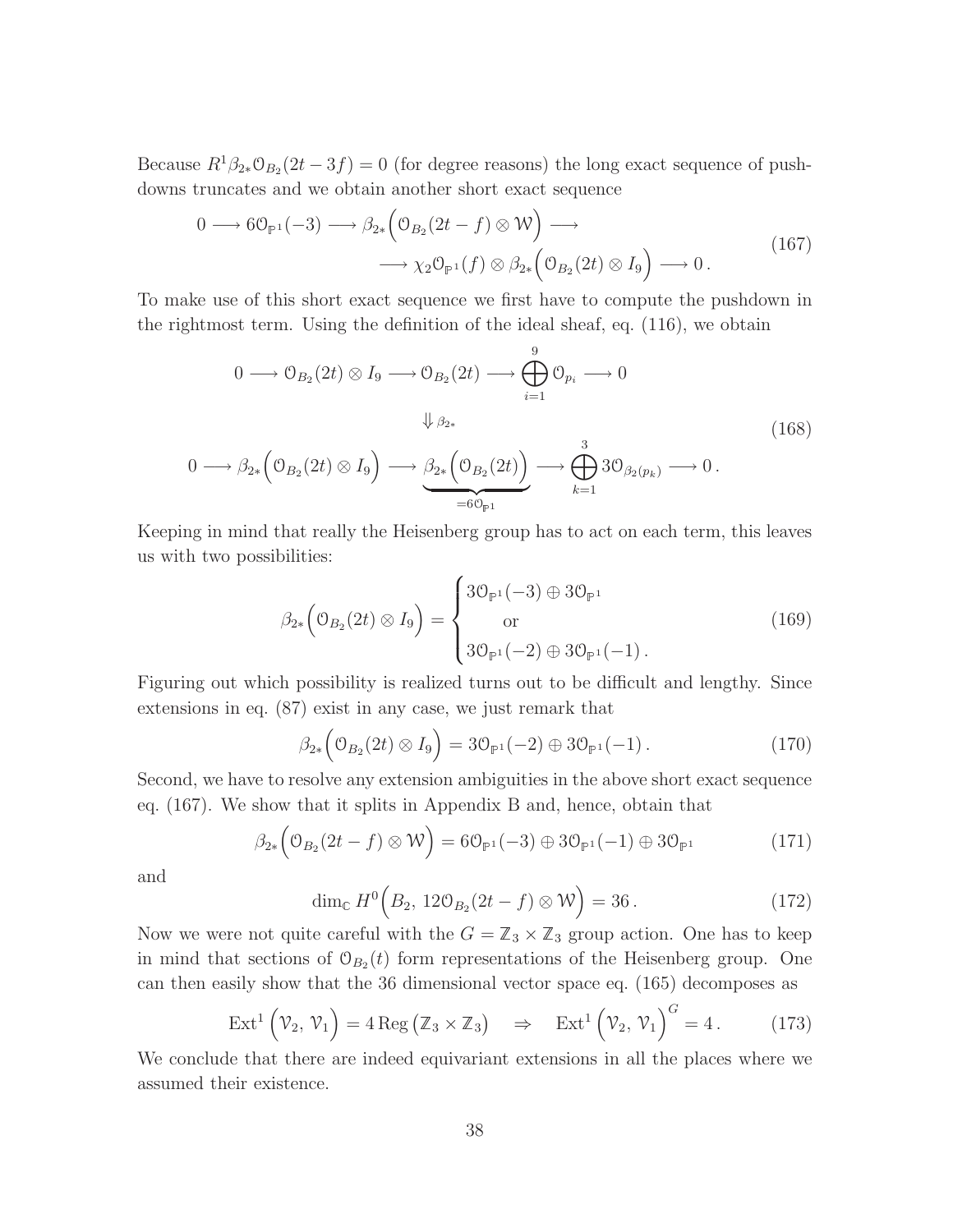#### 6.6 Vanishing of the First Chern Class

In our construction, we picked an  $SU(4)$  subgroup of the  $E_8$  gauge bundle. This is not strictly necessary and one can also work with  $U(1)$  subgroups, as in [80]. However, we will only consider simple subgroups in this paper. Using the chosen embedding, a  $SU(4)$  principal bundle then gives rise to the desired  $E_8$  bundle. Of course, we are really working with a holomorphic rank 4 vector bundle and its  $SL(4,\mathbb{C})$  structure group, and then use the deformation retract  $SU(4) \rightarrow SL(4, \mathbb{C})$ .

But here it is important that the holomorphic vector bundle does have a  $SL(4,\mathbb{C})$ structure group instead of the most general  $GL(4,\mathbb{C})$  structure group. Topologically, this manifests itself in the vanishing of the first Chern class. Now, in constructing our vector bundle V we worked on the universal covering space  $\widetilde{X}$ , whereas we should have worked on the Calabi-Yau threefold  $X = \widetilde{X}/G$ . Of course, the trace of the curvature of V is the same as on  $\mathcal{V}/G$ , so the de Rham representative  $c_1(\mathcal{V}/G) \in H^2(X,\mathbb{R})$ stays zero. But the first Chern class really lives in  $H^2(X,\mathbb{Z})$  and quotienting by  $G \simeq \mathbb{Z}_3 \times \mathbb{Z}_3$  can generate a torsion part. So, in general, only

$$
c_1(\mathcal{V}) = 0 \in H^2(\widetilde{X}, \mathbb{Z}) \quad \Rightarrow \quad c_1(\mathcal{V}/G) \in H^2_{\text{tors}}(X, \mathbb{Z}) = \mathbb{Z}_3 \oplus \mathbb{Z}_3 \tag{174}
$$

holds and we must check that  $c_1(\mathcal{V}/G) = 0$  separately.

The easiest way to ensure the vanishing of the first Chern class of  $\mathcal{V}/G$  is to find a trivialization of the determinant line bundle  $\wedge^4$  $\mathcal{V}/G$ . This we can discuss on the covering space  $\widetilde{X}$  where, by construction,  $\wedge^4 \mathcal{V} = \chi \mathcal{O}_{\widetilde{X}}$  for some character  $\chi$ . The quotient is then trivial if and only if this character is the identity representation,

$$
(\chi \mathcal{O}_{\tilde{X}})/G = \mathcal{O}_X \quad \Leftrightarrow \quad \chi = 1. \tag{175}
$$

The determinant line bundle for our rank 4 bundle  $\mathcal V$  eq. (87) is

$$
\Lambda^4 \mathcal{V} = (\Lambda^2 \mathcal{V}_1) \otimes (\Lambda^2 \mathcal{V}_2) =
$$
  
= 
$$
(\chi_2 \mathcal{O}_{\tilde{X}}(-\tau_1 + \tau_2))^{\otimes 2} \otimes [(\mathcal{O}_{\tilde{X}}(-\tau_1 + \tau_2) \otimes \pi_2^*(\mathcal{O}_{B_2}(-2f))) \otimes (\mathcal{O}_{\tilde{X}}(-\tau_1 + \tau_2) \otimes \pi_2^*(\chi_2 \mathcal{O}_{B_2}(2f)))] = \chi_2^3 \mathcal{O}_{\tilde{X}} = \mathcal{O}_{\tilde{X}}
$$
 (176)

and, hence,

$$
c_1(\mathcal{V}/G) = 0 \in H^2(X, \mathbb{Z}) \tag{177}
$$

as it should.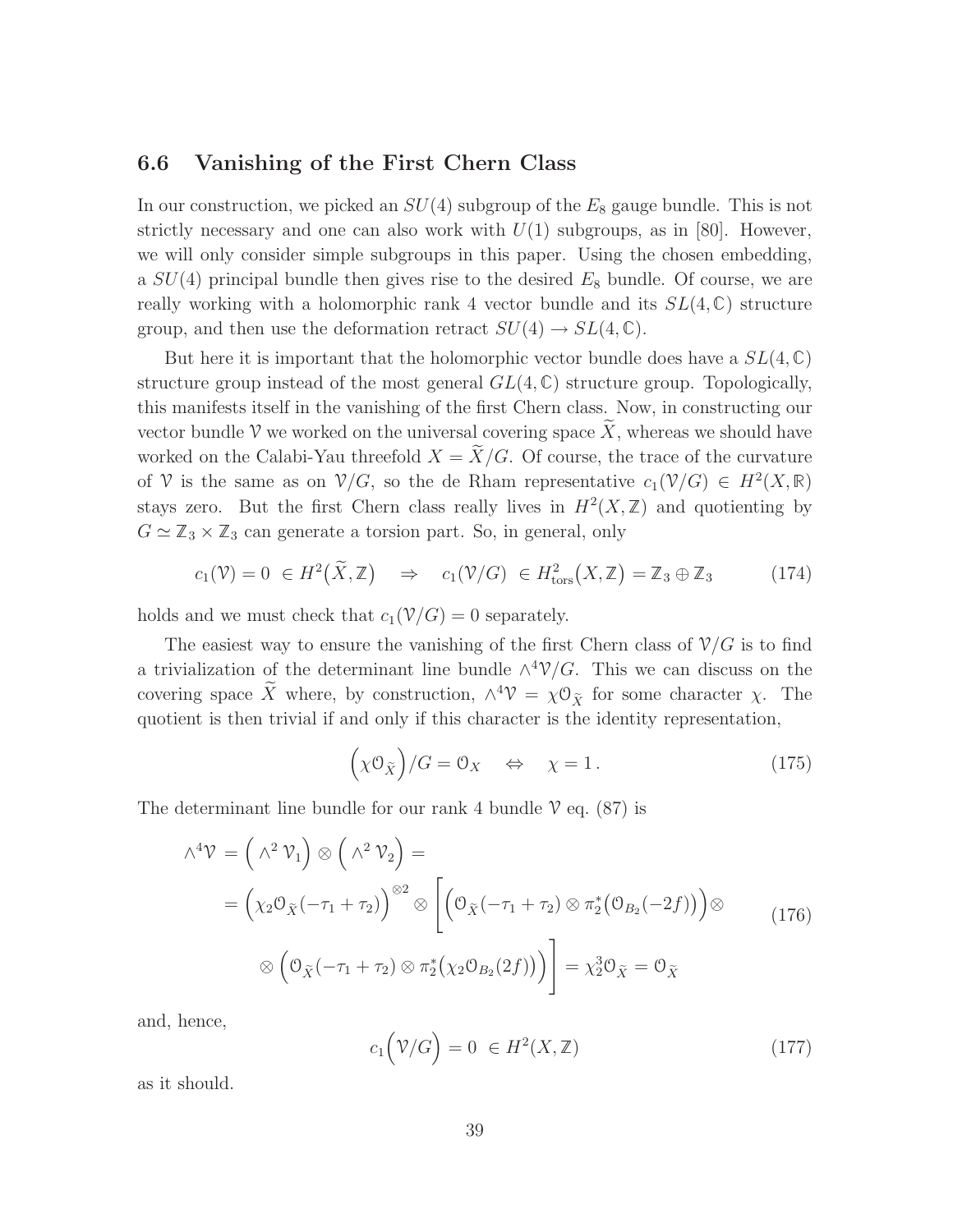We remark that there is at least one other equivariant action on the rank 4 vector bundle  $\mathcal V$  which also leads to vanishing first Chern class. This nicely illustrates the importance of the equivariant actions, and we discuss it in more detail in Appendix C.

## 7 The Low Energy Spectrum

#### 7.1  $Spin(10)$  Gauge Theory

First, let us only consider the effect of the  $SU(4)$  instanton in the visible  $E_8$  gauge group. Then the  $E_8$  gauge bosons acquire masses except for the components which commute with the  $SU(4)$ . In other words, the gauge group is broken to the commutant (or centralizer) of  $SU(4) \in E_8$ . We pick a regular  $SU(4)$  subgroup of  $E_8$ . Then, the commutant can simply be read off from the extended Dynkin diagram, see Figure 2. The appearance of a *Spin*(10) gauge group is very desirable, since one full generation



**Figure 2:** Regular  $SU(4) \times Spin(10)$  subgroup of  $E_8$ .

of Standard Model matter quarks and leptons (including a right-handed neutrino) fill out one 16 representation of *Spin*(10).

The branching rule for the adjoint representation of  $E_8$  is

$$
R[E_8] \ni \underline{248} =
$$
  
=  $(\underline{1}, \underline{45}) \oplus (\underline{15}, \underline{1}) \oplus (\underline{6}, \underline{10}) \oplus (\underline{4}, \underline{16}) \oplus (\overline{\underline{4}}, \overline{\underline{16}}) \in R[SU(4) \times Spin(10)]$ . (178)

Correspondingly, the fermions in the adjoint of  $E_8$  split into fields charged only under SU(4), only under *Spin*(10), or under both groups. We identify the corresponding zero modes as

 $(4, 16)$ : The matter fields transforming in the 16 of  $Spin(10)$ . The number of such chiral multiplets is

$$
H^{1}\left(X,\mathcal{V}/G\right) = H^{1}\left(\widetilde{X},\mathcal{V}\right)^{G}.
$$
 (179)

 $(\overline{4}, \overline{16})$ : Likewise, the number of  $\overline{16}$  matter fields. Similarly, their number is

$$
H^{1}\left(X, \mathcal{V}^{\vee}/G\right) = H^{1}\left(\widetilde{X}, \mathcal{V}^{\vee}\right)^{G}.
$$
 (180)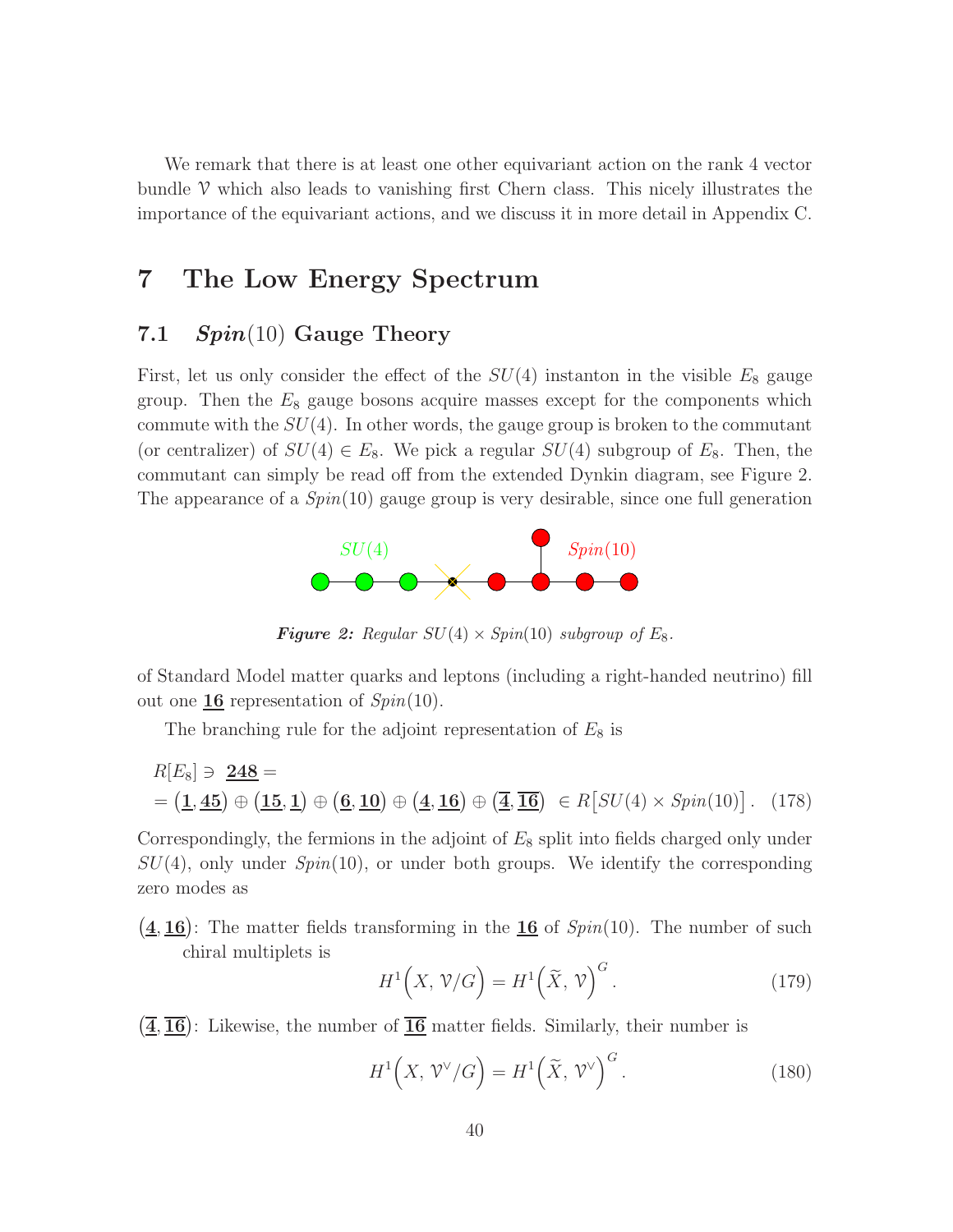$(6, 10)$ : The matter fields transforming in the 10 of  $Spin(10)$ . Notice that it is a real representation, in particular

$$
\wedge^2 \mathbf{\underline{4}} = \mathbf{\underline{6}} = \wedge^2 \mathbf{\overline{4}} \in R[SU(4)] \,. \tag{181}
$$

The number of chiral multiplets equals

$$
H^{1}\left(\widetilde{X}, \wedge^{2} \mathcal{V}\right)^{G} = H^{1}\left(\widetilde{X}, \wedge^{2} \mathcal{V}^{\vee}\right)^{G}.
$$
 (182)

- $(1, 45)$ : The gauginos of the  $Spin(10)$  gauge group.
- $(15, 1)$ : The superpartners of the moduli fields (they are neutral under the  $Spin(10)$ gauge group). As

$$
\underline{\mathbf{15}} = \mathrm{ad}_{SU(4)} = \underline{\mathbf{4}} \otimes \overline{\underline{\mathbf{4}}} - \underline{\mathbf{1}} \in R[SU(4)], \qquad (183)
$$

their number equals

$$
\left[H^1\left(\widetilde{X},\,\mathcal{V}\otimes\mathcal{V}^{\vee}\right)-\widetilde{H^1\left(\widetilde{X},\,\mathcal{O}_{\widetilde{X}}\right)}\right]^G=H^1\left(\widetilde{X},\,\mathcal{V}\otimes\mathcal{V}^{\vee}\right)^G.\qquad(184)
$$

#### 7.2 Wilson Lines

Of course, *Spin*(10) is not the right gauge group for phenomenological purposes. It must be broken down to the Standard Model  $SU(3)_C \times SU(2)_L \times U(1)_Y$ . Actually, to incorporate the long lifetime of the nucleons, we postulate an extra  $U(1)_{B-L}$  which naturally suppresses nucleon decay. Hence, we want to break

$$
Spin(10) \longrightarrow SU(3)_C \times SU(2)_L \times U(1)_Y \times U(1)_{B-L} \,. \tag{185}
$$

The obvious mechanism to do this is to make use of the  $\pi_1(X) = \mathbb{Z}_3 \times \mathbb{Z}_3$  fundamental group and add suitable Wilson lines. We showed in [61] that there is a  $\mathbb{Z}_3 \times \mathbb{Z}_3 \subset$  $Spin(10)$  subgroup whose commutant is precisely  $SU(3) \times SU(2) \times U(1)^2$ . Moreover, we computed the decomposition of the **10** and **16** representations of  $Spin(10)$  under this  $\mathbb{Z}_3 \times \mathbb{Z}_3 \times SU(3) \times SU(2) \times U(1)^2$  subgroup and found<sup>10</sup>

$$
\mathbf{\underline{16}} = \chi_1^2 \chi_2 \big( \mathbf{\underline{3}}, \mathbf{\underline{2}}, 1, 1 \big) \oplus \chi_1^2 \big( \mathbf{\underline{1}}, \mathbf{\underline{1}}, 6, 3 \big) \oplus \chi_1^2 \chi_2^2 \big( \mathbf{\overline{3}}, \mathbf{\underline{1}}, -4, -1 \big) \oplus \n\oplus \chi_2^2 \big( \mathbf{\overline{3}}, \mathbf{\underline{1}}, 2, -1 \big) \oplus \big( \mathbf{\underline{1}}, \mathbf{\overline{2}}, -3, -3 \big) \oplus \chi_1 \big( \mathbf{\underline{1}}, \mathbf{\underline{1}}, 0, 3 \big) \n\mathbf{\underline{10}} = \chi_1 \big( \mathbf{\underline{1}}, \mathbf{\underline{2}}, 3, 0 \big) \oplus \chi_1 \chi_2 \big( \mathbf{\underline{3}}, \mathbf{\underline{1}}, -2, -2 \big) \oplus \n\oplus \chi_1^2 \big( \mathbf{\underline{1}}, \mathbf{\overline{2}}, -3, 0 \big) \oplus \chi_1^2 \chi_2^2 \big( \mathbf{\overline{3}}, \mathbf{\underline{1}}, 2, 2 \big).
$$
\n(186)

<sup>&</sup>lt;sup>10</sup>Here we are picking generators for the  $U(1)^2$  which coincide with the conventional hypercharge and  $B - L$ . Our normalization is the one that gets rid of any fractions.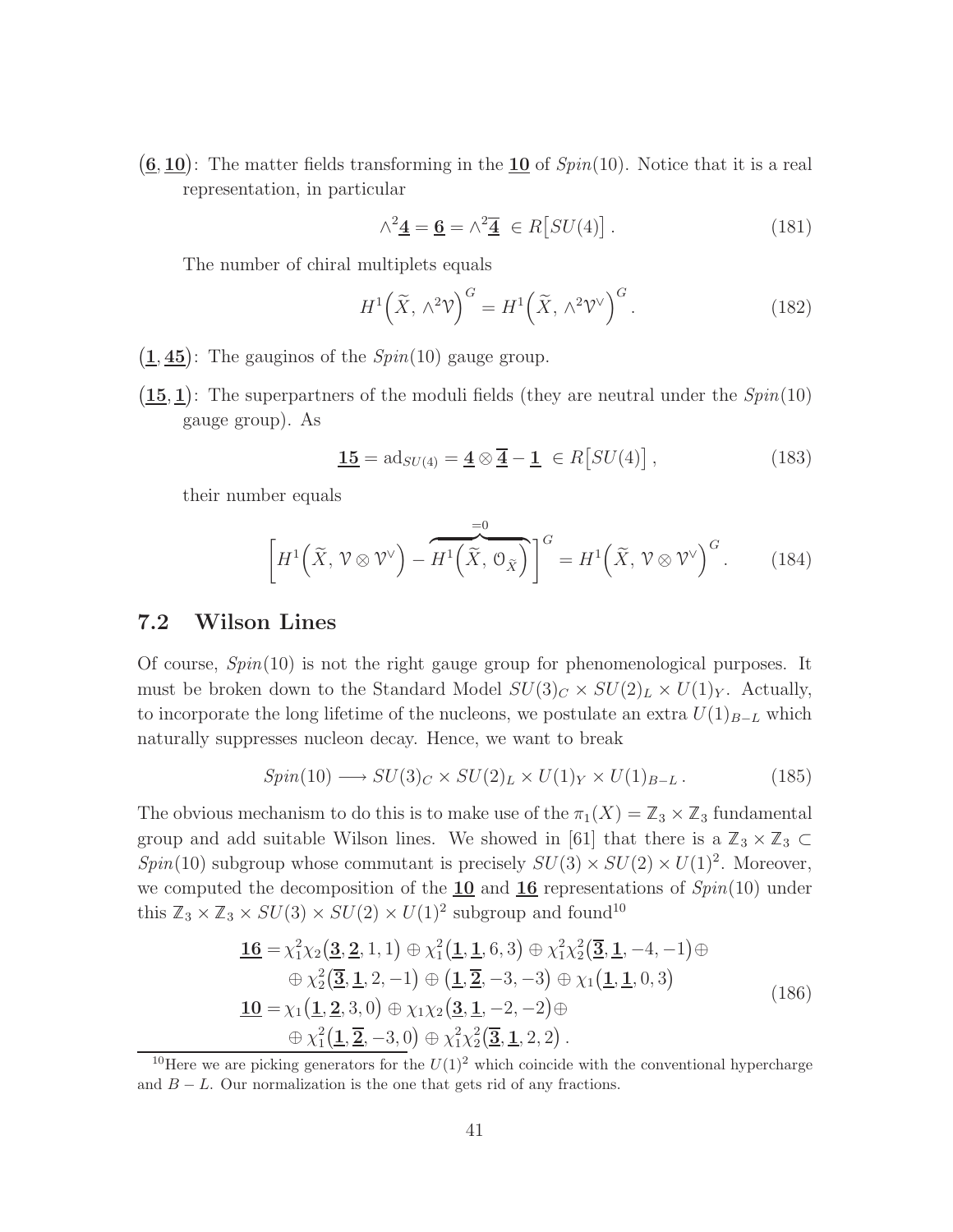This means the following in terms of vector bundles. On  $\widetilde{X}$  we are concerned with the rank 248 vector bundle  $\mathcal{E}_8^V$  which is associated to the visible  $E_8$  principal bundle via the adjoint representation  $248 \in R[E_8]$ . Thanks to the decomposition eq. (178), this vector bundle can be written in terms of the  $SU(4)$  vector bundle V as

$$
\mathcal{E}_8^V = \left(\mathcal{O}_{\widetilde{X}} \otimes \theta(\underline{\mathbf{45}})\right) \oplus \left(\text{ad}(\mathcal{V}) \otimes \theta(\underline{\mathbf{1}})\right) \oplus \oplus \left(\wedge^2 \mathcal{V} \otimes \theta(\underline{\mathbf{10}})\right) \oplus \left(\mathcal{V} \otimes \theta(\underline{\mathbf{16}})\right) \oplus \left(\mathcal{V}^{\vee} \otimes \theta(\overline{\underline{\mathbf{16}}})\right).
$$
\n(187)

Here, the vector bundles  $\theta(R)$  associated with a  $Spin(10)$  representation R are just trivial rank dim(R) bundles on  $\widetilde{X}$ . However, they inherit certain  $\mathbb{Z}_3 \times \mathbb{Z}_3$  actions from the representations detailed in eq. (186) and, therefore, their  $\mathbb{Z}_3 \times \mathbb{Z}_3$  quotient can be nontrivial.

#### 7.3 Matter Fields

The matter fields in the low energy effective action are massless relative to the compactification scale, and are computed as the index of the Dirac operator coupled to the  $\mathcal{E}_8^V$ , see eq. (187). This index can be computed by the cohomology groups of  $\mathcal{E}_8^V$ which is what we are now going to do.

For example, let us focus on the  $\wedge^2 V \otimes \theta(10)$  summand. The vector bundle  $\theta(10)$ decomposes as

$$
\theta(\underline{\mathbf{10}}) = \chi_1 \theta(\underline{\mathbf{1}}, \underline{\mathbf{2}}, 3, 0) \oplus \chi_1 \chi_2 \theta(\underline{\mathbf{3}}, \underline{\mathbf{1}}, -2, -2) \oplus \n\oplus \chi_1^2 \theta(\underline{\mathbf{1}}, \underline{\mathbf{2}}, -3, 0) \oplus \chi_1^2 \chi_2^2 \theta(\underline{\mathbf{3}}, \underline{\mathbf{1}}, 2, 2) \n\simeq 2\chi_1 \mathcal{O}_{\tilde{X}} \oplus 3\chi_1 \chi_2 \mathcal{O}_{\tilde{X}} \oplus 2\chi_1^2 \mathcal{O}_{\tilde{X}} \oplus 3\chi_1^2 \chi_2^2 \mathcal{O}_{\tilde{X}}.
$$
\n(188)

Therefore, the corresponding summand in eq. (187) decomposes into

$$
\wedge^2 \mathcal{V} \otimes \theta(\underline{\mathbf{10}}) = (\wedge^2 \mathcal{V} \otimes \chi_1 \theta(\underline{\mathbf{1}}, \underline{\mathbf{2}}, 3, 0)) \oplus (\wedge^2 \mathcal{V} \otimes \chi_1 \chi_2 \theta(\underline{\mathbf{3}}, \underline{\mathbf{1}}, -2, -2)) \oplus (\wedge^2 \mathcal{V} \otimes \chi_1^2 \theta(\underline{\mathbf{1}}, \underline{\mathbf{2}}, -3, 0)) \oplus (\wedge^2 \mathcal{V} \otimes \chi_1^2 \chi_2^2 \theta(\underline{\mathbf{3}}, \underline{\mathbf{1}}, 2, 2)).
$$
\n(189)

The  $G = \mathbb{Z}_3 \times \mathbb{Z}_3$  invariant part of the first cohomology group are the zero modes. In our case, we obtain

$$
H^{1}(\tilde{X}, \wedge^{2} \mathcal{V} \otimes \theta(\underline{\mathbf{10}}))^{G} = \left[\chi_{1} \otimes H^{1}(\tilde{X}, \wedge^{2} \mathcal{V})\right]^{G} \otimes (\underline{\mathbf{1}}, \underline{\mathbf{2}}, 3, 0) \oplus
$$
  
\n
$$
\oplus \left[\chi_{1} \chi_{2} \otimes H^{1}(\tilde{X}, \wedge^{2} \mathcal{V})\right]^{G} \otimes (\underline{\mathbf{3}}, \underline{\mathbf{1}}, -2, -2) \oplus
$$
  
\n
$$
\oplus \left[\chi_{1}^{2} \otimes H^{1}(\tilde{X}, \wedge^{2} \mathcal{V})\right]^{G} \otimes (\underline{\mathbf{1}}, \underline{\overline{\mathbf{2}}}, -3, 0) \oplus
$$
  
\n
$$
\oplus \left[\chi_{1}^{2} \chi_{2}^{2} \otimes H^{1}(\tilde{X}, \wedge^{2} \mathcal{V})\right]^{G} \otimes (\underline{\overline{\mathbf{3}}, \underline{\mathbf{1}}}, 2, 2).
$$
  
\n(190)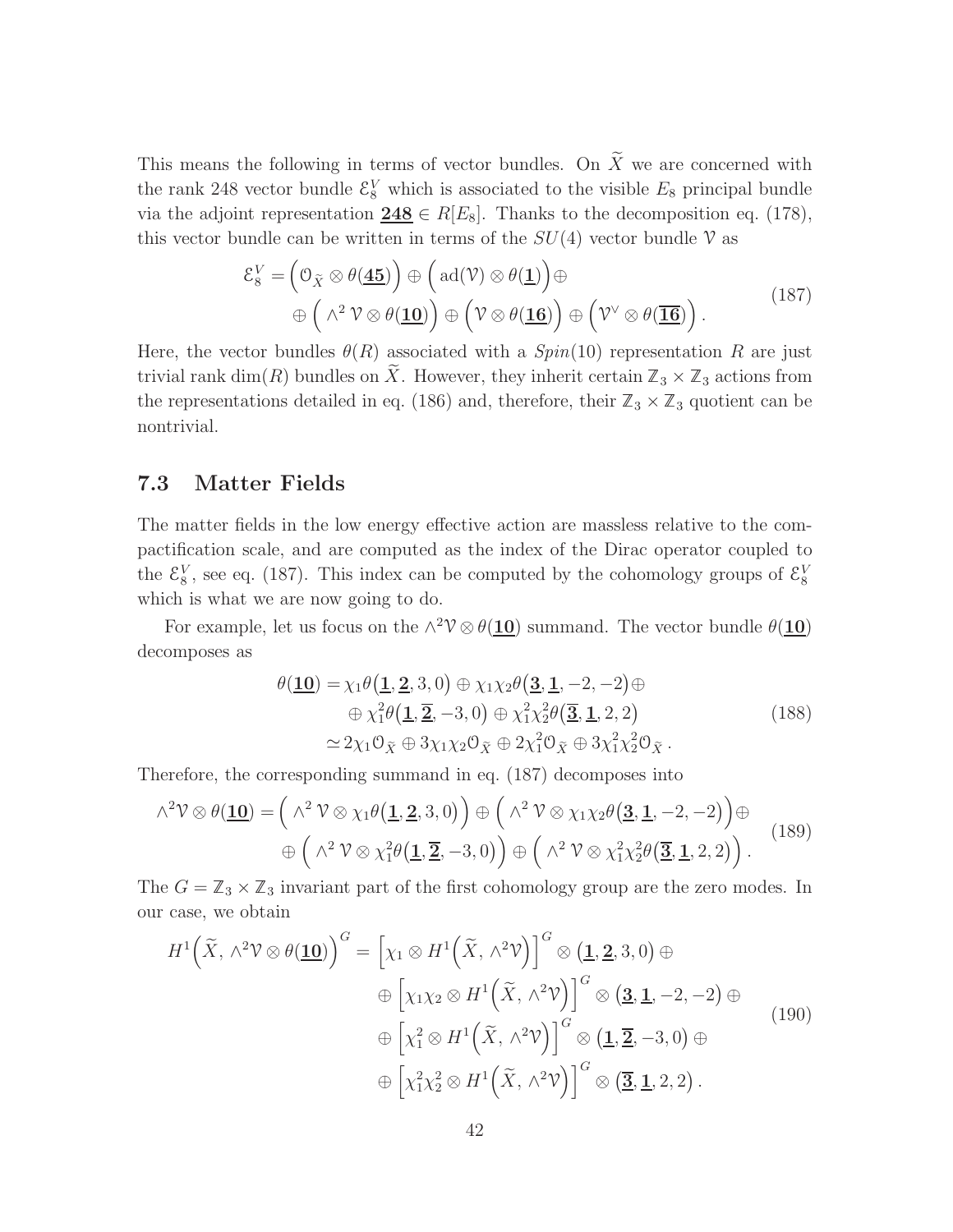Hence  $[\chi_1 \otimes H^1(\widetilde{X}, \wedge^2 \mathcal{V})]^G$  is the number of fields transforming in the representation  $(1, 2, 3, 0)$ , and so on. The same can be done for the other matter fields coming from the  $16$  and  $\overline{16}$  of  $Spin(10)$ .

The resulting spectrum can then be read off from the cohomology groups which we computed in eqs.  $(131)$  and  $(162)$ . We give the spectrum<sup>11</sup> in Table 1, which is precisely three families of quarks and leptons, together with two pairs of Higgs doublets.

| Multiplicity                                                                                       | Representation                                                   | Name                            |  |
|----------------------------------------------------------------------------------------------------|------------------------------------------------------------------|---------------------------------|--|
| $3 = \left[\chi_1^2 \chi_2 \otimes H^1\left(\widetilde{X}, \mathcal{V}\right)\right]^G$            | $({\bf 3},{\bf 2},1,1)$                                          | left-handed quark               |  |
| $3 = \left[\chi_1^2 \otimes H^1(\widetilde{X}, \mathcal{V})\right]$                                | (1, 1, 6, 3)                                                     | left-handed charged anti-lepton |  |
| $3 = \left[\chi_1^2 \chi_2^2 \otimes H^1\left(\widetilde{X}, \mathcal{V}\right)\right]^G$          | $(\overline{\bf 3}, \underline{\bf 1}, -4, -1)$                  | left-handed anti-up             |  |
| $3 = \left[\chi_2^2 \otimes H^1(\widetilde{X}, \mathcal{V})\right]$                                | $(\overline{\bf{3}}, \bf{\underline{1}}, 2, -1)$                 | left-handed anti-down           |  |
| $3 = [H^1(\widetilde{X}, \mathcal{V})]^6$                                                          | $(\underline{1}, \overline{2}, -3, -3)$                          | left-handed lepton              |  |
| $3 = [\chi_1 \otimes H^1(\widetilde{X}, \mathcal{V})]^G$                                           | $(\underline{1}, \underline{1}, 0, 3)$                           | left-handed anti-neutrino       |  |
| $0 = [\chi_1 \chi_2^2 \otimes H^1(\widetilde{X}, \mathcal{V}^{\vee})]^G$                           | $\left(\overline{\mathbf{3}},\overline{\mathbf{2}},-1,-1\right)$ | exotic                          |  |
| $0 = \left[\chi_1 \otimes H^1\left(\widetilde{X}, \mathcal{V}^\vee\right)\right]^G$                | $(1, 1, -6, -3)$                                                 | exotic                          |  |
| $0 = \left[ \chi_1 \chi_2 \otimes H^1 \left( \widetilde{X}, \sqrt{\nu} \right) \right]^G$          | $({\bf 3},{\bf 1},4,1)$                                          | exotic                          |  |
| $0 = \left[\chi_2 \otimes H^1(\widetilde{X}, \mathcal{V}^{\vee})\right]$                           | $(\underline{\mathbf{3}}, \underline{\mathbf{1}}, -2, 1)$        | exotic                          |  |
| $0 = \left  H^1\left(\widetilde{X}, \mathcal{V}^\vee\right) \right ^G$                             | (1, 2, 3, 3)                                                     | exotic                          |  |
| $0 = \left[\chi_1^2 \otimes H^1(\widetilde{X}, \mathcal{V}^{\vee})\right]^G$                       | $(\underline{1}, \underline{1}, 0, -3)$                          | exotic                          |  |
| $2 = \left[\chi_1 \otimes H^1\left(\widetilde{X}, \wedge^2 \mathcal{V}\right)\right]^G$            | $({\bf 1},{\bf 2},3,0)$                                          | up Higgs                        |  |
| $0 = [\chi_1 \chi_2 \otimes H^1(\widetilde{X}, \wedge^2 \mathcal{V})]^G$                           | $(\underline{3}, \underline{1}, -2, -2)$                         | exotic                          |  |
| $2 = \left[\chi_1^2 \otimes H^1(\widetilde{X}, \wedge^2 \mathcal{V})\right]$                       | $(\underline{1}, \overline{2}, -3, 0)$                           | down Higgs                      |  |
| $0 = \left[\chi_1^2 \chi_2^2 \otimes H^1\left(\widetilde{X}, \wedge^2 \mathcal{V}\right)\right]^G$ | $({\bf \bar{3}},{\bf \underline{1}},2,2)$                        | exotic                          |  |

Table 1: Low energy spectrum. Note that all exotic representations of the gauge group come with multiplicity zero.

<sup>&</sup>lt;sup>11</sup>To be precise, we only list the left chiral half, that is the number of  $N = 1$  left chiral multiplets. It is always understood that the particles are accompanied by their CPT conjugates.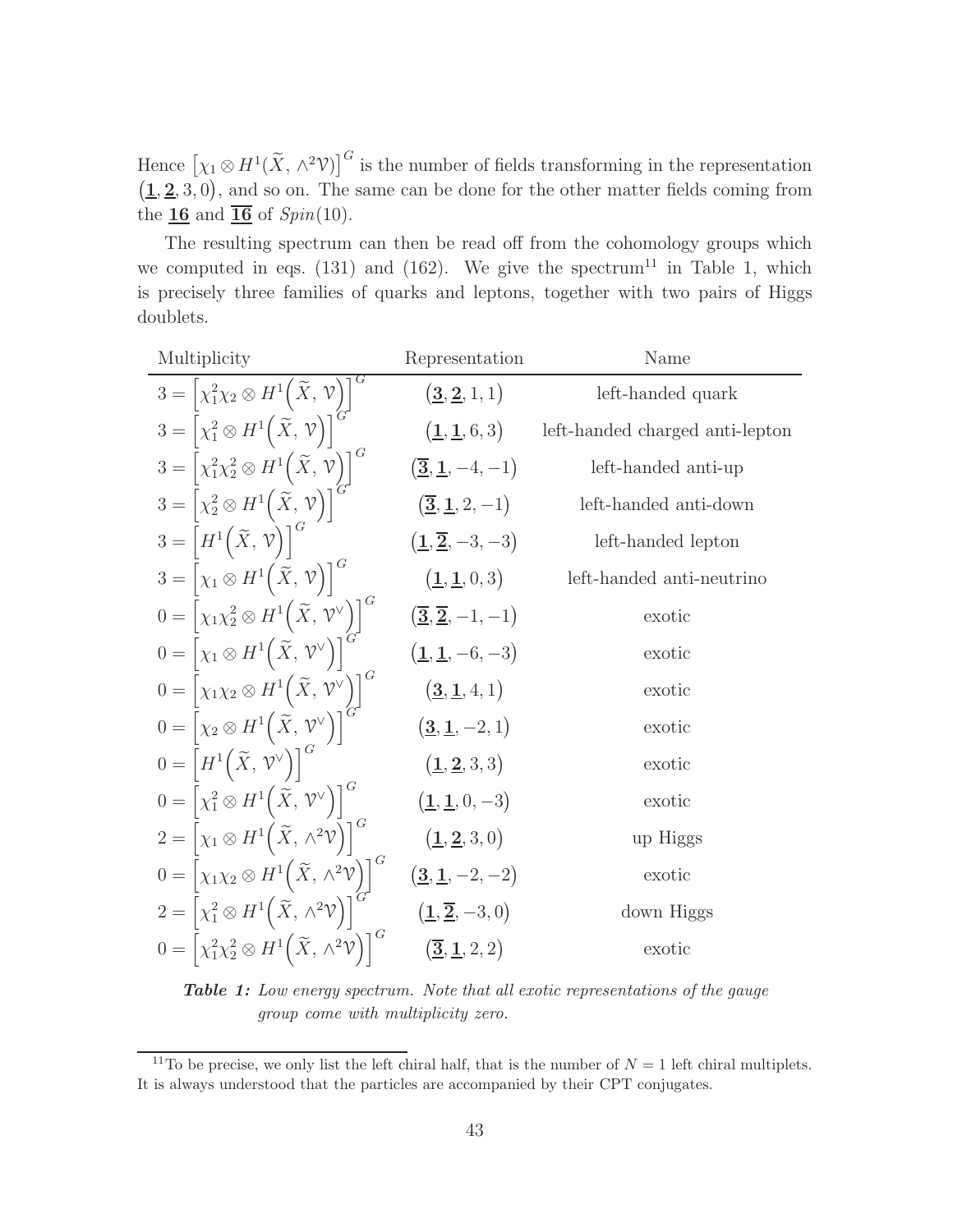## 8 An Alternative Hidden Sector

#### 8.1 Anomaly cancellation without Five-Branes

Instead of using five-branes, we can also cancel the anomaly by adding another  $SU(2)$ instanton to the hidden  $E_8$ . In total, we then have a  $SU(2) \times SU(2)$  gauge bundle embedded into the hidden  $E_8$ . We denote the additional hidden  $SU(2)$  bundle by S and define it as a pullback from  $B_1$ , that is,

$$
\mathcal{S} \stackrel{\text{def}}{=} \pi_1^*(\mathcal{S}_B). \tag{191}
$$

The rank 2 bundle  $S_B$  on  $B_1$  is defined as the generic extension in the short exact sequence

$$
0 \longrightarrow \mathcal{O}(-2f) \longrightarrow \mathcal{S}_B \longrightarrow \mathcal{O}(2f) \otimes I_6^f \longrightarrow 0.
$$
 (192)

The definition of the ideal sheaf  $I_6^f$  $\frac{J}{6}$  is delicate, and we postpone it for the moment. Its detailed definition is important for the cohomology groups of S, but the intricacies are not detected by the Chern classes.

The second Chern class of the ideal sheaf  $I_6^f$  $\binom{J}{6}$  on  $B_1$  is simply 6, the number of points. Therefore,

$$
ch(S) = e^{-2f} + e^{2f} \left( 1 - 6\tau_1^2 \right) = 2 - 6\tau_1^2. \tag{193}
$$

We can immediately read off that

$$
c_2(8) = 6\tau_1^2, \tag{194}
$$

which is precisely the Poincaré dual of the curve on which we had to wrap the fivebrane in the previous Section. This is exactly what we want, since for two  $SU(2)$ bundles the second Chern classes just adds,

$$
c_2(\mathcal{H} \oplus \mathcal{S}) = c_2(\mathcal{H}) + c_2(\mathcal{S}). \qquad (195)
$$

Hence, we can use  $\mathcal{H} \oplus \mathcal{S}$  as a hidden gauge instanton and get an anomaly free model without any five-branes.

$$
c_2(T\widetilde{X}) - c_2(\mathcal{V}) - c_2(\mathcal{H} \oplus \mathcal{S}) = 0.
$$
\n(196)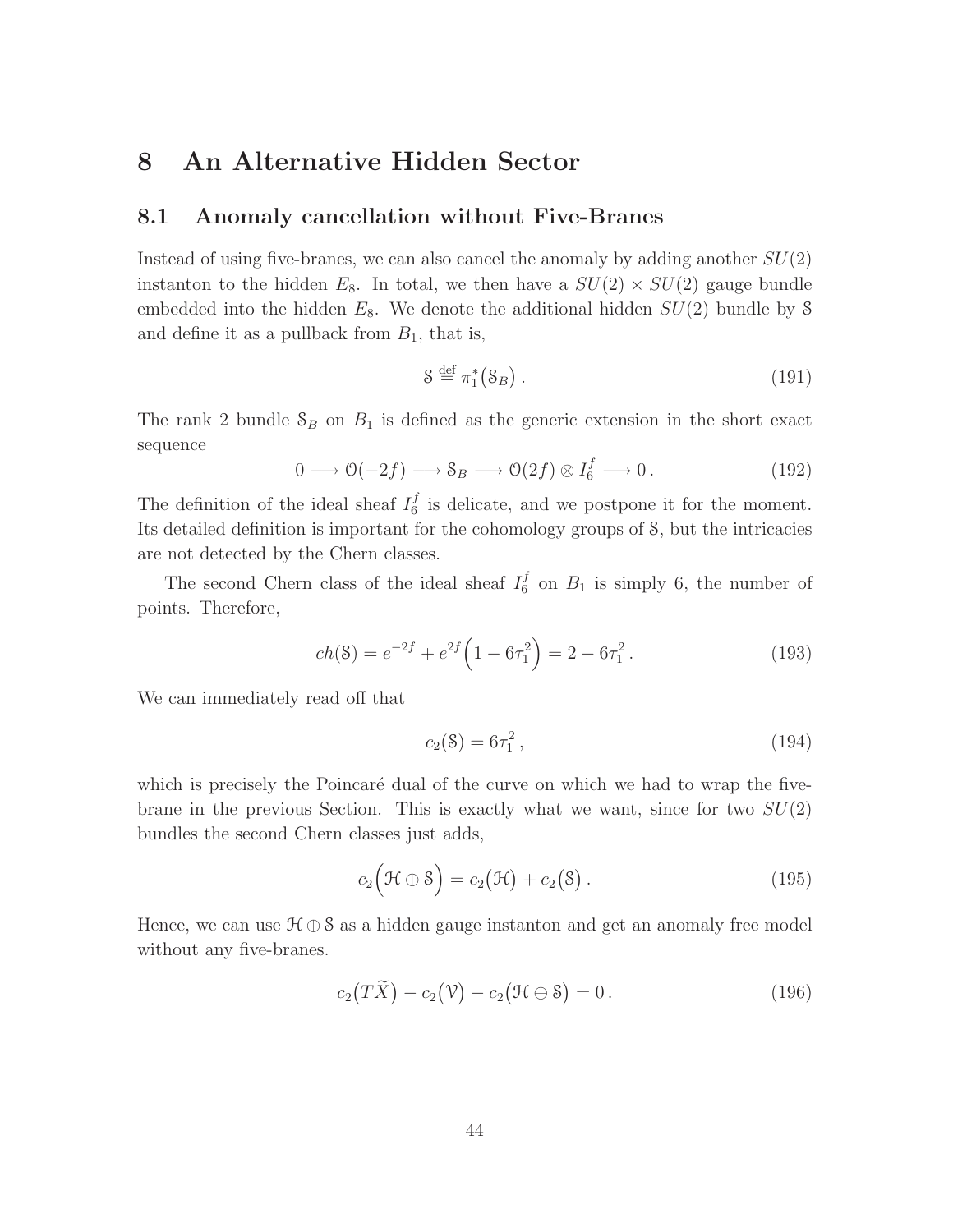#### 8.2 The Ideal Sheaf

As mentioned above, the ideal sheaf  $I_6^f$  $\frac{J}{6}$  requires additional discussion. So far, all ideal sheaves used a generic G orbit, which has  $|G| = 9$  points. But on the  $dP_9$  surface  $B_1$ there are two shorter orbits, both of length 3. One comprises the three  $g_1$  fixed points and the other the three  $g_2$  fixed points. For the ideal sheaf  $I_6^f$  $\epsilon_6^J$ , we take the three  $g_2$ fixed points  $p_1$ ,  $p_2$ , and  $p_3$  with multiplicity 2.

The three fixed points  $p_i$  are in three different  $I_1$  fibers<sup>12</sup> of the elliptic fibration. But the ideal sheaf is not uniquely determined by knowing that there are three points of multiplicity two. Recall that the ideal sheaf of points with multiplicity one is just the sheaf of analytic functions vanishing at these points. Now, the multiplicity two means that the function and a first derivative has to vanish at the three point  $p_1$ ,  $p_2$ , and  $p_3$ . But at any point there are two independent first derivatives, since the  $dP_9$  surface is two dimensional. We are going to demand that the first derivative in the fiber direction vanishes, and express that by the superscript " $f$ " in  $I_6^f$  $\frac{J}{6}$ . The extension eq. (192) still satisfies the Cayley-Bacharach condition, since a global section of  $\mathcal{O}_{B_1}(4f) \otimes K_{B_1}$  vanishing at a point in a fiber vanishes identically on that fiber. Therefore, a generic extension in the short exact sequence eq. (192) is a rank 2 vector bundle.

In order to compute the cohomology groups of S, we need to know the pushdown of  $I_6^f$  $\mathcal{F}_6^f$  to the base  $\mathbb{P}^1$ . The ideal sheaf fits into a short exact sequence

$$
0 \longrightarrow I_6^f \longrightarrow \mathcal{O}_{B_1} \longrightarrow \bigoplus_{i=1}^3 \mathcal{O}_{2p_i} \longrightarrow 0
$$
 (197)

leading to a long exact sequence for the pushdown

$$
0 \longrightarrow \beta_{1*}(I_6^f) \longrightarrow \mathcal{O}_{\mathbb{P}^1} \longrightarrow \bigoplus_{i=1}^3 \mathcal{O}_{2\beta_1(p_i)} \longrightarrow
$$
  

$$
\longrightarrow R^1 \beta_{1*}(I_6^f) \longrightarrow \chi_1 \mathcal{O}_{\mathbb{P}^1}(-1) \longrightarrow 0 \longrightarrow 0.
$$
 (198)

Now the restriction map r works as follows. Let f be a local section of  $\mathcal{O}_{\mathbb{P}^1}$ , that is, a holomorphic function over a small open set. Then this function is pulled back to  $B_1$ , that is, it is taken to be constant along the fiber of the elliptic fibration  $\beta_1 : B_1 \to \mathbb{P}^1$ . Now restrict to the skyscraper sheaf  $\oplus \mathcal{O}_{2p_i}$ . If the open set does not contain  $\beta_1(p_i)$ , then the restriction is simply zero. And if the open set does contain  $\beta_1(p_i)$ , then the pullback function  $f \circ \beta_1$  is restricted to its value at  $p_i$  and its first derivative in the

<sup>&</sup>lt;sup>12</sup>Since  $g_2$  is translation by a section, its fixed points necessarily lie in singular fibers.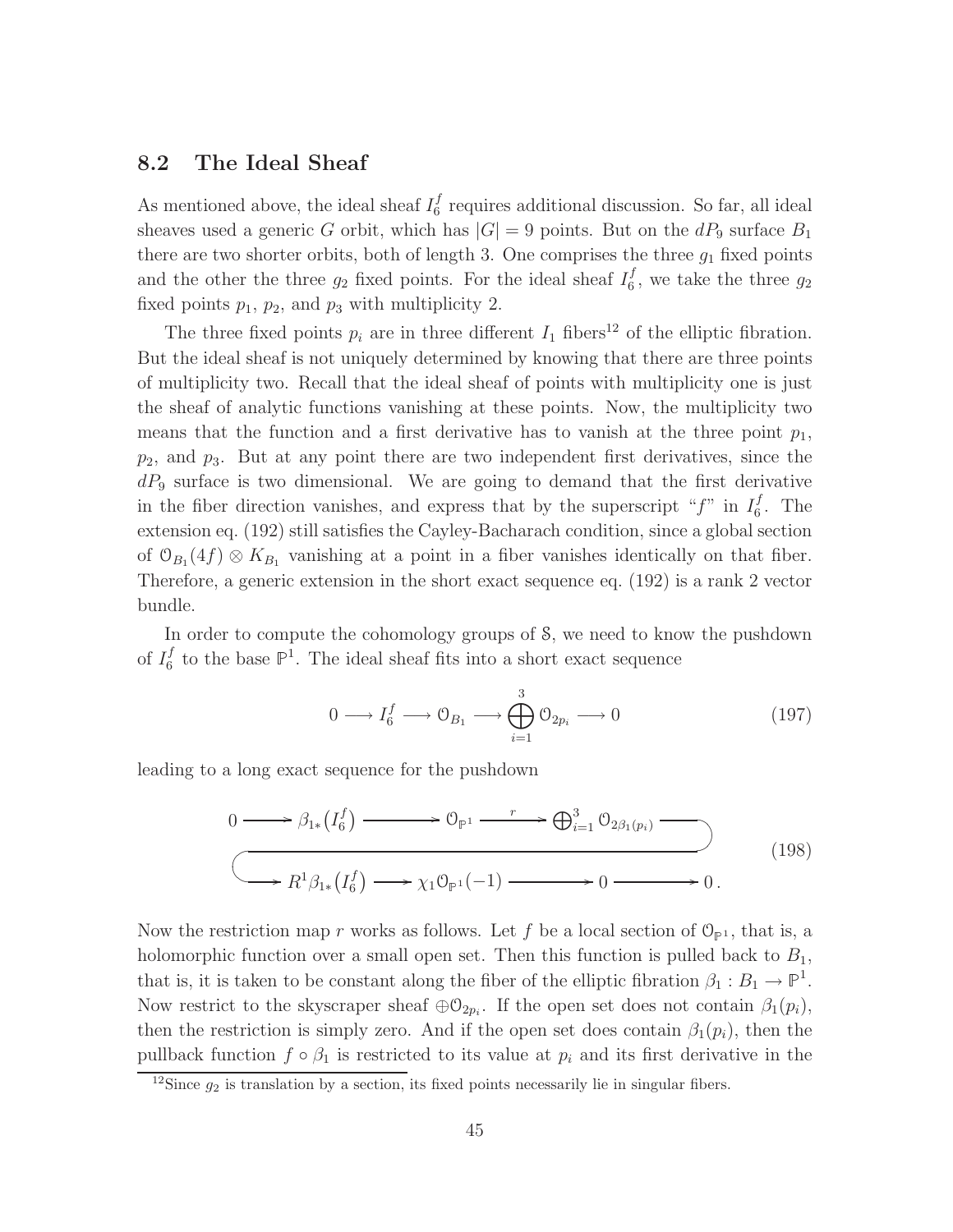fiber direction at  $p_i$ . By construction, this first derivative is always zero for a function pulled back from the base  $\mathbb{P}^1$ .

To summarize, the fiber of the skyscraper sheaf  $\oplus_{i=1}^{3} \mathcal{O}_{2\beta_1(p_i)}$  over  $p_i$  is  $\mathbb{C}^2$ , and the image of the restriction map is  $\mathbb{C} \oplus \{0\}$ . The generator  $g_1$  acts in the regular representation on the skyscraper sheaf, permuting the three points  $\beta_1(p_1)$ ,  $\beta_1(p_2)$ , and  $\beta_1(p_3)$ , while the second generator  $g_2$  acts as<sup>13</sup> 1  $\oplus \chi_2$ . Hence we can split the long exact sequence into

$$
0 \longrightarrow \beta_{1*}(I_6^f) \longrightarrow \mathcal{O}_{\mathbb{P}^1} \longrightarrow \bigoplus_{i=1}^3 \mathcal{O}_{\beta_1(p_i)} \longrightarrow 0,
$$
  
\n
$$
0 \longrightarrow \bigoplus_{i=1}^3 \chi_2 \mathcal{O}_{\beta_1(p_i)} \longrightarrow R^1 \beta_{1*}(I_6^f) \longrightarrow \chi_1 \mathcal{O}_{\mathbb{P}^1}(-1) \longrightarrow 0.
$$
\n
$$
(199)
$$

These short exact sequences uniquely determine the pushdown of the ideal sheaf to be

$$
\beta_{1*}(I_6^f) = \mathcal{O}_{\mathbb{P}^1}(-3), \qquad R^1 \beta_{1*}(I_6^f) = \bigoplus_{i=1}^3 \chi_2 \mathcal{O}_{\beta_1(p_i)} \oplus \chi_1 \mathcal{O}_{\mathbb{P}^1}(-1). \qquad (200)
$$

### 8.3 Cohomology of S

To be able to apply the Leray spectral sequence, we need to know the pushdown of  $S_B$ from  $B_1$  to  $\mathbb{P}^1$ . By definition,  $\mathcal{S}_B$  fits into the short exact sequence eq. (192). Hence, we obtain the following long exact sequence for the pushdown

$$
0 \longrightarrow \mathcal{O}_{\mathbb{P}^1}(-2) \longrightarrow \beta_{1*} \mathcal{S}_B \longrightarrow \beta_{1*} (I_6^f) \otimes \mathcal{O}_{\mathbb{P}^1}(2) \longrightarrow
$$
  

$$
\longrightarrow \chi_1 \mathcal{O}_{\mathbb{P}^1}(-3) \longrightarrow R^1 \beta_{1*} \mathcal{S}_B \longrightarrow \left( R^1 \beta_{1*} (I_6^f) \right) \otimes \mathcal{O}_{\mathbb{P}^1}(2) \longrightarrow 0.
$$
 (201)

The coboundary map

$$
\delta: \mathcal{O}_{\mathbb{P}^1}(-1) \to \mathcal{O}_{\mathbb{P}^1}(-3)
$$
\n
$$
(202)
$$

is zero for degree reasons and, therefore, the long exact sequence splits into two short exact sequences

$$
0 \longrightarrow \mathcal{O}_{\mathbb{P}^1}(-2) \longrightarrow \beta_{1*}(S_B) \longrightarrow \mathcal{O}_{\mathbb{P}^1}(-1) \longrightarrow 0 , \qquad (203a)
$$

$$
0 \longrightarrow \chi_1 \mathcal{O}_{\mathbb{P}^1}(-3) \longrightarrow R^1 \beta_{1*}(\mathcal{S}_B) \longrightarrow \bigoplus_{i=1}^3 \chi_2 \mathcal{O}_{\beta_1(p_i)} \oplus \chi_1 \mathcal{O}_{\mathbb{P}^1}(1) \longrightarrow 0 \ . \ (203b)
$$

<sup>&</sup>lt;sup>13</sup>The first derivative in the fiber direction picks up this subtle phase. However, we can afford to gloss over it because the torsion part of  $R^1\pi_{1*}(I_6^f)$  is absorbed in a nontrivial extension, see eq. (203b).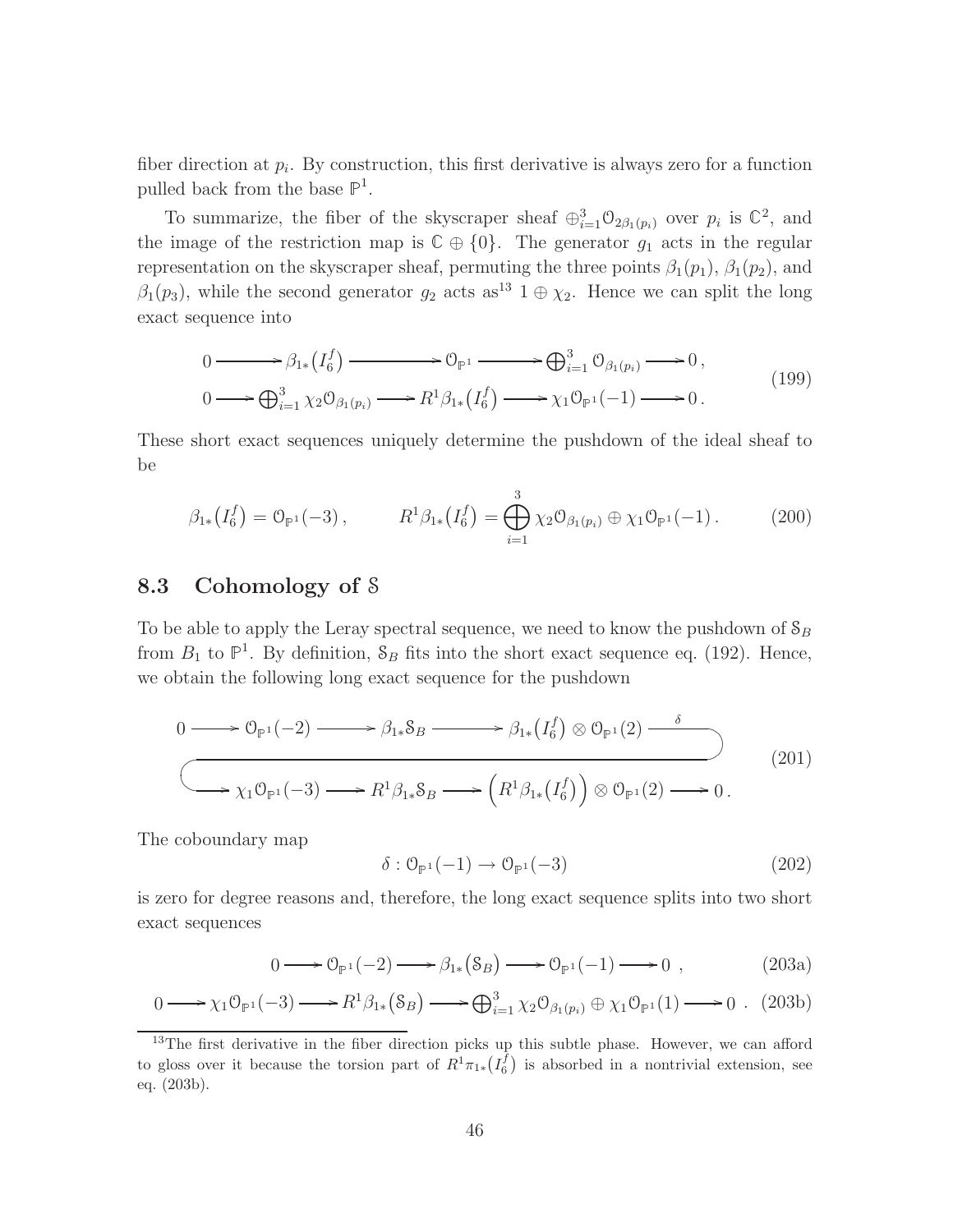The first short exact sequence uniquely determines

$$
\beta_{1*}(S_B) = \mathcal{O}_{\mathbb{P}^1}(-2) \oplus \mathcal{O}_{\mathbb{P}^1}(-1), \qquad (204)
$$

but the extension in the second short exact sequence is not unique. We fix the ambiguity by combining the fact that  $\underline{\mathbf{2}} = \overline{\mathbf{2}}$  in  $SU(2)$ , hence the bundle  $S_B$  is isomorphic to its dual  $\mathcal{S}_B^{\vee}$ , and relative duality to get

$$
\beta_{1*}(S_B) = (R^1 \beta_{1*}(S_B \otimes K_{B_1|\mathbb{P}^1}))^{\vee} = (R^1 \beta_{1*}(S_B))^{\vee} \otimes \chi_1 \mathcal{O}_{\mathbb{P}^1}(-1)
$$
  
\n
$$
\Rightarrow R^1 \beta_{1*}(S_B) = (\beta_{1*}(S_B))^{\vee} \otimes \chi_1 \mathcal{O}_{\mathbb{P}^1}(-1) \oplus \text{torsion} =
$$
  
\n
$$
= \chi_1 \mathcal{O}_{\mathbb{P}^1}(1) \oplus \chi_1 \mathcal{O}_{\mathbb{P}^1} \oplus \text{torsion}.
$$
\n(205)

The only extension in the short exact sequence eq. (203b) that also satisfies eq. (205) is

$$
R^1 \beta_{1*} (\mathcal{S}_B) = \chi_1 \mathcal{O}_{\mathbb{P}^1} (1) \oplus \chi_1 \mathcal{O}_{\mathbb{P}^1} . \tag{206}
$$

Now it is a simple application of the Leray spectral sequence to compute the cohomology of S. In the first step, we push S back down to  $B_1$  and obtain

$$
E_2^{p,q}(\tilde{X}, \mathcal{S}) = H^p\Big(B_1, R^q \pi_{1*}\big(\pi_1^* \mathcal{S}_B\big)\Big) = \begin{cases} H^p\Big(B_1, R^1 \pi_{1*}\big(\pi_1^* \mathcal{S}_B\big)\Big), & q = 1\\ H^p\Big(B_1, \mathcal{S}_B\Big), & q = 0 \,. \end{cases} \tag{207}
$$

The cohomology groups of the two sheaves on  $B_1$  can, in turn, again be computed using another Leray spectral sequence. Starting with  $H^p(B_1, S_B)$ , one finds

$$
E_2^{p,q}(B_1, S_B) = H^p(\mathbb{P}^1, R^q \beta_{1*} S_B) = q=0 \qquad \qquad 0 \qquad \chi_1^2 = E_{\infty}^{p,q}(B_1, S_B) \quad (208)
$$

 $\overline{1}$ 

Each entry in the  $E_2$  tableau above can easily be computed using eq. (57). For example,  $E_2^{0,1}$  $_2^{0,1}(B_1,\mathcal{S}_B)$  is

$$
H^{1}(\mathbb{P}^{1}, \beta_{1*}S_{B}) = H^{1}(\mathbb{P}^{1}, \mathcal{O}_{\mathbb{P}^{1}}(-2) \oplus \mathcal{O}_{\mathbb{P}^{1}}(-1)) =
$$
  
=  $H^{0}(\mathbb{P}^{1}, (\mathcal{O}_{\mathbb{P}^{1}}(-2) \oplus \mathcal{O}_{\mathbb{P}^{1}}(-1))^{\vee} \otimes K_{\mathbb{P}^{1}})^{\vee} =$   
=  $H^{0}(\mathbb{P}^{1}, \chi_{1}\mathcal{O}_{\mathbb{P}^{1}} \oplus \chi_{1}\mathcal{O}_{\mathbb{P}^{1}}(-1))^{\vee} = (\chi_{1})^{\vee} = \chi_{1}^{2}.$  (209)

Next, we need the cohomology groups of  $R^1\pi_{1*}(\pi_1^*\mathcal{S}_B)$ . Using the projection formula and relative duality, we identify

$$
R^{1}\pi_{1*}(\pi_{1}^{*}S_{B}) = S_{B} \otimes R^{1}\pi_{1*}(\mathcal{O}_{\widetilde{X}}) = S_{B} \otimes (\pi_{1*}K_{\widetilde{X}|B_{1}})^{\vee} = S_{B} \otimes \mathcal{O}_{B_{1}}(-f).
$$
 (210)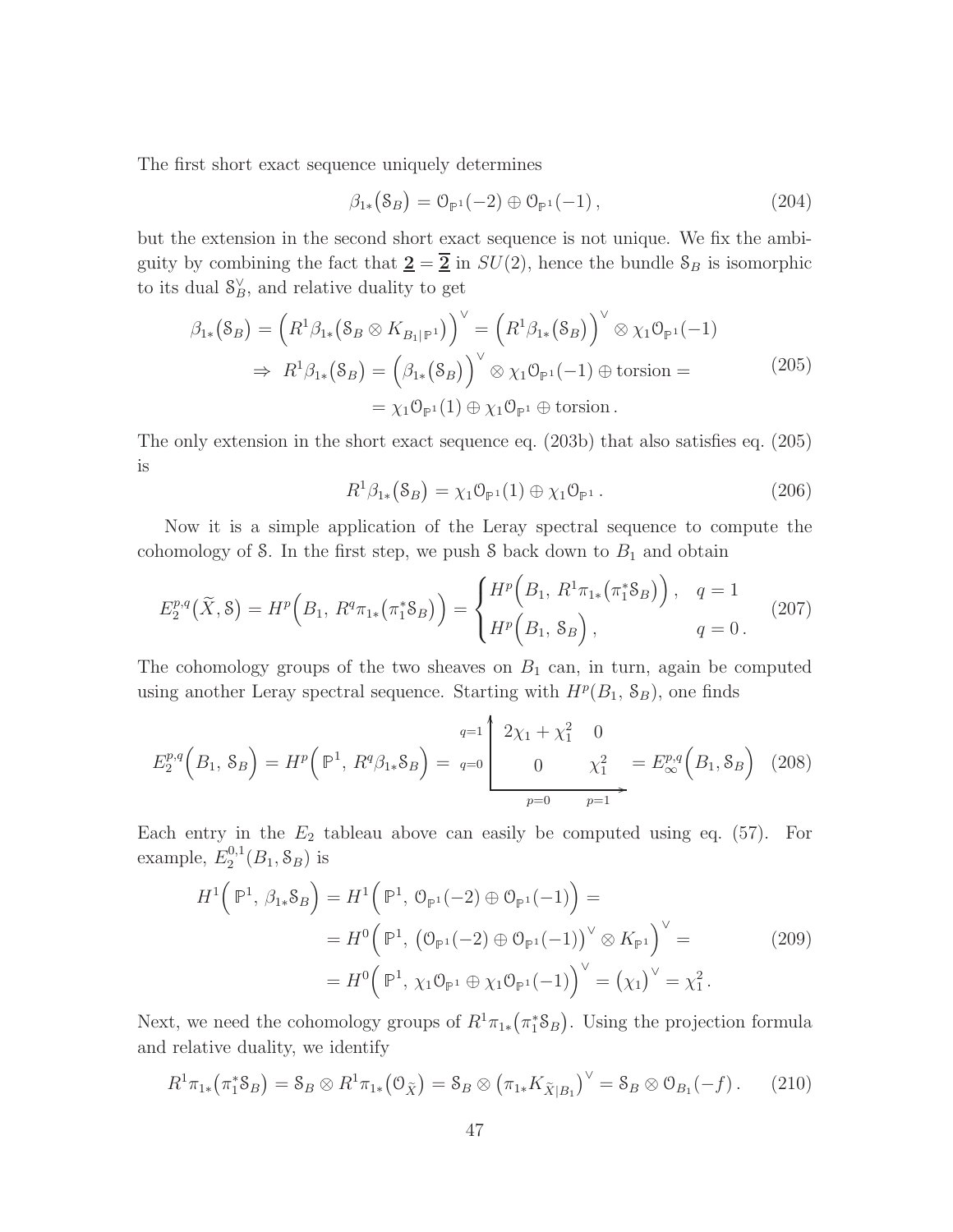Therefore, the Leray spectral sequence for pushing it down to the base  $\mathbb{P}^1$  is

$$
E_2^{p,q}\left(B_1, R^1\pi_{1*}\left(\pi_1^*\mathcal{S}_B\right)\right) = H^p\left(\mathbb{P}^1, R^q\beta_{1*}\left(\mathcal{S}_B\right)\otimes\mathcal{O}_{\mathbb{P}^1}(-1)\right) =
$$
  
\n
$$
q=1\begin{pmatrix} \chi_1 & 0 \\ 0 & 2\chi_1^2 + \chi_1 = E_\infty^{p,q}\left(B_1, R^1\pi_{1*}\left(\pi_1^*\mathcal{S}_B\right)\right). \tag{211}
$$
  
\n
$$
p=0 \qquad p=1 \end{pmatrix}
$$

We determined all entries of the  $E_2^{p,q}$  $\binom{p,q}{2}$  ( $\widetilde{X}$ , S) tableau to be

$$
E_2^{p,q}(\tilde{X}, \tilde{S}) = q=0 \qquad 0 \qquad 2\chi_1 + 2\chi_1^2 \qquad 0
$$
  

$$
E_2^{p,q}(\tilde{X}, \tilde{S}) = q=0 \qquad 0 \qquad 2\chi_1 + 2\chi_1^2 \qquad 0
$$
  

$$
p=0 \qquad p=1 \qquad p=2
$$
 (212)

The potential  $d_3$  differential vanishes by dimension and the spectral sequence collapses. Summing up the diagonals, we determine the cohomology of S to be

$$
H^{p}\left(\widetilde{X}, \, \mathbf{S}\right) = \begin{cases} 0, & p = 3\\ 2\chi_{1} + 2\chi_{1}^{2}, & p = 2\\ 2\chi_{1} + 2\chi_{1}^{2}, & p = 1\\ 0, & p = 0 \end{cases} \tag{213}
$$

Note that there is no invariant part,

$$
H^*\left(\tilde{X},\,8\right)^G=0\,. \tag{214}
$$

## 8.4 Cohomology of  $\mathfrak{H} \otimes \mathfrak{S}$

To compute the cohomology groups of  $\mathcal{H} \otimes \mathcal{S}$ , we again utilize the Leray spectral sequence. First, we push down to  $B_1$ . The short exact sequence eq. (46) tensored with S yields

$$
0 \longrightarrow \underbrace{0_{\tilde{X}}(2\tau_{1} + \tau_{2} - \phi) \otimes \mathcal{S}}_{=\pi_{1}^{*}(\mathcal{O}_{B_{1}}(2t) \otimes \mathcal{S}_{B}) \otimes \pi_{2}^{*}\mathcal{O}_{B_{2}}(t-f)} \longrightarrow \mathcal{H} \otimes \mathcal{S} \longrightarrow \underbrace{0_{\tilde{X}}(-2\tau_{1} - \tau_{2} + \phi) \otimes \mathcal{S}}_{=\pi_{1}^{*}(\mathcal{O}_{B_{1}}(-2t) \otimes \mathcal{S}_{B}) \otimes \pi_{2}^{*}\mathcal{O}_{B_{2}}(-t+f)} \tag{215}
$$

Now we push down to  $B_1$ , and from the associated long exact sequence we can immediately read off

$$
R_{1}\pi_{1*}(\mathcal{H}\otimes \mathcal{S}) = \mathcal{O}_{B_{1}}(-2t) \otimes \mathcal{S}_{B} \otimes (3\mathcal{O}_{B_{1}})
$$
  

$$
\pi_{1*}(\mathcal{H}\otimes \mathcal{S}) = \mathcal{O}_{B_{1}}(2t) \otimes \mathcal{S}_{B} \otimes (3\mathcal{O}_{B_{1}}(-f)).
$$
\n(216)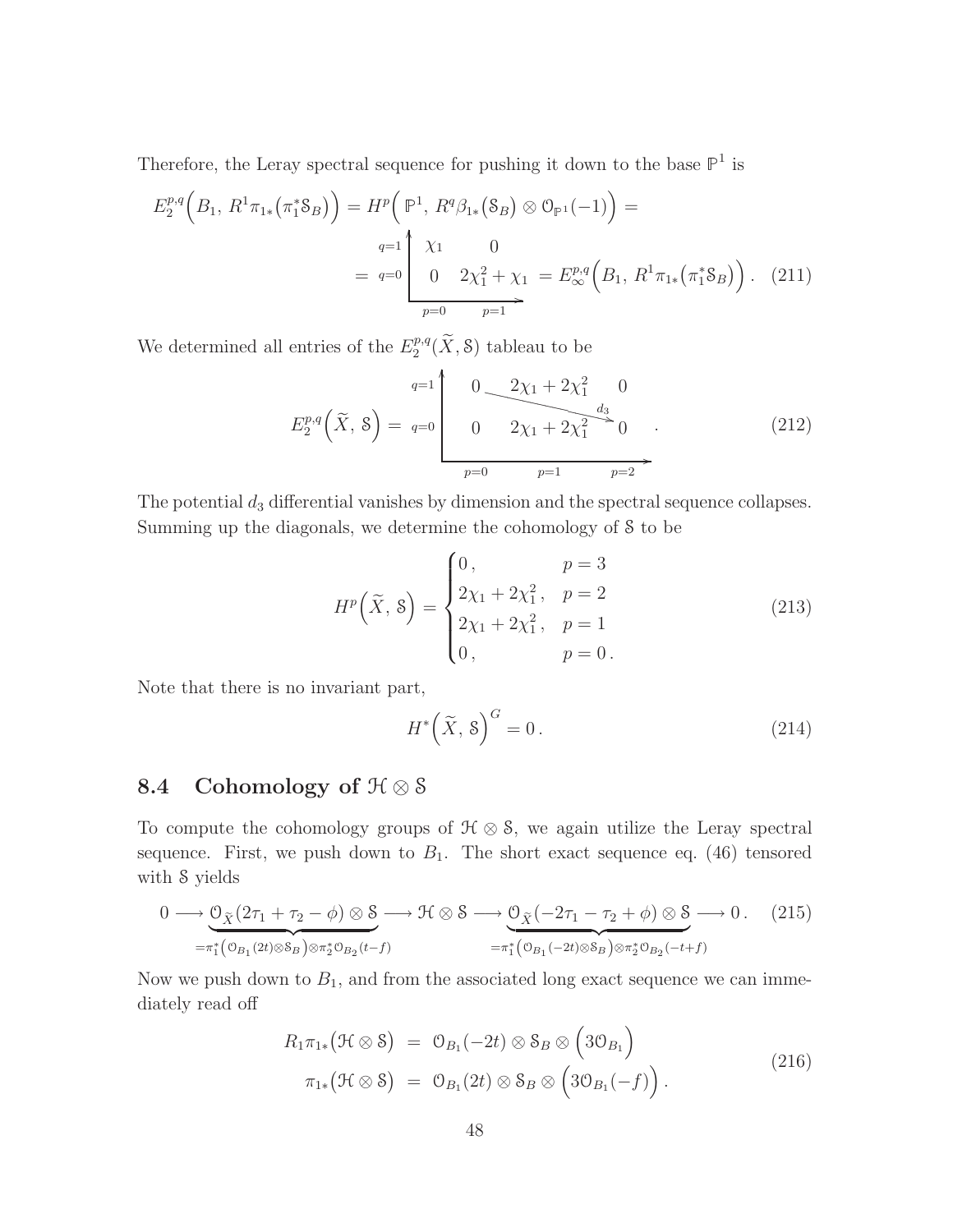To compute the subsequent pushdown to the base  $\mathbb{P}^1$ , we first have to push down  $I_6^f \otimes \mathcal{O}_{B_1}(2t)$ . This can be obtained from the defining short exact sequence

$$
0 \longrightarrow \mathcal{O}_{B_1}(2t) \otimes I_6^f \longrightarrow \mathcal{O}_{B_1}(2t) \longrightarrow \bigoplus_{i=1}^3 \mathcal{O}_{2p_i} \longrightarrow 0
$$
  

$$
\Downarrow_{\beta_{1*}}
$$
  

$$
0 \longrightarrow \beta_{1*} \left( \mathcal{O}_{B_1}(2t) \otimes I_6^f \right) \longrightarrow \underbrace{\beta_{1*} \left( \mathcal{O}_{B_2}(2t) \right)}_{=6\mathcal{O}_{\mathbb{P}^1}} \longrightarrow \bigoplus_{i=1}^3 \mathcal{O}_{2\beta_1(p_i)} \longrightarrow 0.
$$
  

$$
(217)
$$

Considering that a section of  $\mathcal{O}_{B_1}(2t)$  and its derivative do not vanish simultaneously, we conclude that

$$
\beta_{1*} \Big( \mathcal{O}_{B_1}(2t) \otimes I_6^f \Big) = 6 \mathcal{O}_{\mathbb{P}^1}(-1) \,, \qquad R^1 \beta_{1*} \Big( \mathcal{O}_{B_1}(2t) \otimes I_6^f \Big) = 0 \,. \tag{218}
$$

Tensoring the short exact sequence defining  $S_B$ , eq. (192), with  $\mathcal{O}_{B_1}(2t)$  and pushing down one obtains

$$
0 \longrightarrow 6\mathcal{O}_{\mathbb{P}^1}(-2) \longrightarrow \beta_{1*}\Big(\mathcal{O}_{B_1}(2t) \otimes \mathcal{S}_B\Big) \longrightarrow 6\mathcal{O}_{\mathbb{P}^1}(1) \longrightarrow 0. \tag{219}
$$

At this point, we assume that the extension is generic, that is,

$$
\beta_{1*}\left(\mathcal{O}_{B_1}(2t)\otimes \mathcal{S}_B\right) = 6\mathcal{O}_{\mathbb{P}^1}(-1)\oplus 6\mathcal{O}_{\mathbb{P}^1}.
$$
\n(220)

By relative duality and the fact that  $S_B = S_B^{\vee}$ , this implies

$$
\beta_{1*}\left(\mathcal{O}_{B_1}(-2t)\otimes \mathcal{S}_B\right) = 6\mathcal{O}_{\mathbb{P}^1}(-1)\oplus 6\mathcal{O}_{\mathbb{P}^1}.
$$
\n(221)

Putting everything together, we can easily compute every entry in the Leray spectral sequence. The group action is necessarily the regular representation, coming from the tensor product of Heisenberg group representations. Therefore, one obtains

$$
H^{p}\left(\widetilde{X}, \mathcal{H}\otimes\mathcal{S}\right) = \begin{cases} 0, & p = 3\\ 2\operatorname{Reg}(\mathbb{Z}_{3} \times \mathbb{Z}_{3}), & p = 2\\ 2\operatorname{Reg}(\mathbb{Z}_{3} \times \mathbb{Z}_{3}), & p = 1\\ 0, & p = 0 \end{cases}
$$
(222)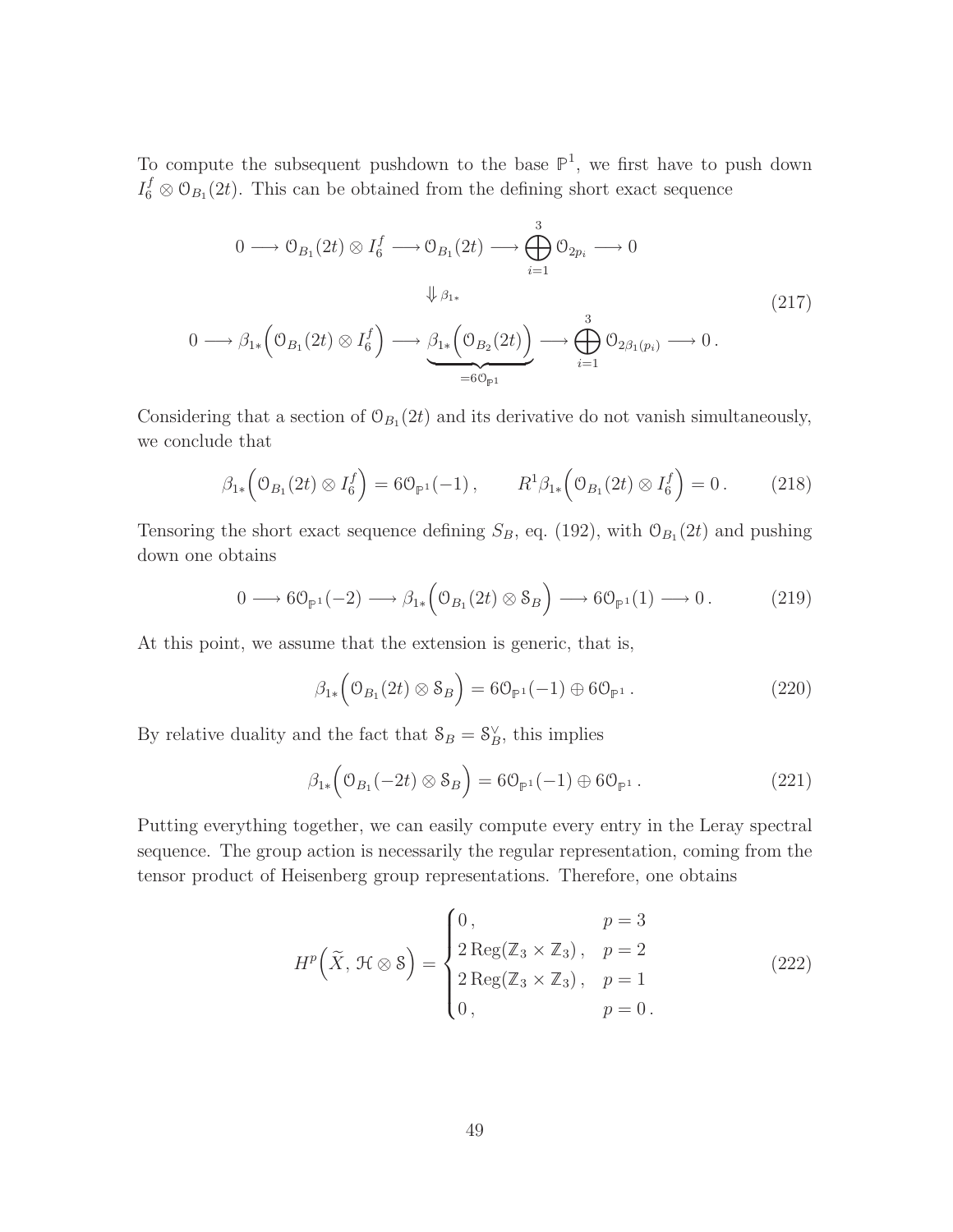#### 8.5 The Hidden Spectrum

Having constructed the two  $SU(2)$  bundles  $H$  and  $S$ , we must specify an embedding  $SU(2) \times SU(2) \subset E_8$  to construct the hidden  $E_8$  gauge bundle. We will stick to the simplest possibility and choose the maximal regular subgroup

$$
SU(2) \times SU(2) \times Spin(12) \subset E_8. \tag{223}
$$

Hence, the hidden  $E_8$  gauge groups is broken down to  $Spin(12)$ . The corresponding branching rule for the adjoint of  $E_8$  is

$$
\underline{248} = (\underline{1}, \underline{1}, \underline{66}) \oplus (\underline{3}, \underline{1}, \underline{1}) \oplus (\underline{1}, \underline{3}, \underline{1}) \oplus (\underline{1}, \underline{2}, \underline{32}) \oplus (\underline{2}, \underline{1}, \underline{32}) \oplus (\underline{2}, \underline{2}, \underline{12})
$$
 (224)

The first three summands correspond to  $Spin(12)$  gauginos and moduli for  $H$  and S. Then there are potentially matter fields corresponding to  $H^1(X, \mathcal{H}/G)$  and  $H^1(X, \mathcal{S}/G)$ . As we saw previously, there are no such light matter fields by eqs. (62) and (214).

However, there is a final contribution to the spectrum consisting of matter fields transforming in the  $12$  of  $Spin(12)$ . Their multiplicity is

$$
H^{1}\left(X, \left(\mathcal{H}\otimes\mathcal{S}\right)/G\right) = H^{1}\left(\widetilde{X}, \mathcal{H}\otimes\mathcal{S}\right)^{G} = 2, \qquad (225)
$$

where we have used the cohomology groups computed in eq. (222). Note that because of the occurrence of the regular representation of  $G = \mathbb{Z}_3 \times \mathbb{Z}_3$  in eq. (222), we cannot project out these matter fields using Wilson lines. This is why we choose not to turn on any Wilson lines in the hidden sector.

To summarize, this alternative hidden sector can be used if one wants to work in the weakly or strongly coupled heterotic string. It does not rely on five-branes to cancel the anomaly. The hidden  $E_8$  gauge group is broken to  $Spin(12)$ , and there are two matter fields transforming in the 12 of *Spin*(12). These are, of course, uncharged under the visible  $SU(3) \times SU(2) \times U(1)^2$  gauge group.

## A Pushdown Formulae for Invariant Line Bundles on a  $dP_9$  Surface

In the course of the computation of the cohomology groups, we need to know the pushdown of invariant line bundles on a  $dP_9$  surface B with elliptic fibration  $\beta : B \to$  $\mathbb{P}^1$  (that is, either  $B_1$  or  $B_2$ ). The invariant degree-2 cohomology is 2-dimensional and generated by divisor classes  $f$  and  $t$ ,

$$
H^{2}\left(B,\,\mathbb{Q}\right)^{\mathbb{Z}_{3}\times\mathbb{Z}_{3}} = \mathbb{Z}f\oplus\mathbb{Z}t\,. \tag{226}
$$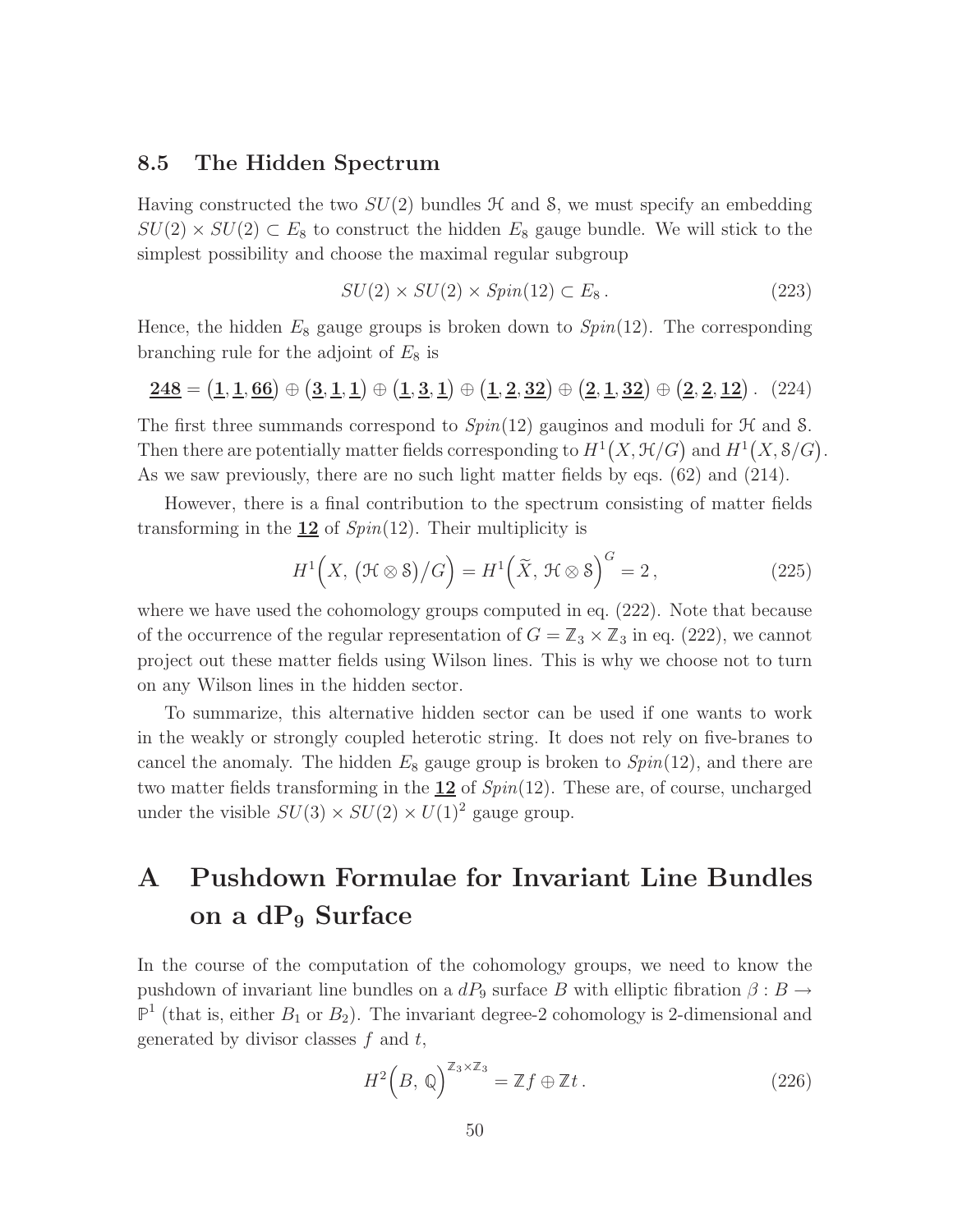Therefore, all line bundles on B are of the form  $\mathcal{O}_B(n f + mt)$ ,  $n, m \in \mathbb{Z}$ . But the fiber class f is, by definition, just the preimage of a point on the base  $\mathbb{P}^1$ . By the projection formula, we immediately conclude that

$$
R^{k}\beta_{*}\mathfrak{O}_{B}(nf+mt) = \left(R^{k}\beta_{*}\mathfrak{O}_{B}(mt)\right) \otimes \mathfrak{O}_{\mathbb{P}^{1}}(n), \quad n, m \in \mathbb{Z}. \tag{227}
$$

Combined with relative duality, eq. (39), we find

$$
\beta_* \mathcal{O}_B\big(n f\big) = \mathcal{O}_{\mathbb{P}^1}\big(n\big) \,, \qquad R^1 \beta_* \mathcal{O}_B\big(n f\big) = K_{B|\mathbb{P}^1}^\vee \otimes \mathcal{O}_{\mathbb{P}^1}\big(n\big) \,. \tag{228}
$$

Pushing down line bundles that are not vertical is more complicated. For that, recall that  $t$  is the sum of three distinct sections of the elliptic fibration,

$$
t = \xi + \alpha \xi + (\eta \boxplus \xi). \tag{229}
$$

For convenience, we list the intersection numbers of these sections in Table 2. Now

|                     | $\alpha$ E | $\eta \boxplus \xi$ |
|---------------------|------------|---------------------|
|                     |            |                     |
| $\alpha\xi$         |            |                     |
| $\eta \boxplus \xi$ |            |                     |

**Table 2:** Intersection table on the  $dP_9$ 

each section s of the elliptic fibration is, by definition, also a divisor. Hence, for each line bundle  $\mathcal{O}_B(D) \in \text{Pic}(B)$ , there is a short exact sequence of sheaves

$$
0 \longrightarrow \mathcal{O}_B(D-s) \longrightarrow \mathcal{O}_B(D) \longrightarrow \mathcal{O}_s(D \cdot s) \longrightarrow 0
$$
 (230)

coming from the restriction to the (complex) codimension-one variety  $s \subset B$ . For example, choosing  $s = D = \xi$ , we obtain

$$
0 \longrightarrow \mathcal{O}_B \longrightarrow \mathcal{O}_B(\xi) \longrightarrow \mathcal{O}_\xi(-1) \longrightarrow 0. \tag{231}
$$

The associated long exact sequence for the pushdown is then

$$
0 \longrightarrow \mathcal{O}_{\mathbb{P}^1} \longrightarrow \beta_*\left(\mathcal{O}_B(\xi)\right) \longrightarrow \mathcal{O}_{\mathbb{P}^1}(-1) \stackrel{\delta}{\longrightarrow} \mathcal{O}_{\mathbb{P}^1}(-1) \longrightarrow 0. \tag{232}
$$

The coboundary map  $\delta$  has to be an isomorphism for degree reasons and, therefore,

$$
\beta_*\left(\mathfrak{O}_B(\xi)\right) = \mathfrak{O}_{\mathbb{P}^1} \,. \tag{233}
$$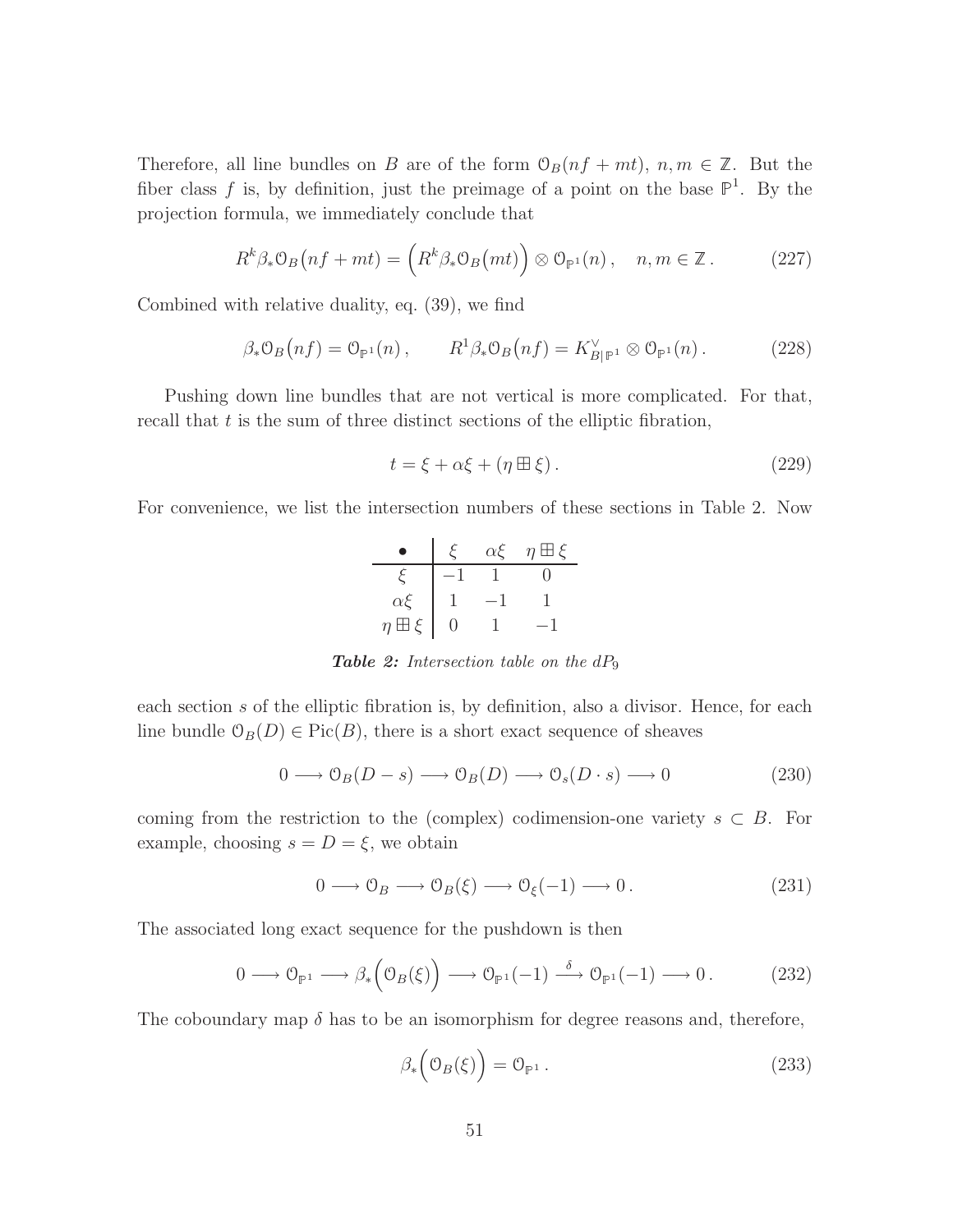We can use this method to inductively find the pushdown as we add one section at a time. For example, for  $\mathcal{O}_B(\xi \oplus \alpha \xi)$  we find a short exact sequence

$$
0 \longrightarrow \mathcal{O}_B(\xi) \longrightarrow \mathcal{O}_B(\xi + \alpha \xi) \longrightarrow \mathcal{O}_{\alpha \xi} \longrightarrow 0, \qquad (234)
$$

which pushes down to the short exact sequence

$$
0 \longrightarrow \mathcal{O}_{\mathbb{P}^1} \longrightarrow \beta_* \Big( \mathcal{O}_B(\xi + \alpha \xi) \Big) \longrightarrow \mathcal{O}_{\mathbb{P}^1} \longrightarrow 0
$$
 (235)

which determines unambiguously the pushdown to be

$$
\beta_* \left( \mathcal{O}_B(\xi + \alpha \xi) \right) = 2 \mathcal{O}_{\mathbb{P}^1} \,. \tag{236}
$$

Continuing this way, we can, in principle, determine the pushdown for all  $\mathcal{O}_B(nt)$ . However, eventually one encounters extension ambiguities that make it more difficult to find a unique answer. Happily, one can avoid the extension ambiguities up to  $\mathcal{O}_B(5t)$  if one just adds sections in the correct order. Reading from left to right, the preferred order to add the sections is

$$
t = \xi + \alpha \xi + (\eta \boxplus \xi)
$$
  
\n
$$
2t = \xi + \alpha \xi + (\eta \boxplus \xi) + \alpha \xi + \xi + (\eta \boxplus \xi)
$$
  
\n
$$
3t = \xi + \alpha \xi + (\eta \boxplus \xi) + \alpha \xi + \xi + \alpha \xi + \xi + (\eta \boxplus \xi) + (\eta \boxplus \xi)
$$
  
\n
$$
4t = \xi + \alpha \xi + (\eta \boxplus \xi) + \alpha \xi + \xi + \alpha \xi + \xi + (\eta \boxplus \xi) + (\eta \boxplus \xi)
$$
  
\n
$$
+ \xi + (\eta \boxplus \xi) + \alpha \xi + \xi + (\eta \boxplus \xi) + (\eta \boxplus \xi)
$$
  
\n
$$
5t = \xi + \alpha \xi + (\eta \boxplus \xi) + \alpha \xi + \xi + \alpha \xi + \xi + (\eta \boxplus \xi) + (\eta \boxplus \xi) + (\eta \boxplus \xi).
$$
\n(237)

The corresponding pushdown is then easily determined to be

$$
\beta_*\left(\mathcal{O}_B(t)\right) = 3\mathcal{O}_{\mathbb{P}^1}
$$
\n
$$
\beta_*\left(\mathcal{O}_B(2t)\right) = 6\mathcal{O}_{\mathbb{P}^1}
$$
\n
$$
\beta_*\left(\mathcal{O}_B(3t)\right) = 8\mathcal{O}_{\mathbb{P}^1} \oplus \mathcal{O}_{\mathbb{P}^1}(1)
$$
\n
$$
\beta_*\left(\mathcal{O}_B(4t)\right) = 9\mathcal{O}_{\mathbb{P}^1} \oplus 3\mathcal{O}_{\mathbb{P}^1}(1)
$$
\n
$$
\beta_*\left(\mathcal{O}_B(5t)\right) = 9\mathcal{O}_{\mathbb{P}^1} \oplus 6\mathcal{O}_{\mathbb{P}^1}(1).
$$
\n(238)

One can also deal with the extension ambiguities for  $\beta_* \mathcal{O}(nt)$ ,  $n > 5$ , and arrive at a unique answer. However, this is not necessary for our purposes.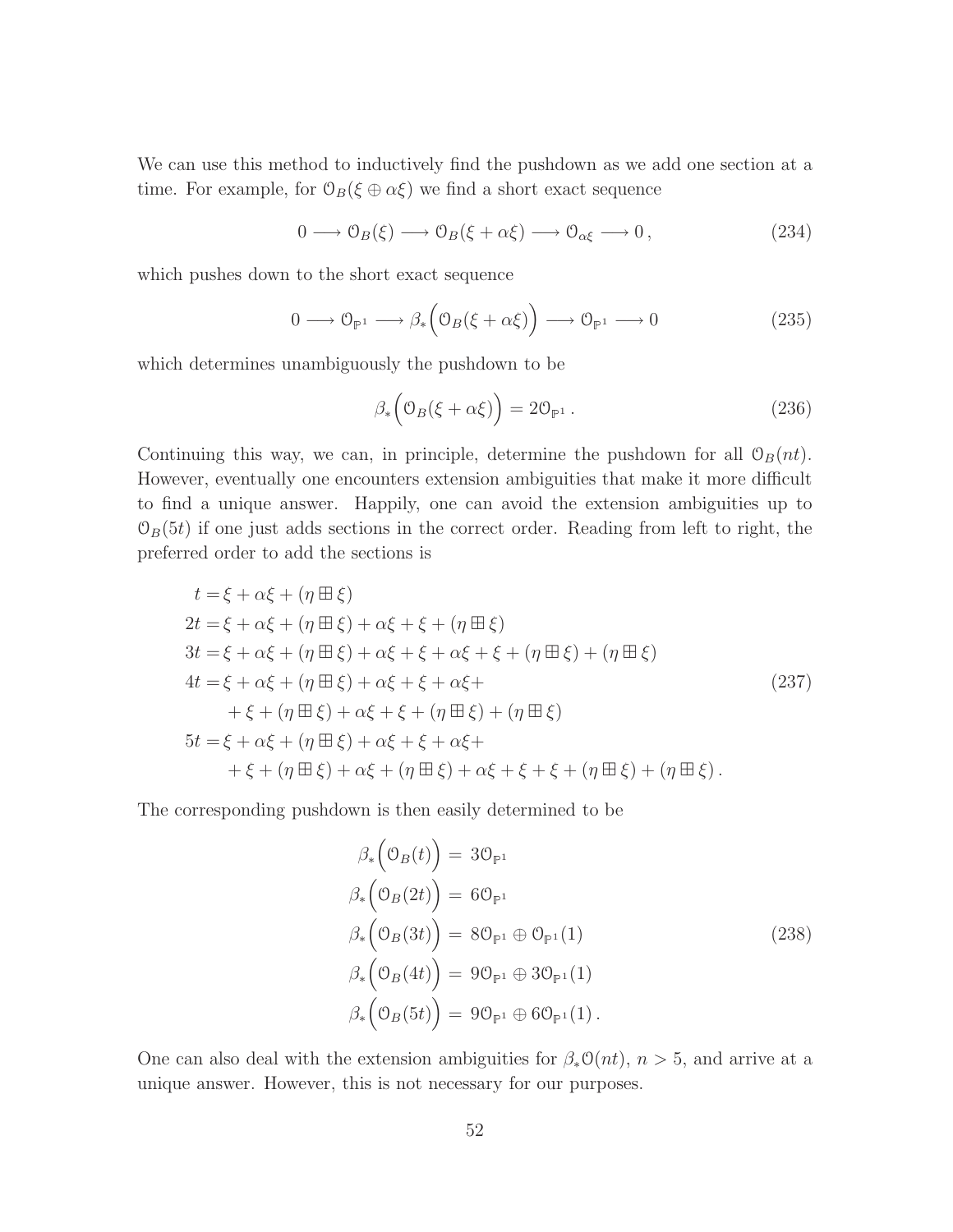## B Direct Image of an Extension

The purpose of this Appendix is to show that the pushdown map

$$
\beta_{2*}: \operatorname{Ext}^1\left(\chi_2\mathcal{O}_{B_2}(2t+f) \otimes I_9, \ \mathcal{O}_{B_2}(2t-3f)\right)^G \longrightarrow \\ \longrightarrow \operatorname{Ext}^1\left(\underbrace{\beta_{2*}\left(\chi_2\mathcal{O}_{B_2}(2t+f) \otimes I_9\right)}_{=3\mathcal{O}_{\mathbb{P}^1}(-1)\oplus 3\mathcal{O}_{\mathbb{P}^1}}, \ \underbrace{\beta_{2*}\left(\mathcal{O}_{B_2}(2t-3f)\right)}_{=6\mathcal{O}_{\mathbb{P}^1}(-3)}\right)^G \tag{239}
$$

of the  $G = \mathbb{Z}_3 \times \mathbb{Z}_3$  invariant part of the Ext groups is the zero map. To conclude this, we will look at the local to global spectral sequence for the Ext groups. For the rest of this Appendix, let  $\underline{Hom}$  and  $\underline{Ext}$  be the local Hom and Ext, that is, the sheaf of homomorphisms and the corresponding derived functor. Note that a quick application of the long exact sequence associated to the short exact sequence of sheaves, eq. (116), yields

$$
\underline{\text{Ext}}^i\left(I_9, \mathcal{O}_{B_2}\right) = \begin{cases} \mathcal{O}_{B_2}, & i = 0\\ \bigoplus_{i=1}^9 \mathcal{O}_{p_i}, & i = 1\\ 0, & \text{otherwise} \end{cases}
$$
 (240)

Using this and elementary properties of the local extensions, see [81], we find

$$
\underline{\operatorname{Ext}}^i\left(\chi_2\mathcal{O}_{B_2}(2t+f)\otimes I_9,\ \mathcal{O}_{B_2}(2t-3f)\right)=\begin{cases} \chi_2^2\mathcal{O}_{B_2}(-4f),\quad i=0\\ \bigoplus_{i=1}^9\mathcal{O}_{p_i},\quad i=1\\ 0,\quad \text{otherwise}\,. \end{cases} (241)
$$

Of course we are only interested in the global Ext which classifies extensions of sheaves. The global Ext groups are determined from the local Ext sheaves by means of a spectral sequence. In general, for arbitrary sheaves  $\mathcal E$  and  $\mathcal F$  this spectral sequence starts with

$$
E_2^{p,q} = H^p\left(\underline{\operatorname{Ext}}^q\left(\mathcal{E}, \mathcal{F}\right)\right) \implies \operatorname{Ext}^{p+q}\left(\mathcal{E}, \mathcal{F}\right). \tag{242}
$$

In our case, the local to global spectral sequence

$$
E_2^{p,q}(B_2) = H^p\left(\underline{\operatorname{Ext}}^q\left(\chi_2\mathcal{O}_{B_2}(2t+f)\otimes I_9, \ \mathcal{O}_{B_2}(2t-3f)\right) \implies \qquad \qquad \Longleftrightarrow \ \operatorname{Ext}^{p+q}\left(\chi_2\mathcal{O}_{B_2}(2t+f)\otimes I_9, \ \mathcal{O}_{B_2}(2t-3f)\right) \tag{243}
$$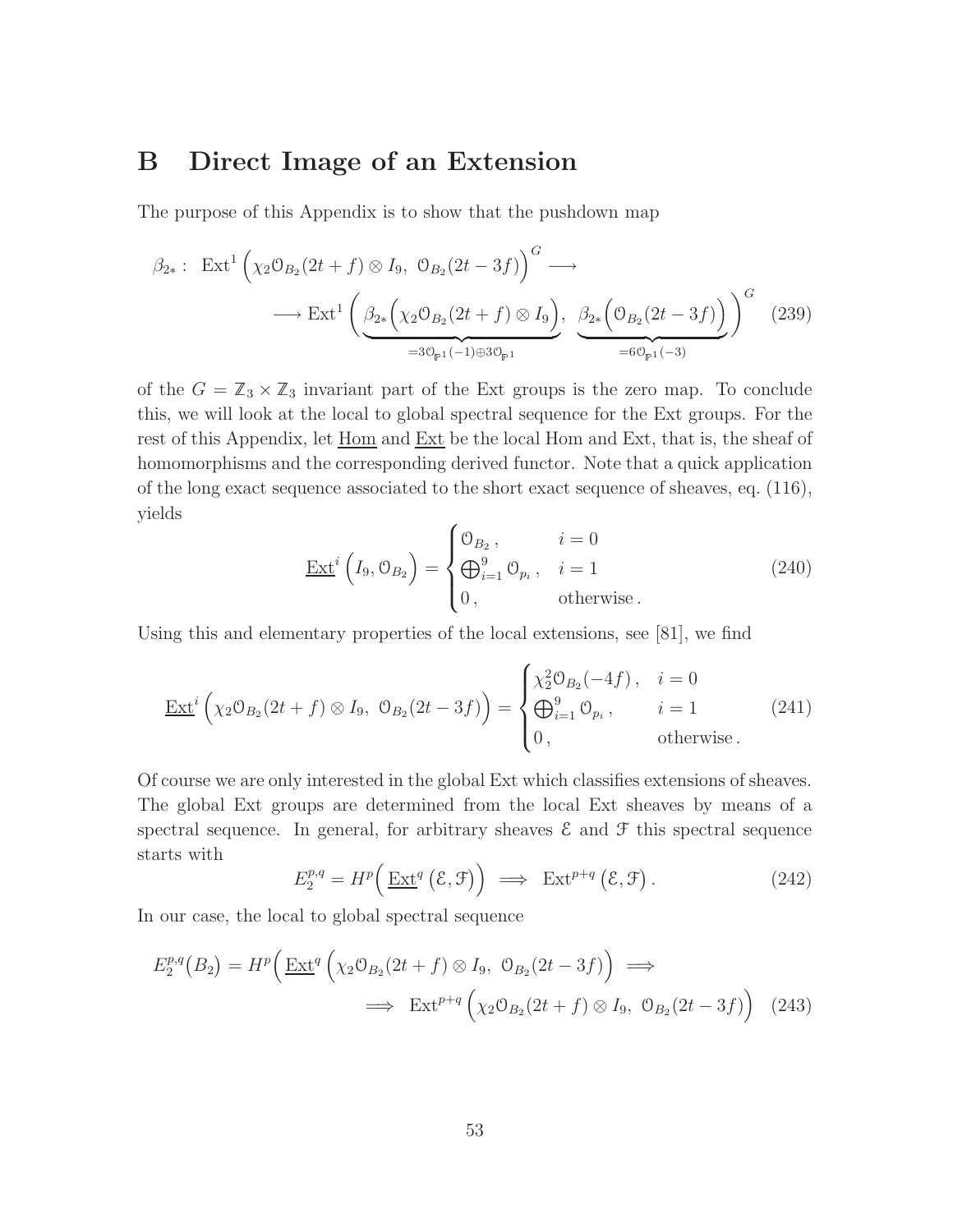for the sheaves on  $B_2$  starts with

$$
E_2^{p,q}(B_2) = q=0 \qquad \qquad 0 \qquad \qquad 0
$$
\n
$$
E_2^{p,q}(B_2) = q=0 \qquad \qquad 0 \qquad \qquad \chi_2^2 + \chi_1 \chi_2^2 + \chi_1^2 \chi_2^2 \qquad \qquad \chi_2^2 + \chi_1 \chi_2^2 + 2\chi_1^2 \chi_2^2 \qquad \qquad (244)
$$
\n
$$
p=0 \qquad \qquad p=1 \qquad \qquad p=2
$$

The  $d_3$  differential is nontrivial. One way to determine it is to compare with the result for the global  $Ext<sup>1</sup>$  group, see eq. (163). From that, we can conclude that the image of  $d_3$  has to be  $\chi^2_2 + \chi_1 \chi^2_2 + \chi_1^2 \chi^2_2$  and, hence, the third (and final) tableau must be

$$
E_{\infty}^{p,q}(B_2) = q=0
$$
\n
$$
\begin{pmatrix}\n(1+\chi_2)(1+\chi_2+\chi_2^2) & 0 & 0 \\
0 & \chi_2^2(1+\chi_1+\chi_1^2) & \chi_1^2\chi_2^2 & (245) \\
\hline\n & p=0 & p=1 & p=2\n\end{pmatrix}
$$

On the other hand side, the local Ext of the direct image sheaves is

$$
\underline{\text{Ext}}^{i} \left( 3\mathcal{O}_{\mathbb{P}^{1}}(-1) \oplus 3\mathcal{O}_{\mathbb{P}^{1}}, 6\mathcal{O}_{\mathbb{P}^{1}}(-3) \right) =
$$
\n
$$
= \begin{cases} 18\mathcal{O}_{\mathbb{P}^{1}}(-2) \oplus 18\mathcal{O}_{\mathbb{P}^{1}}(-3), & i = 0 \\ 0, & \text{otherwise.} \end{cases}
$$
\n(246)

The corresponding local to global spectral sequence then has only one nonvanishing entry and looks schematically like

E p,q 2 P1 = E p,q ∞ P1 = <sup>q</sup>=1 0 0 0 <sup>q</sup>=0 0 · · · 0 / OO p=0 p=1 p=2 . (247)

But the pushdown image of the G-invariant part of the global Ext groups, eq. (239), has to be induced from a map of spectral sequences. But because it has to respect the  $(p, q)$  degree, there is no non-zero map

$$
E_2^{p,q}(B_2)^G \xrightarrow{0} E_2^{p,q}(\mathbb{P}^1)^G.
$$
 (248)

Hence, the map eq. (239) is the zero map, as claimed.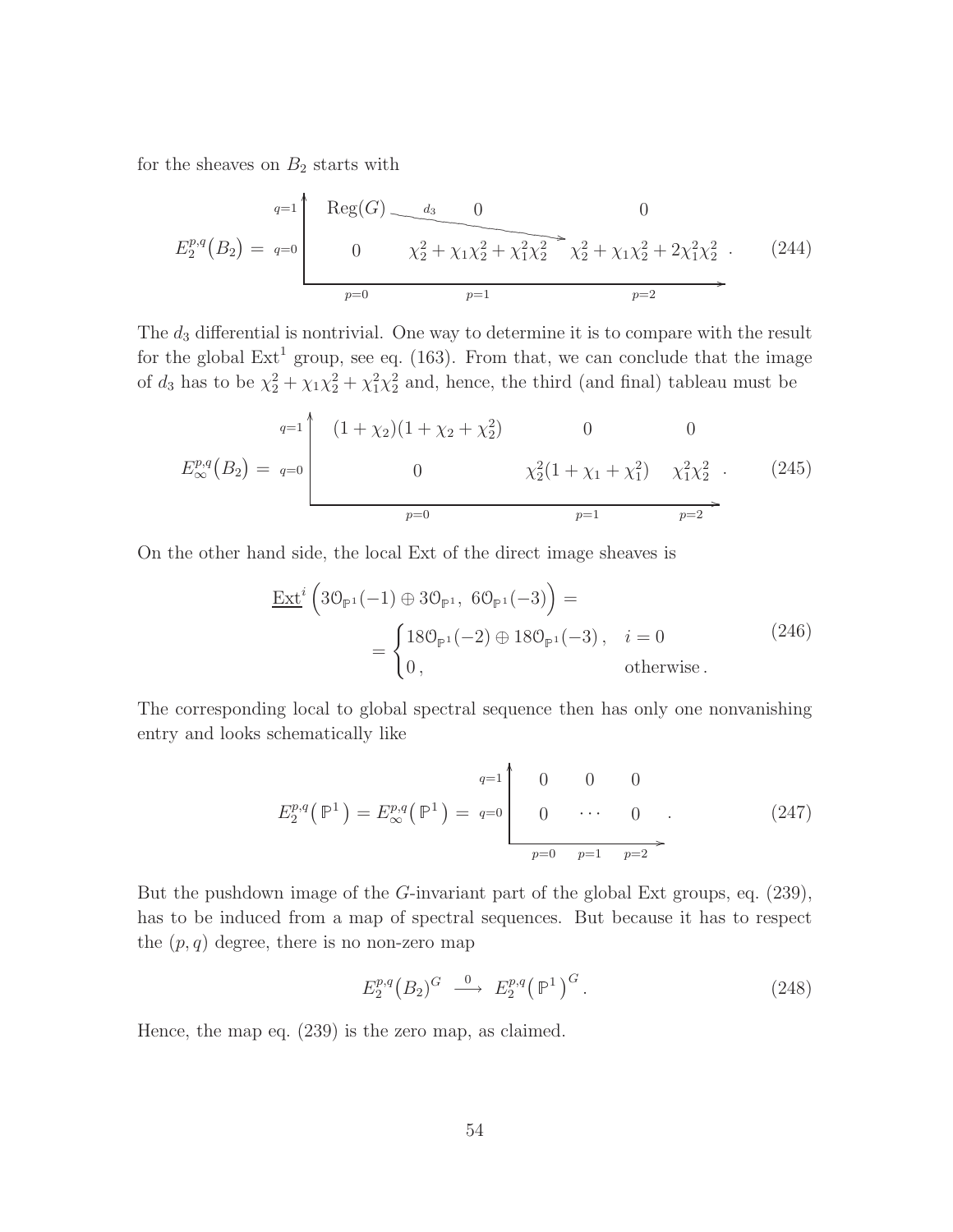## C Other Equivariant Actions

There is a different way to distribute the characters occurring in our standard model vector bundle. For that, we change the rank 2 bundle  $\mathcal{V}_1$  to  $\mathcal{V}'_1$ , defined as

$$
\mathcal{V}'_1 \stackrel{\text{def}}{=} \mathcal{O}_{\tilde{X}}(-\tau_1 + \tau_2) \oplus \chi_2^2 \mathcal{O}_{\tilde{X}}(-\tau_1 + \tau_2).
$$
 (249)

The rank 4 vector bundle  $\mathcal V'$  is again defined as a generic extension of the form

$$
0 \longrightarrow \mathcal{V}'_1 \longrightarrow \mathcal{V}' \longrightarrow \mathcal{V}_2 \longrightarrow 0. \tag{250}
$$

If one were only to look at the underlying holomorphic vector bundles, then  $\mathcal V$  and  $\mathcal V'$ are the same bundle<sup>14</sup>. But as equivariant bundles they differ, because the equivariant  $\mathbb{Z}_3 \times \mathbb{Z}_3$  action is different. Hence, the quotient  $\mathcal{V}/(\mathbb{Z}_3 \times \mathbb{Z}_3)$  and  $\mathcal{V}'/(\mathbb{Z}_3 \times \mathbb{Z}_3)$  are different vector bundles on  $X = \widetilde{X}/(\mathbb{Z}_3 \times \mathbb{Z}_3)$ .

This is illustrated by the cohomology groups. For example, consider the cohomology of  $\wedge^2$  versus  $\wedge^2$  V'. Of course, the dimension is the same since they are equal as ordinary vector bundles,

$$
\dim_C H^1\left(\widetilde{X}, \Lambda^2 \mathcal{V}\right) = 14 = \dim_C H^1\left(\widetilde{X}, \Lambda^2 \mathcal{V}'\right). \tag{251}
$$

But the 14 dimensional  $\mathbb{Z}_3 \times \mathbb{Z}_3$  representation differs. One can easily show that

$$
H^1\left(\widetilde{X}, \wedge^2 \mathcal{V}\right) = 2 \oplus 2\chi_1 \oplus 2\chi_2 \oplus 2\chi_1^2 \oplus 2\chi_2^2 \oplus 2\chi_1\chi_2^2 \oplus 2\chi_1^2\chi_2, \tag{252}
$$

whereas

$$
H^1\left(\widetilde{X}, \wedge^2 \mathcal{V}'\right) = 2 \oplus \chi_1 \oplus \chi_1^2 \oplus 2\chi_2 \oplus 2\chi_1\chi_2 \oplus \chi_1^2\chi_2 \oplus 2\chi_2^2 \oplus \chi_1\chi_2^2 \oplus 2\chi_1^2\chi_2^2. \tag{253}
$$

We can now read off the spectrum if one were to use the different bundle  $\mathcal V'$  for compactification, and obtain one pair of Higgs, two  $\underline{3}$ , and two  $\underline{\overline{3}}$  multiplets. Again, doublets and triplets are split but not in the desired way.

## Bibliography

[1] J. Giedt, G. L. Kane, P. Langacker, and B. D. Nelson, *Massive neutrinos and (heterotic) string theory*, hep-th/0502032.

<sup>&</sup>lt;sup>14</sup>This is not quite correct:  $V'_1$  and  $V_1$  are the same underlying bundle, but the extensions  $V'$ and  $\nu$  are different, because one must choose different extensions if one wants the extension to be equivariant. Indeed, stable holomorphic bundles have uniquely determined equivariant structures, up to multiplication by an overall phase.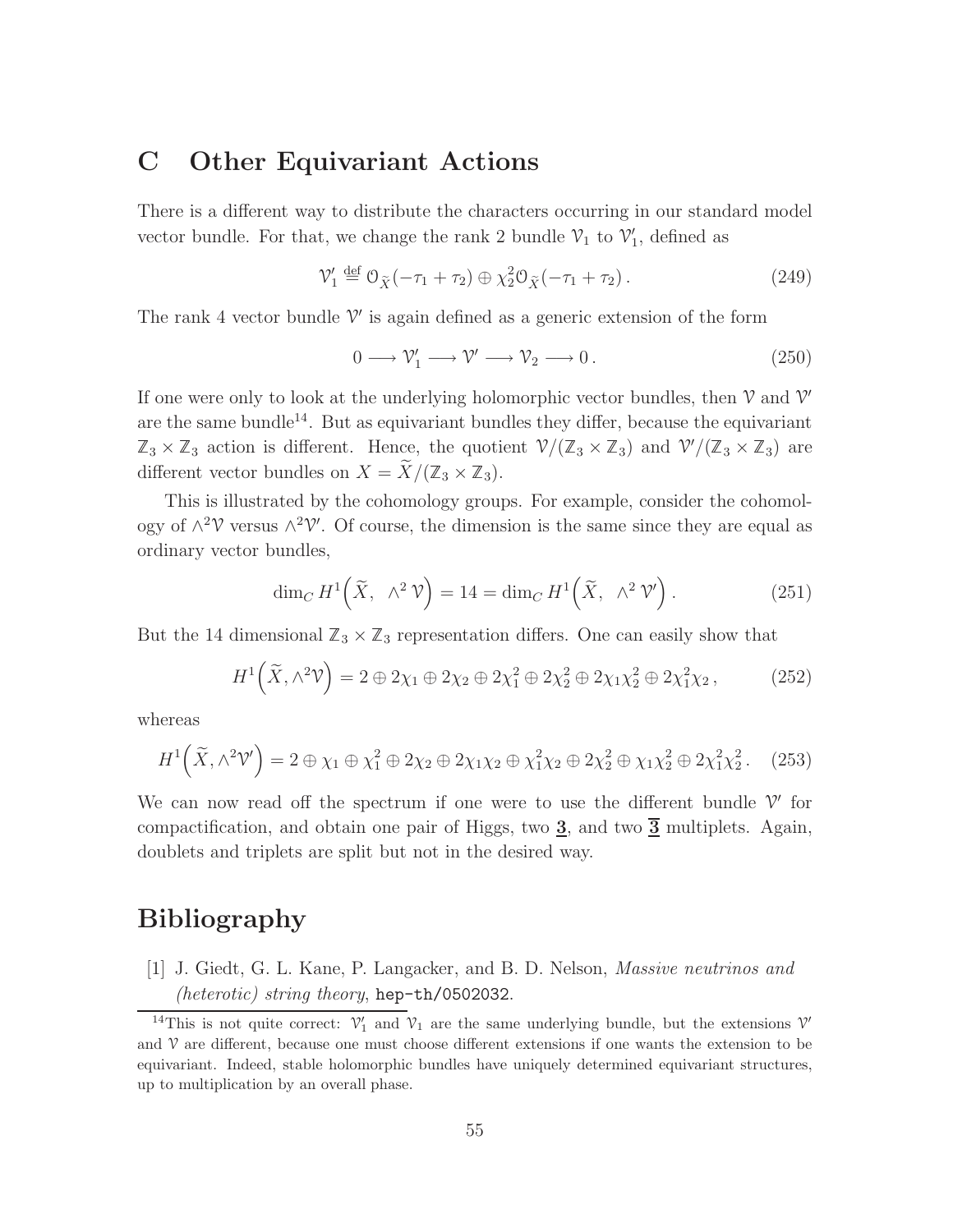- [2] P. Langacker, *Neutrino physics (theory)*, hep-ph/0411116.
- [3] Super-Kamiokande Collaboration, Y. Fukuda *et. al.*, *Evidence for oscillation of atmospheric neutrinos*, *Phys. Rev. Lett.* 81 (1998) 1562–1567, [hep-ex/9807003].
- [4] R. Blumenhagen, L. Goerlich, B. Kors, and D. Lust, *Noncommutative compactifications of type I strings on tori with magnetic background flux*, *JHEP* 10 (2000) 006, [hep-th/0007024].
- [5] R. Blumenhagen, B. Kors, D. Lust, and T. Ott, *The standard model from stable intersecting brane world orbifolds*, *Nucl. Phys.* B616 (2001) 3–33, [hep-th/0107138].
- [6] R. Blumenhagen, L. Gorlich, and T. Ott, *Supersymmetric intersecting branes on the type IIA* T <sup>6</sup>/Z<sup>4</sup> *orientifold*, *JHEP* 01 (2003) 021, [hep-th/0211059].
- [7] M. Cvetic, G. Shiu, and A. M. Uranga, *Three-family supersymmetric standard like models from intersecting brane worlds*, *Phys. Rev. Lett.* 87 (2001) 201801, [hep-th/0107143].
- [8] L. E. Ibanez, F. Marchesano, and R. Rabadan, *Getting just the standard model at intersecting branes*, *JHEP* 11 (2001) 002, [hep-th/0105155].
- [9] D. Cremades, L. E. Ibanez, and F. Marchesano, *More about the standard model at intersecting branes*, hep-ph/0212048.
- [10] G. Honecker and T. Ott, *Getting just the supersymmetric standard model at intersecting branes on the*  $\mathbb{Z}_6$ -*orientifold*, *Phys. Rev.* **D70** (2004) 126010, [hep-th/0404055].
- [11] R. Blumenhagen, M. Cvetic, P. Langacker, and G. Shiu, *Toward realistic intersecting D-brane models*, hep-th/0502005.
- [12] F. Marchesano and G. Shiu, *MSSM vacua from flux compactifications*, *Phys. Rev.* D71 (2005) 011701, [hep-th/0408059].
- [13] F. Marchesano and G. Shiu, *Building MSSM flux vacua*, *JHEP* 11 (2004) 041, [hep-th/0409132].
- [14] C. Kokorelis, *Standard model compactifications of IIA*  $\mathbb{Z}_3 \times \mathbb{Z}_3$  *orientifolds from intersecting D6-branes*, hep-th/0412035.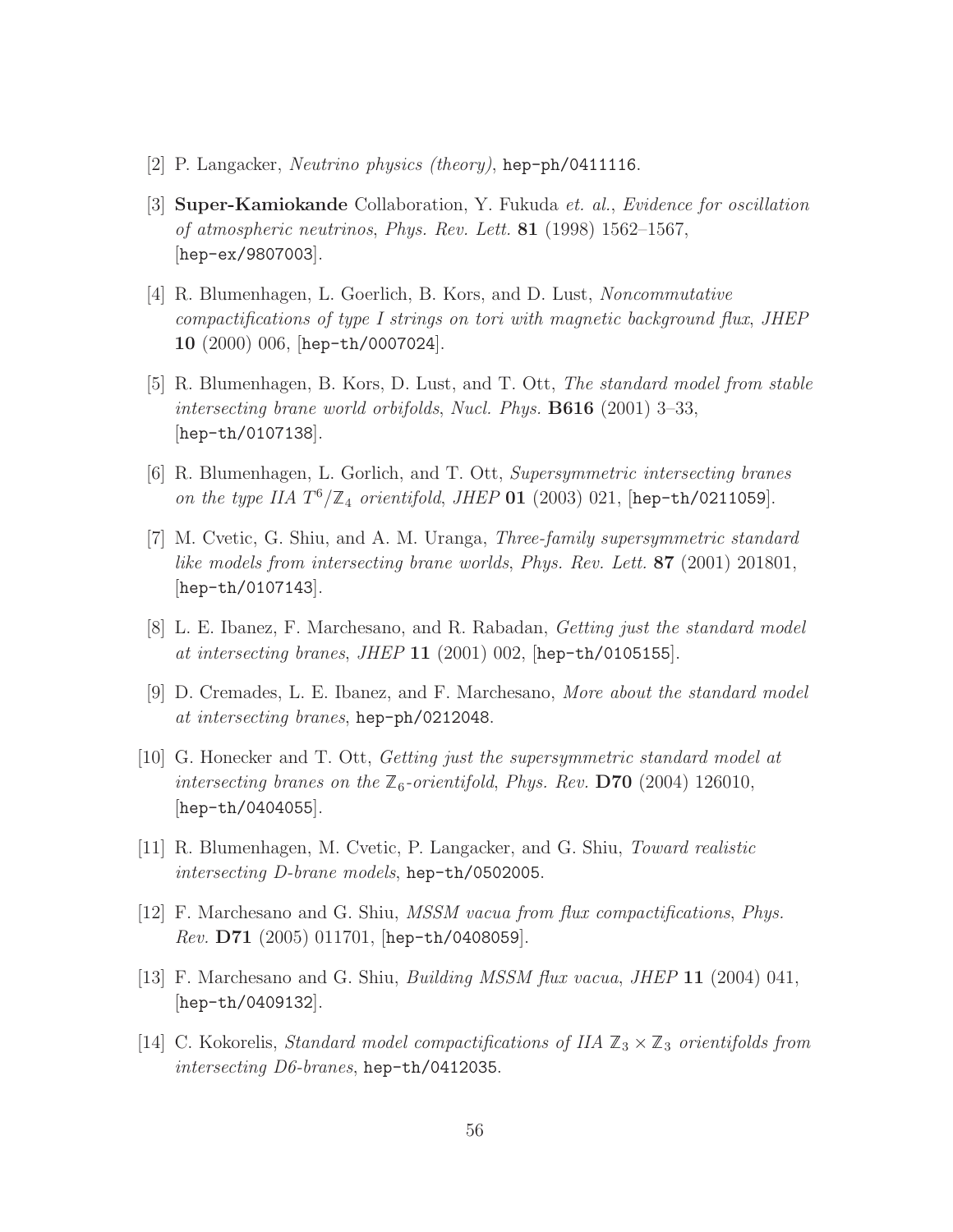- [15] C. Kokorelis, *Exact standard model structures from intersecting branes*, hep-th/0210004.
- [16] M. Cvetic, T. Li, and T. Liu, *Supersymmetric Pati-Salam models from intersecting D6- branes: A road to the standard model*, *Nucl. Phys.* B698 (2004) 163–201, [hep-th/0403061].
- [17] M. Cvetic, T. Li, and T. Liu, *Standard-like models as type IIB flux vacua*, hep-th/0501041.
- [18] R. Blumenhagen, *Supersymmetric orientifolds of Gepner models*, *JHEP* 11 (2003) 055, [hep-th/0310244].
- [19] R. Blumenhagen and T. Weigand, *Chiral supersymmetric Gepner model orientifolds*, *JHEP* 02 (2004) 041, [hep-th/0401148].
- [20] T. P. T. Dijkstra, L. R. Huiszoon, and A. N. Schellekens, *Chiral supersymmetric standard model spectra from orientifolds of Gepner models*, *Phys. Lett.* B609 (2005) 408–417, [hep-th/0403196].
- [21] T. P. T. Dijkstra, L. R. Huiszoon, and A. N. Schellekens, *Supersymmetric standard model spectra from RCFT orientifolds*, *Nucl. Phys.* B710 (2005) 3–57, [hep-th/0411129].
- [22] R. Blumenhagen, V. Braun, B. Kors, and D. Lust, *Orientifolds of K3 and Calabi-Yau manifolds with intersecting D-branes*, *JHEP* 07 (2002) 026, [hep-th/0206038].
- [23] R. Blumenhagen, V. Braun, B. Kors, and D. Lust, *The standard model on the Quintic*, hep-th/0210083.
- [24] J. A. Casas and C. Munoz, *Three generation*  $SU(3) \times SU(2) \times U(1)_Y$  models *from orbifolds*, *Phys. Lett.* B214 (1988) 63.
- [25] J. A. Casas and C. Munoz, *The search of the standard model in superstring theories*, . Submitted to Europhys. Conf. on High Energy Physics, Madrid, Spain, Sep 6-13, 1989.
- [26] J. Giedt, *Completion of standard model-like embeddings*, *Ann. Phys.* 289 (2001) 251, [hep-th/0009104].
- [27] S. Forste and A. Wingerter, *Bottom up meets heterotic strings*, hep-th/0412066.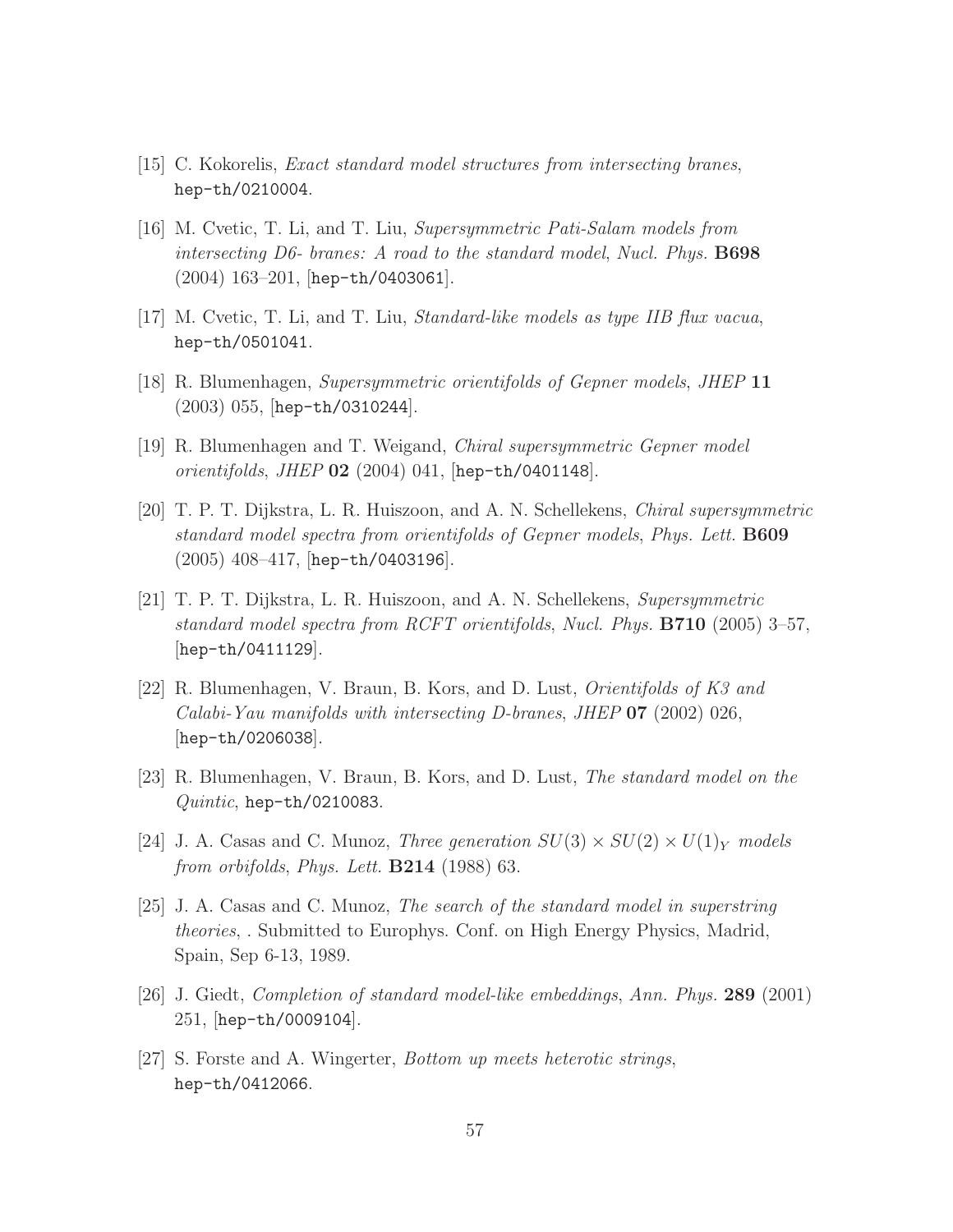- [28] I. Antoniadis, J. R. Ellis, J. S. Hagelin, and D. V. Nanopoulos, *GUT model building with fermionic four-dimensional strings*, *Phys. Lett.* B205 (1988) 459.
- [29] A. E. Faraggi, D. V. Nanopoulos, and K.-j. Yuan, *A standard like model in the 4-d free fermionic string formulation*, *Nucl. Phys.* B335 (1990) 347.
- [30] P. Horava and E. Witten, *Heterotic and type I string dynamics from eleven dimensions*, *Nucl. Phys.* B460 (1996) 506–524, [hep-th/9510209].
- [31] P. Horava and E. Witten, *Eleven-dimensional supergravity on a manifold with boundary*, *Nucl. Phys.* B475 (1996) 94–114, [hep-th/9603142].
- [32] A. Lukas, B. A. Ovrut, and D. Waldram, *On the four-dimensional effective action of strongly coupled heterotic string theory*, *Nucl. Phys.* B532 (1998) 43–82, [hep-th/9710208].
- [33] A. Lukas, B. A. Ovrut, and D. Waldram, *The ten-dimensional effective action of strongly coupled heterotic string theory*, *Nucl. Phys.* B540 (1999) 230–246, [hep-th/9801087].
- [34] A. Lukas, B. A. Ovrut, and D. Waldram, *Non-standard embedding and five-branes in heterotic M-theory*, *Phys. Rev.* D59 (1999) 106005, [hep-th/9808101].
- [35] A. Lukas, B. A. Ovrut, K. S. Stelle, and D. Waldram, *Heterotic M-theory in five dimensions*, *Nucl. Phys.* B552 (1999) 246–290, [hep-th/9806051].
- [36] A. Lukas, B. A. Ovrut, K. S. Stelle, and D. Waldram, *The universe as a domain wall*, *Phys. Rev.* D59 (1999) 086001, [hep-th/9803235].
- [37] D. J. Gross, J. A. Harvey, E. J. Martinec, and R. Rohm, *Heterotic string theory. 1. the free heterotic string*, *Nucl. Phys.* B256 (1985) 253.
- [38] D. J. Gross, J. A. Harvey, E. J. Martinec, and R. Rohm, *Heterotic string theory. 2. the interacting heterotic string*, *Nucl. Phys.* B267 (1986) 75.
- [39] B. R. Greene, K. H. Kirklin, P. J. Miron, and G. G. Ross, *A superstring inspired standard model*, *Phys. Lett.* B180 (1986) 69.
- [40] B. R. Greene, K. H. Kirklin, P. J. Miron, and G. G. Ross, *A three generation superstring model. 1. compactification and discrete symmetries*, *Nucl. Phys.* B278 (1986) 667.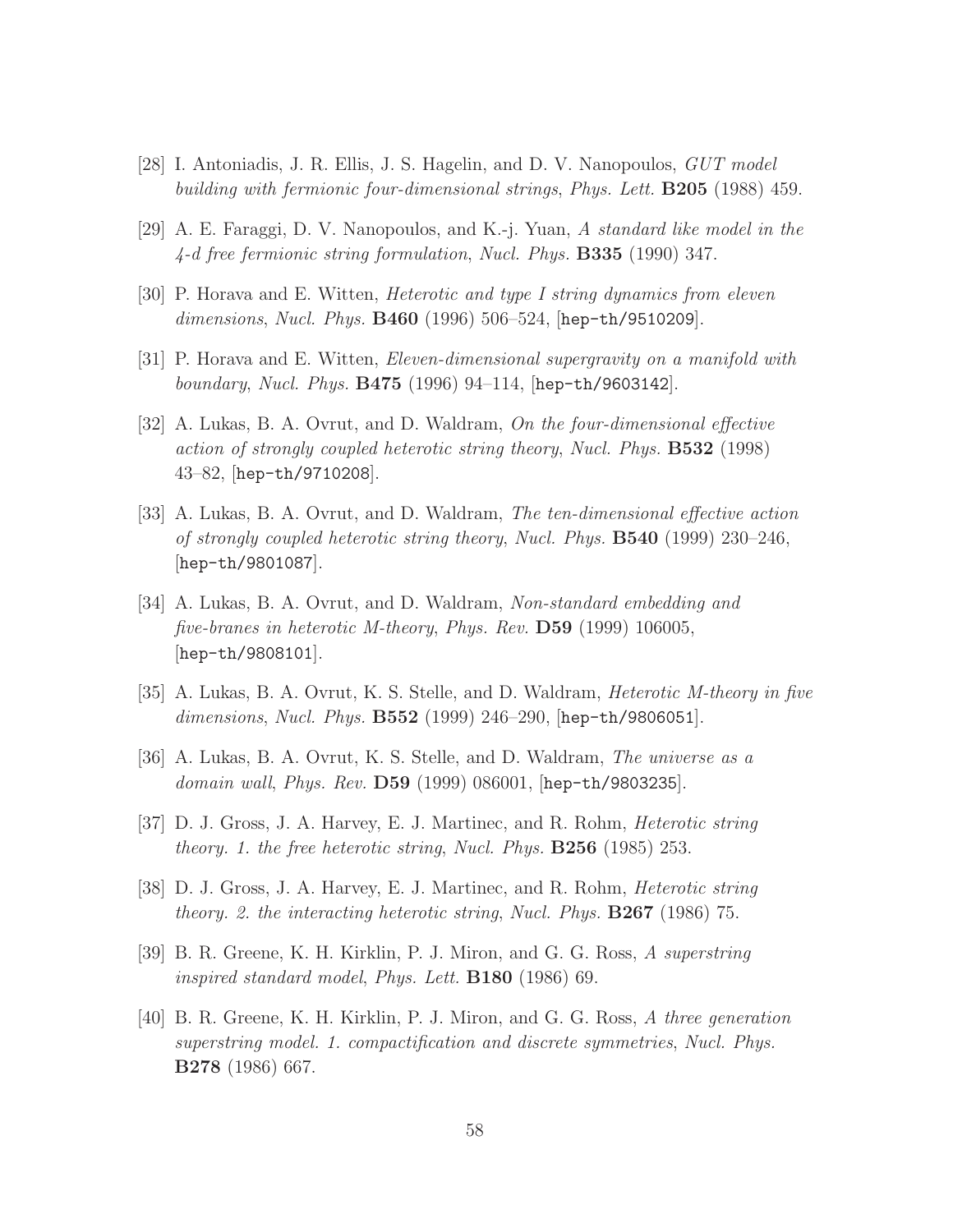- [41] B. R. Greene, K. H. Kirklin, P. J. Miron, and G. G. Ross, *A three generation superstring model. 2. symmetry breaking and the low-energy theory*, *Nucl. Phys.* B292 (1987) 606.
- [42] T. Matsuoka and D. Suematsu, *Realistic models from the*  $E_8 \times E'_8$  superstring *theory*, *Prog. Theor. Phys.* 76 (1986) 886.
- [43] P. S. Aspinwall, B. R. Greene, K. H. Kirklin, and P. J. Miron, *Searching for three generation Calabi-Yau manifolds*, *Nucl. Phys.* B294 (1987) 193.
- [44] S. K. Donaldson, *Anti self-dual Yang-Mills connections over complex algebraic surfaces and stable vector bundles*, *Proc. London Math. Soc. (3)* 50 (1985), no. 1 1–26.
- [45] K. Uhlenbeck and S.-T. Yau, *On the existence of hermitian-Yang-Mills connections in stable vector bundles*, *Comm. Pure Appl. Math.* 39 (1986), no. S, suppl. S257–S293. Frontiers of the mathematical sciences: 1985 (New York, 1985).
- [46] R. Friedman, J. W. Morgan, and E. Witten, *Vector bundles over elliptic fibrations*, alg-geom/9709029.
- [47] R. Donagi, A. Lukas, B. A. Ovrut, and D. Waldram, *Non-perturbative vacua and particle physics in M-theory*, *JHEP* 05 (1999) 018, [hep-th/9811168].
- [48] R. Donagi, A. Lukas, B. A. Ovrut, and D. Waldram, *Holomorphic vector bundles and non-perturbative vacua in M- theory*, *JHEP* 06 (1999) 034, [hep-th/9901009].
- [49] B. Andreas, G. Curio, and A. Klemm, *Towards the standard model spectrum from elliptic Calabi-Yau*, *Int. J. Mod. Phys.* A19 (2004) 1987, [hep-th/9903052].
- [50] R. Y. Donagi, *Principal bundles on elliptic fibrations*, *Asian J. Math.* 1 (1997), no. 2 214–223, [alg-geom/9702002].
- [51] G. Curio, *Standard model bundles of the heterotic string*, hep-th/0412182.
- [52] B. Andreas and D. Hernandez-Ruiperez, *Comments on* N = 1 *heterotic string vacua*, *Adv. Theor. Math. Phys.* 7 (2004) 751–786, [hep-th/0305123].
- [53] D.-E. Diaconescu and G. Ionesei, *Spectral covers, charged matter and bundle cohomology*, *JHEP* 12 (1998) 001, [hep-th/9811129].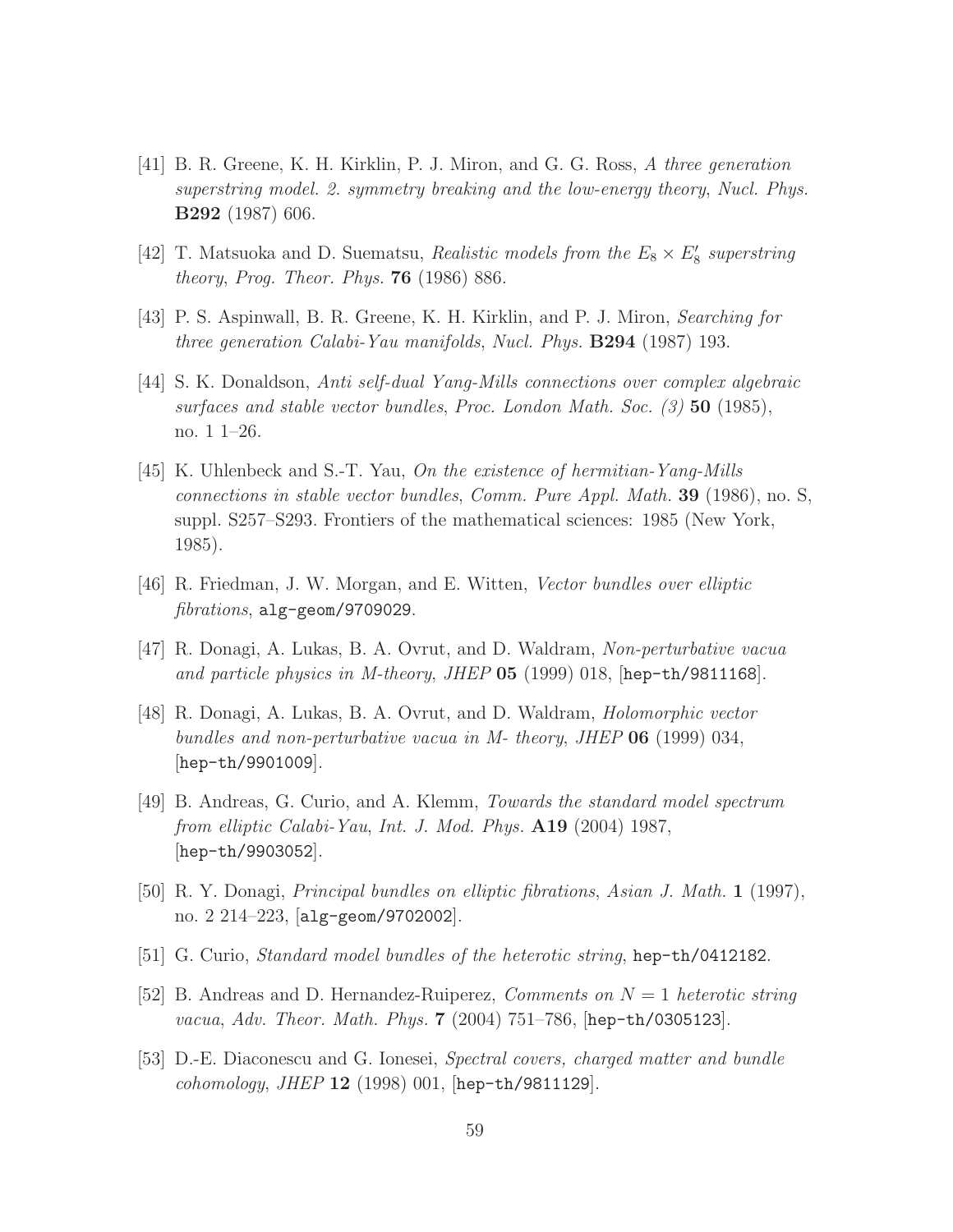- [54] R. Donagi, Y.-H. He, B. A. Ovrut, and R. Reinbacher, *The spectra of heterotic standard model vacua*, hep-th/0411156.
- [55] V. Braun, Y.-H. He, B. A. Ovrut, and T. Pantev, *A heterotic standard model*, hep-th/0501070.
- [56] V. Braun, Y.-H. He, B. A. Ovrut, and T. Pantev, *A standard model from the*  $E_8 \times E_8$  *heterotic superstring*, hep-th/0502155.
- [57] M. B. Green, J. H. Schwarz, and E. Witten, *Superstring theory. vol. 1: Introduction*, . Cambridge, Uk: Univ. Pr. ( 1987) 469 P. ( Cambridge Monographs On Mathematical Physics).
- [58] M. B. Green, J. H. Schwarz, and E. Witten, *Superstring theory. vol. 2: Loop amplitudes, anomalies and phenomenology*, . Cambridge, Uk: Univ. Pr. ( 1987) 596 P. ( Cambridge Monographs On Mathematical Physics).
- [59] R. Donagi, Y.-H. He, B. A. Ovrut, and R. Reinbacher, *The particle spectrum of heterotic compactifications*, hep-th/0405014.
- [60] R. Donagi, Y.-H. He, B. A. Ovrut, and R. Reinbacher, *Moduli dependent spectra of heterotic compactifications*, hep-th/0403291.
- [61] V. Braun, B. A. Ovrut, T. Pantev, and R. Reinbacher, *Elliptic Calabi-Yau threefolds with*  $\mathbb{Z}_3 \times \mathbb{Z}_3$  *Wilson lines, JHEP* 12 (2004) 062, [hep-th/0410055].
- [62] R. Donagi, B. A. Ovrut, T. Pantev, and D. Waldram, *Spectral involutions on rational elliptic surfaces*, *Adv. Theor. Math. Phys.* 5 (2002) 499–561, [math.ag/0008011].
- [63] R. Donagi, B. A. Ovrut, T. Pantev, and D. Waldram, *Standard-model bundles*, *Adv. Theor. Math. Phys.* 5 (2002) 563–615, [math.ag/0008010].
- [64] R. Donagi, B. A. Ovrut, T. Pantev, and D. Waldram, *Standard-model bundles on non-simply connected Calabi-Yau threefolds*, *JHEP* 08 (2001) 053, [hep-th/0008008].
- [65] R. Donagi, B. A. Ovrut, T. Pantev, and D. Waldram, *Standard models from heterotic M-theory*, *Adv. Theor. Math. Phys.* 5 (2002) 93–137, [hep-th/9912208].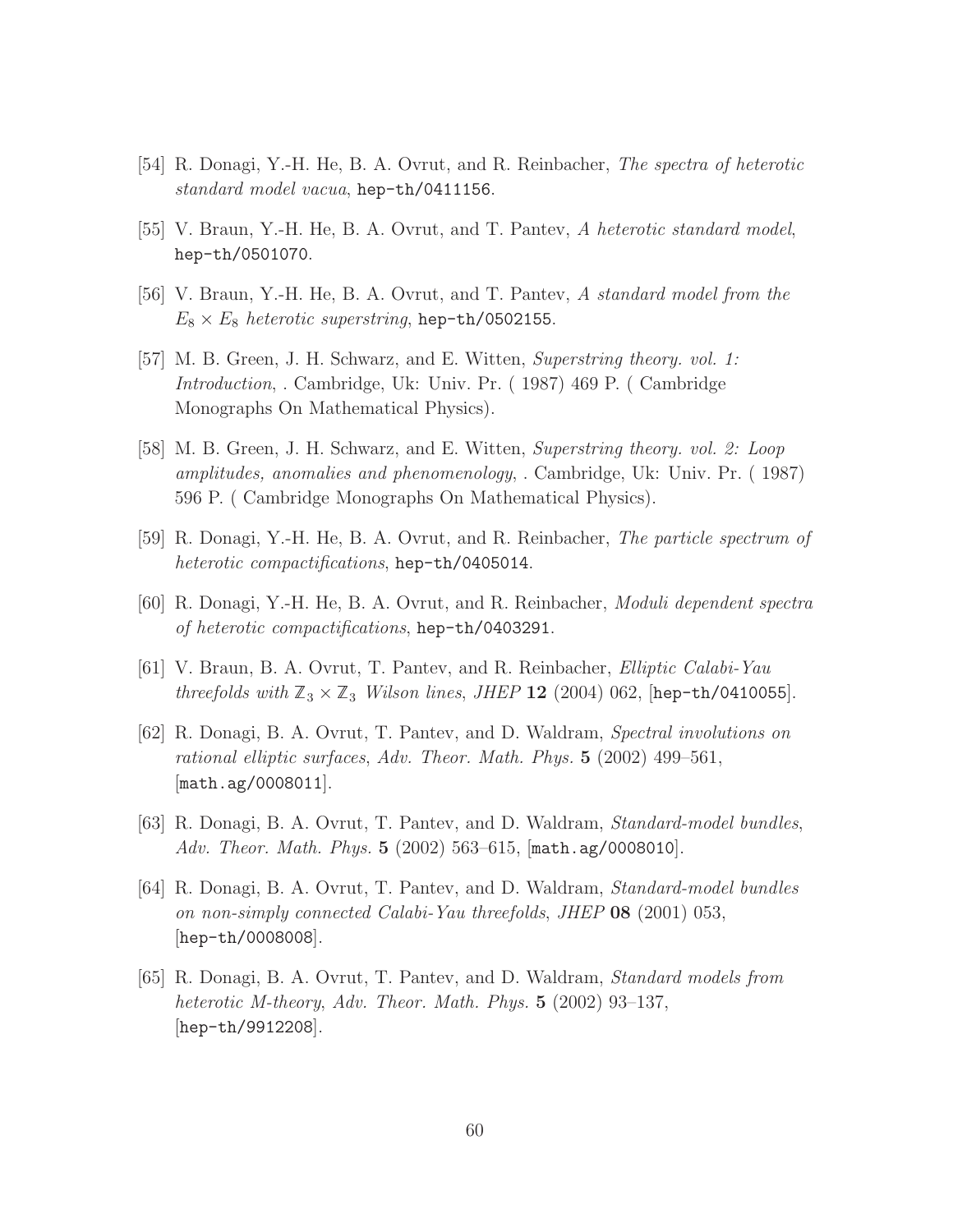- [66] R. Donagi, B. A. Ovrut, T. Pantev, and R. Reinbacher, SU(4) *instantons on Calabi-Yau threefolds with*  $\mathbb{Z}_2 \times \mathbb{Z}_2$  *fundamental group, JHEP* **01** (2004) 022, [hep-th/0307273].
- [67] B. A. Ovrut, T. Pantev, and R. Reinbacher, *Invariant homology on standard model manifolds*, *JHEP* 01 (2004) 059, [hep-th/0303020].
- [68] B. A. Ovrut, T. Pantev, and R. Reinbacher, *Torus-fibered Calabi-Yau threefolds with non-trivial fundamental group*, *JHEP* 05 (2003) 040, [hep-th/0212221].
- [69] E. Witten, *Symmetry breaking patterns in superstring models*, *Nucl. Phys.* B258 (1985) 75.
- [70] A. Sen, *The heterotic string in arbitrary background field*, *Phys. Rev.* D32 (1985) 2102.
- [71] M. Evans and B. A. Ovrut, *Splitting the superstring vacuum degeneracy*, *Phys. Lett.* B174 (1986) 63.
- [72] J. D. Breit, B. A. Ovrut, and G. C. Segre, E<sup>6</sup> *symmetry breaking in the superstring theory*, *Phys. Lett.* B158 (1985) 33.
- [73] J. D. Breit, B. A. Ovrut, and G. Segre, *The one loop effective Lagrangian of the superstring*, *Phys. Lett.* B162 (1985) 303.
- [74] L. E. Ibanez, H. P. Nilles, and F. Quevedo, *Orbifolds and Wilson lines*, *Phys. Lett.* B187 (1987) 25–32.
- [75] E. Witten, *Small instantons in string theory*, *Nucl. Phys.* B460 (1996) 541–559, [hep-th/9511030].
- [76] B. A. Ovrut, T. Pantev, and J. Park, *Small instanton transitions in heterotic M-theory*, *JHEP* 05 (2000) 045, [hep-th/0001133].
- [77] R. Donagi, B. A. Ovrut, and D. Waldram, *Moduli spaces of fivebranes on elliptic Calabi-Yau threefolds*, *JHEP* 11 (1999) 030, [hep-th/9904054].
- [78] D. Huybrechts and M. Lehn, *The geometry of moduli spaces of sheaves*. Aspects of Mathematics, E31. Friedr. Vieweg & Sohn, Braunschweig, 1997.
- [79] B. A. Ovrut, T. Pantev, and R. Reinbacher, *Torus-fibered Calabi-Yau threefolds with non-trivial fundamental group*, *JHEP* 05 (2003) 040, [hep-th/0212221].